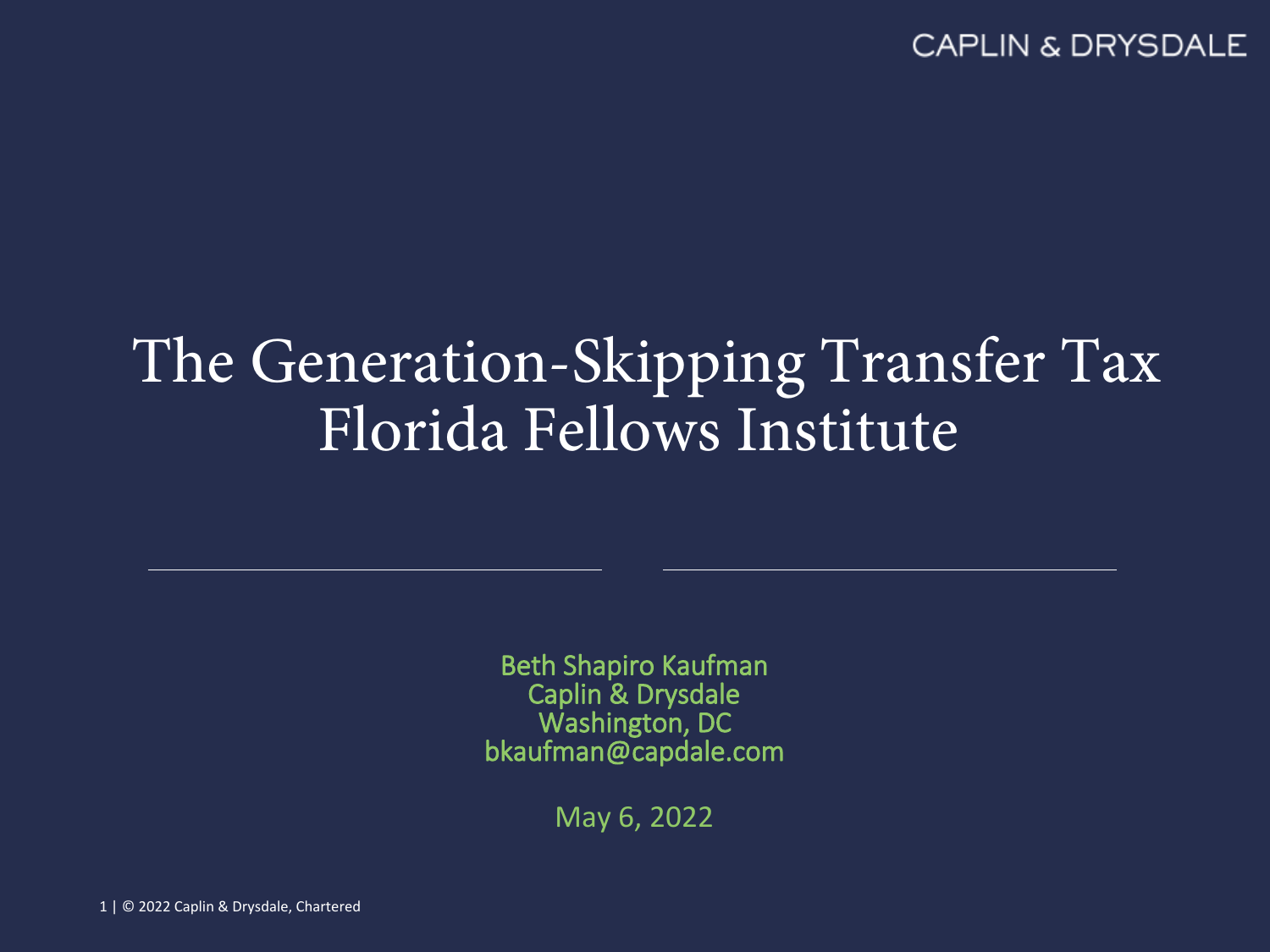# Defined Terms and Concepts

- Transferor
- Generation Assignment
- Interest
- Trust and Trustee
- Skip Person
- Non-skip Person
- Direct Skips
- Taxable Terminations
- Taxable Distributions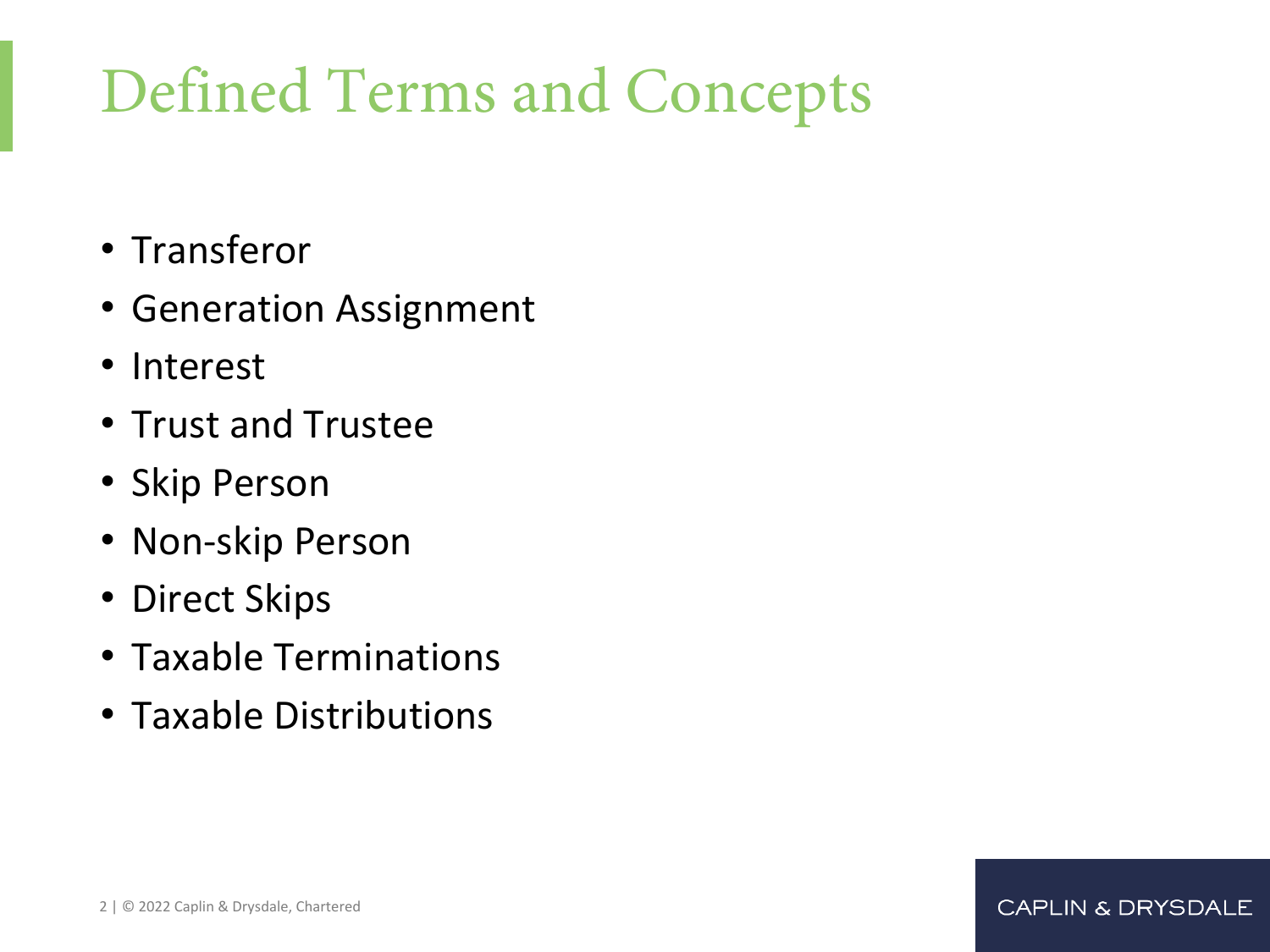# Problem 1 Who is the Transferor?

§2652(a)

- In the case of property subject to the estate tax, the decedent
- In the case of property subject to the gift tax, the donor.

Reg. §26.2652-1(a)(2)

• A transfer is subject to gift tax if a gift tax is imposed under §2501(a) without regard to exemptions, exclusions, deductions and credits.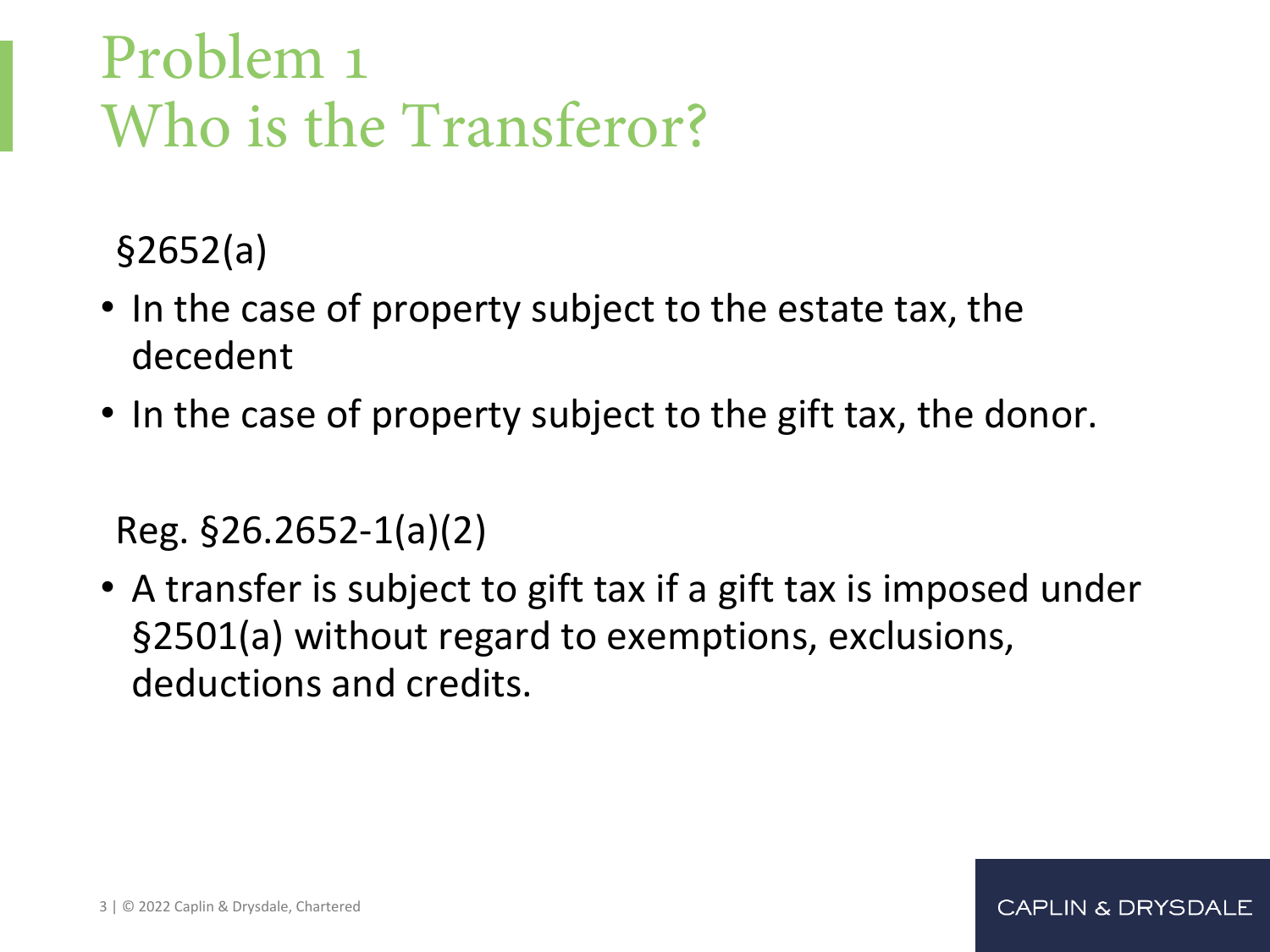# Gift Splitting Who is the transferor?

For gift tax purposes:

- §2513(a)(1) A gift made by one spouse to any person other than his spouse shall, for all purposes of this chapter, be considered as made one -half by him and one-half by his spouse.
- §2513(a)(2) Paragraph (1) shall apply only if both spouses have signified . . . their consent to the application of paragraph (1) in the case of all such gifts made during the calendar year by either when married.
- Reg. §26.2652-1(a)(4) *(4) Split-gift transfers.* In the case of a transfer with respect to which the donor's spouse makes an election under section 2513 to treat the gift as made one-half by the spouse, the electing spouse is treated as the transferor of one-half of the entire value of the property transferred by the donor . . .

4 | © 2022 Caplin & Drysdale, Chartered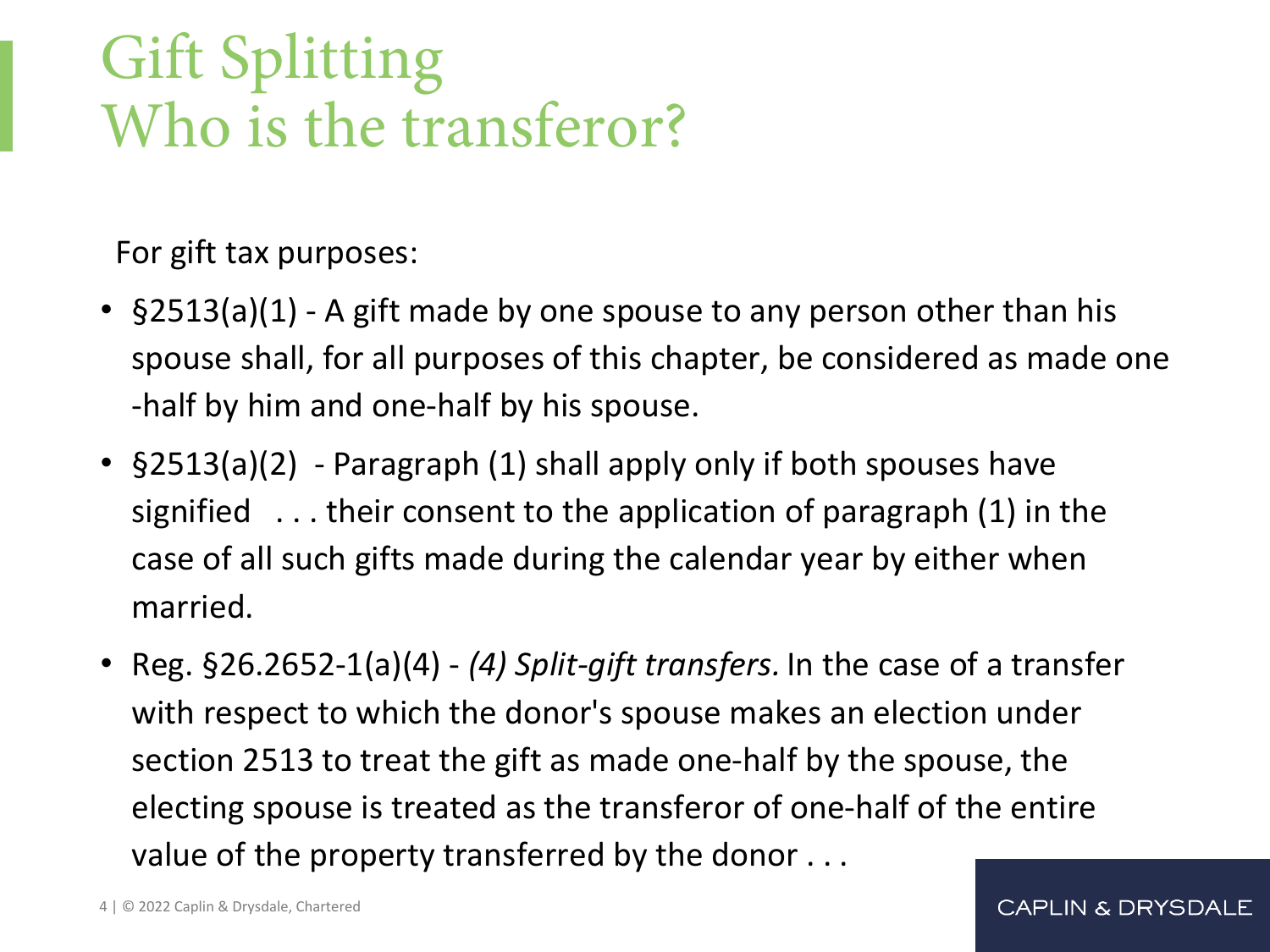## Split Gifts Who is the Transferor?

Reg. §25.2513-1(b)(4) – For **gift tax** purposes:

*(4)* If one spouse transferred property in part to his spouse and in part to third parties, the consent is effective with respect to the interest transferred to third parties only insofar as such interest is ascertainable at the time of the gift and hence severable from the interest transferred to his spouse. See §25.2512-5 for the principles to be applied in the valuation of annuities, life estates, terms for years, remainders and reversions.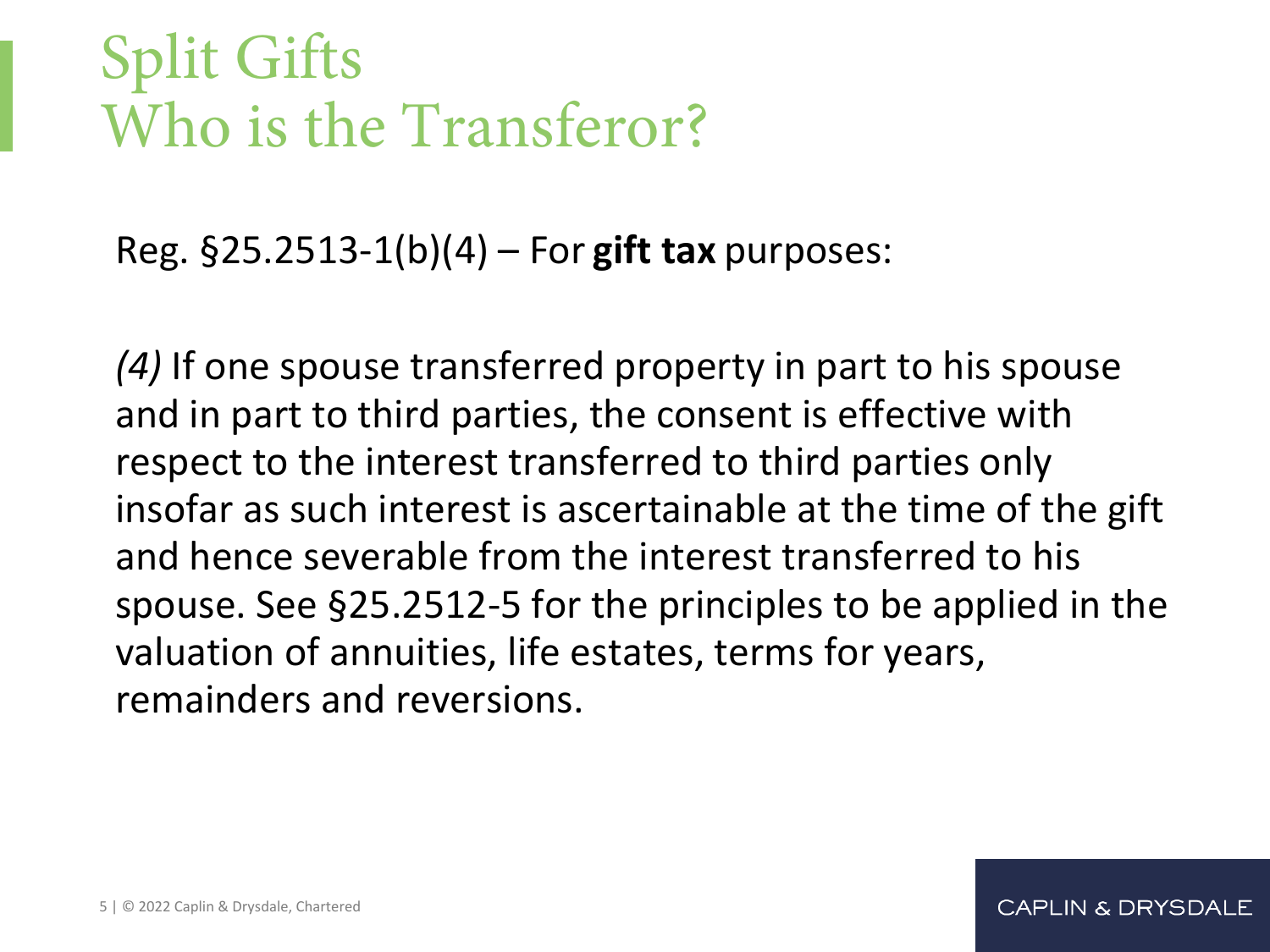## Split Gifts Who is the Transferor?

#### Reg. §26.2652-1(a)(4) – for **Generation-Skipping Transfer Tax Purposes**:

*(4) Split-gift transfers.* In the case of a transfer with respect to which the donor's spouse makes an election under section 2513 to treat the gift as made one-half by the spouse, the electing spouse is treated as the transferor of *one-half of the entire value* of the property transferred by the donor, *regardless of the interest the electing spouse is actually deemed to have transferred under section 2513*. The donor is treated as the transferor of one-half of the value of the entire property. See §26.2632-1(c)(5) Example 3, regarding allocation of GST exemption with respect to split-gift transfers subject to an ETIP.

PLR 201523003 and PLR 201724007 - If split gift election is erroneously made on a gift tax return, once the period of limitations under §2501 has expired with respect to the return, the amount of each donor's taxable gift is final and may not be adjusted (Treas. Reg. §25.2504-2(b)). PLR concludes that the split gift election will also be effective for determining the identity of the transferor.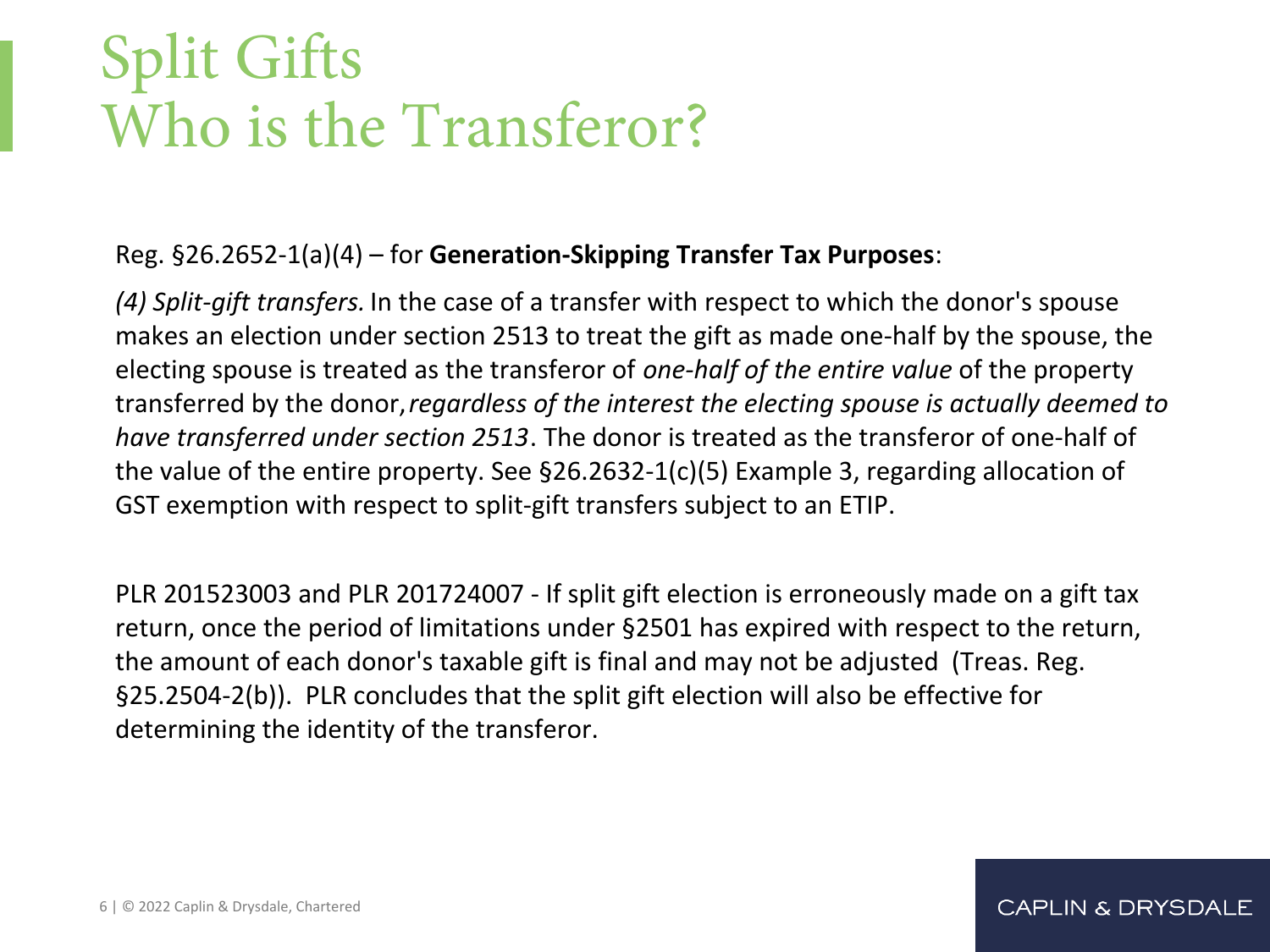### Crummey Powers Who is the Transferor?

Reg. § 26.2652-1(a)(5) Example 5:

• *Example 5. Effect of lapse of withdrawal right on identity of transferor.* T transfers \$10,000 to a new trust providing that the trust income is to be paid to T's child, C, for C's life and, on the death of C, the trust principal is to be paid to T's grandchild, GC. The trustee has discretion to distribute principal for GC's benefit during C's lifetime. C has a right to withdraw \$10,000 from the trust for a 60-day period following the transfer. Thereafter, the power lapses. C does not exercise the withdrawal right. The transfer by T is subject to Federal gift tax because a gift tax is imposed under section 2501(a) (without regard to exemptions, exclusions, deductions, and credits) and, thus, T is treated as having transferred the entire \$10,000 to the trust. On the lapse of the withdrawal right, C becomes a transferor to the extent C is treated as having made a completed transfer for purposes of chapter 12. Therefore, except to the extent that the amount with respect to which the power of withdrawal lapses exceeds the greater of \$5,000 or 5% of the value of the trust property, T remains the transferor of the trust property for purposes of chapter 13.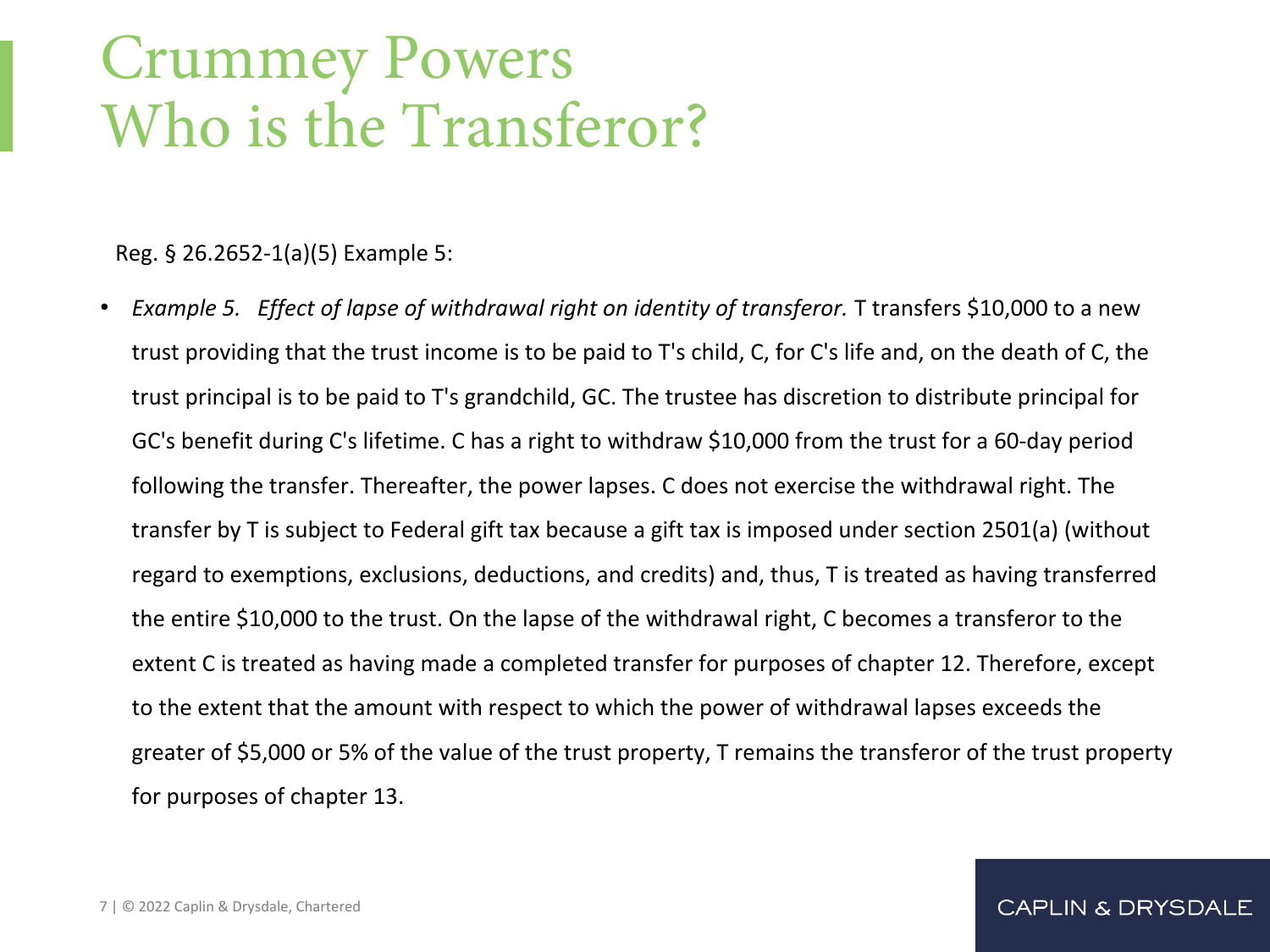#### Lapse of Crummey Power Who is the Transferor?

#### **If Value of Trust Did Not Increase Before Lapse**

| Amount Subject to Withdrawal by a Beneficiary                  | \$15,000 |
|----------------------------------------------------------------|----------|
| 5% of \$75,000                                                 | \$3,750  |
| Greater of 5% or \$5000                                        | \$5,000  |
| Amount of Lapse Treated as a Transfer                          | \$10,000 |
| Portion of Trust as to Which Each Beneficiary<br>is Transferor | 13.33%   |
| 5 Beneficiaries Are Transferors as to                          | 66.67%   |
| Tina is Transferor as to                                       | 33.33%   |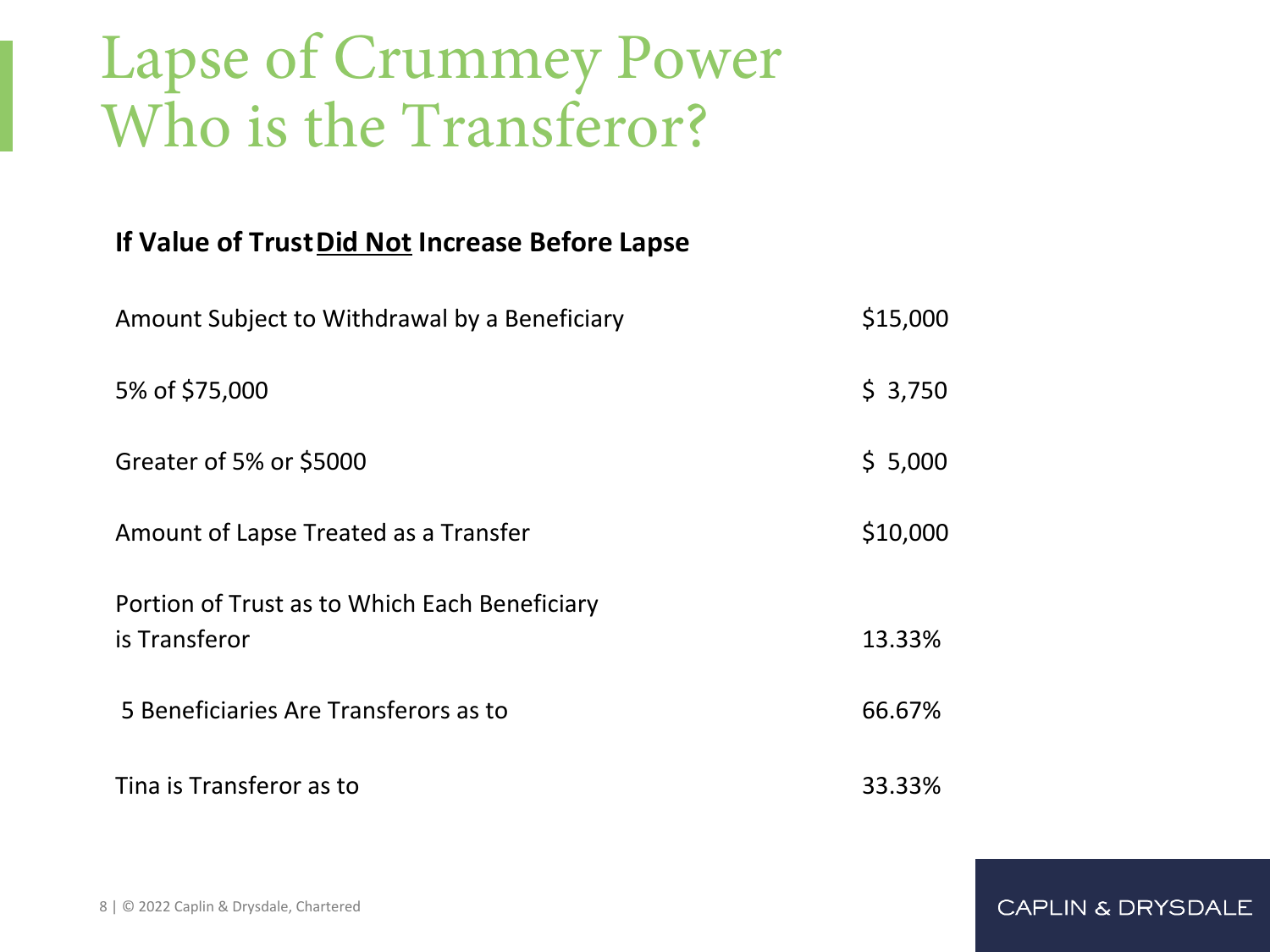Crummey Power Who is the Transferor?

#### **If Value of Trust Increased Before Lapse**

| Amount of Lapse Treated as a Transfer                          | \$10,000               |
|----------------------------------------------------------------|------------------------|
| Value of Trust at time of lapse                                | \$80,000               |
| Portion of Trust as to Which Each Beneficiary<br>is Transferor | 12.50%                 |
| 5 Beneficiaries Are Transferors as to                          | 62.50%                 |
| Tina is Transferor as to                                       | 37.50%                 |
| 9   © 2022 Caplin & Drysdale, Chartered                        | <b>CAPLIN &amp; DR</b> |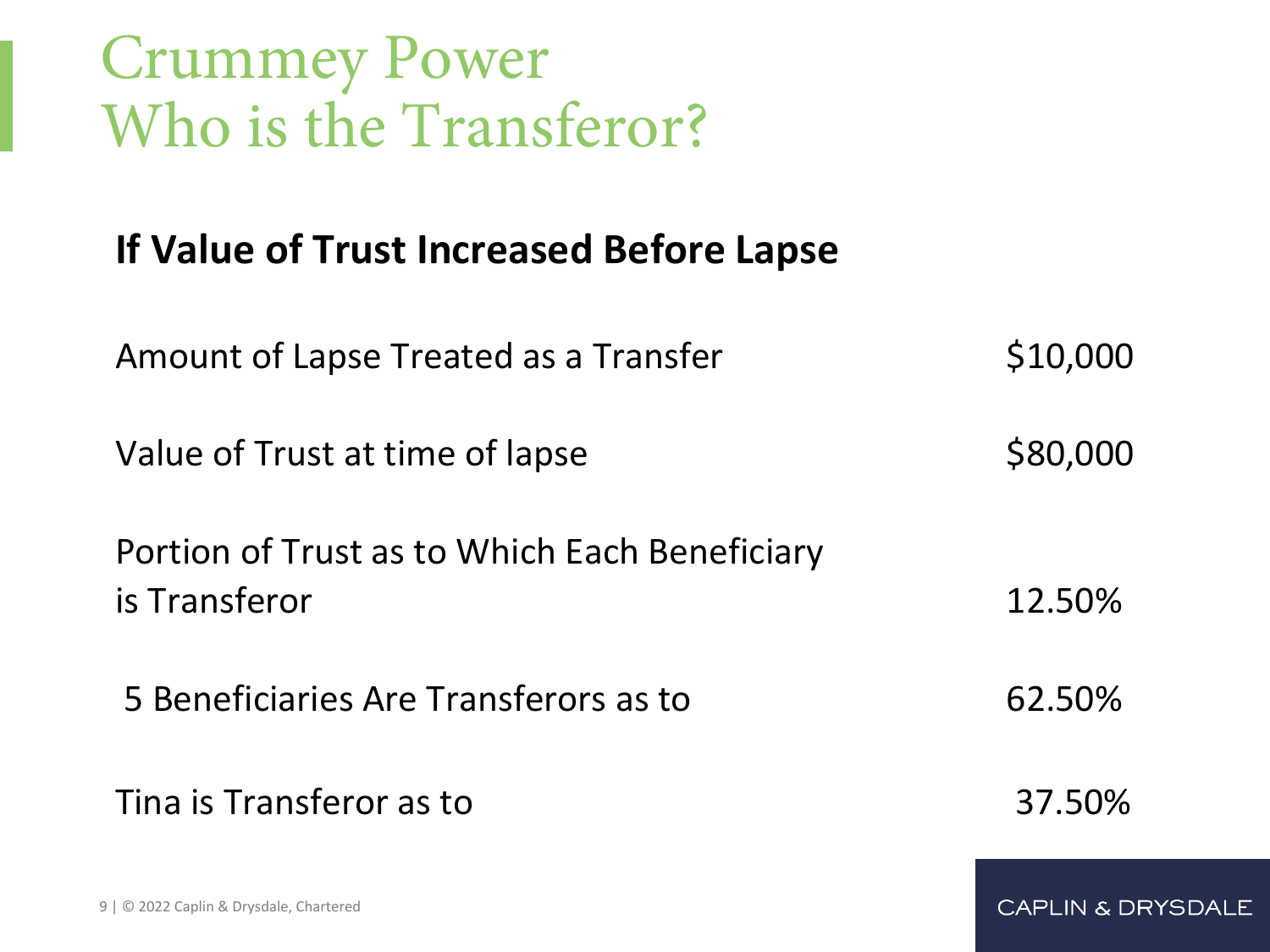## QTIP/Reverse QTIP Who is the Transferor?

Special Rule for Certain QTIP Trusts - § 2652(a)(3):

#### **(3) Special election for qualified terminable interest property.**

In the case of—

(A) any trust with respect to which a deduction is allowed to the decedent under section 2056 by reason of subsection (b)(7) thereof, and

(B) any trust with respect to which a deduction to the donor spouse is allowed under section 2523 by reason of subsection (f) thereof,

the estate of the decedent or the donor spouse, as the case may be, may elect to treat all of the property in such trust for purposes of this chapter as if the election to be treated as qualified terminable interest property had not been made.

Reg. § 26.2652-1(a)(3): Special rule for certain QTIP trusts. Solely for purposes of chapter 13, if a transferor of qualified terminable interest property (QTIP) elects under §26.2652 -2(a) to treat the property as if the QTIP election had not been made (reverse QTIP election), the identity of the transferor of the property is determined without regard to the application of sections 2044, 2207A, and 2519.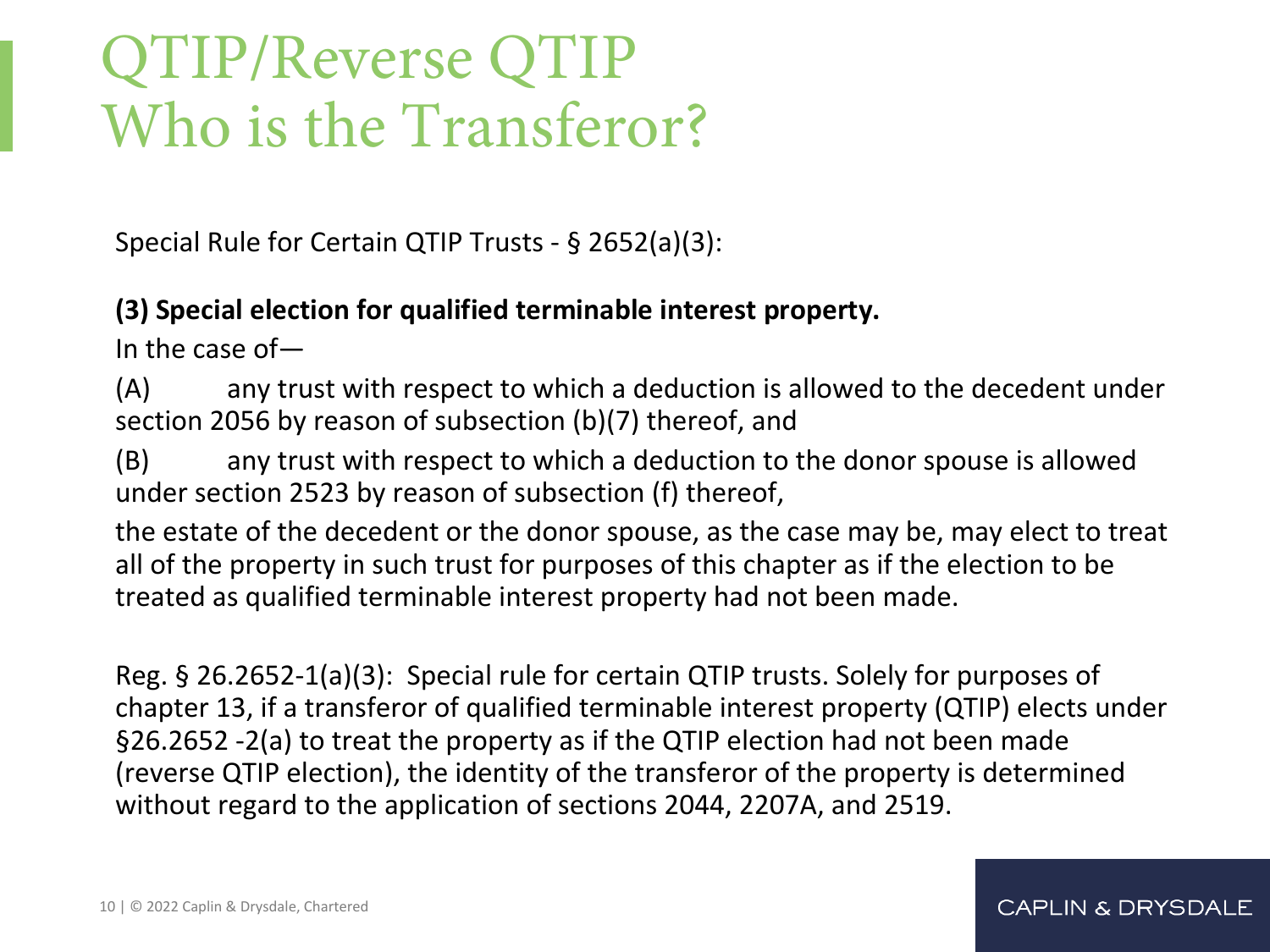## Generation Assignment

- §2651 Contains Rules for Generation Assignment
- §2651(b) Family assignment rules; based on position in family tree
- §2651(d) -Non-family assignment rules; based on age differentials
- §2651(f)(1) Multiple generation assignments
- §2651(f)(2) Interests through entities
- §2651(f)(3) Generation assignment of certain charities and governmental entities - applies to §511(a)(2) organizations, charitable trusts described in §511(b)(2) and governmental entities. §511(a)(2) organizations include all organizations that are exempt from taxation under §501(a).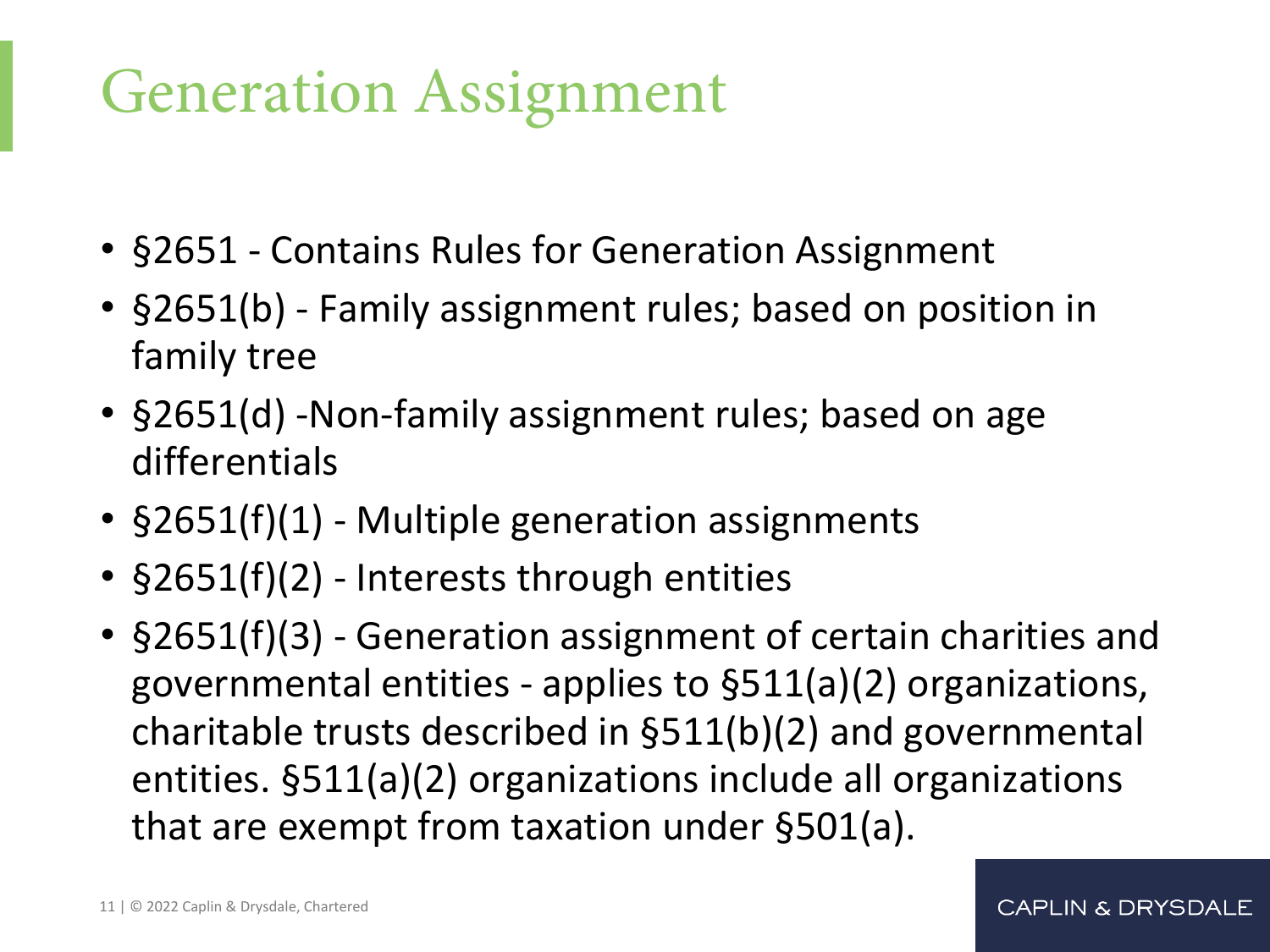# Family Tree

|                                        |                         | <b>Great Grandparent</b> |                          |                                     |
|----------------------------------------|-------------------------|--------------------------|--------------------------|-------------------------------------|
|                                        |                         | b. 1876                  |                          |                                     |
|                                        |                         |                          |                          |                                     |
|                                        |                         | Grandparent              |                          | <b>Great Aunt</b>                   |
|                                        |                         | b. 1896                  |                          | b. 1898                             |
|                                        |                         |                          |                          |                                     |
| Aunt                                   |                         | Parent                   |                          | 1st Cousin Once Removed             |
| b. 1918                                |                         | b. 1916                  |                          | b. 1919                             |
|                                        |                         |                          |                          |                                     |
| 1st Cousin(Chad)                       |                         | Tina*                    | Sister (Sue)             | 2nd Cousin (Claire)                 |
| b. 1940, age 81                        |                         | b. 1942; age 79          | b. 1944, age 77          | b. 1946, age 75                     |
|                                        |                         |                          |                          |                                     |
|                                        |                         |                          |                          |                                     |
| 1st Cousin Once Removed (Charlie)      | Child (Sam)             | Child (Debby)            | Niece (Nancy)            | 2nd Cousin Once Removed (Corrine)   |
| b. 1964, age 57                        | b. 1967 age 54          | b. 1982, age 39          | b. 1967, age 54          | b. 1982, age 39                     |
|                                        |                         |                          |                          |                                     |
| 1st Cousin Twice Removed (Christopher) | Grandchild (George)     | Grandchild (Grace)       | Grandniece (Gwen)        | 2nd Cousin Twice Removed (Caroline) |
| b. 1985, age 36                        | b. 1987, age 34         | b. 2002, age 19          | b. 1987, age 34          | b. 2002, age 19                     |
|                                        |                         |                          |                          |                                     |
| 1st Cousin Thrice Removed (Cornelius)  | Great Grandchild (Gigi) |                          | Great Grandniece (Greta) |                                     |
| b.2003, age 18                         | b. 2006, age 15         |                          | b. 2006, age 15          |                                     |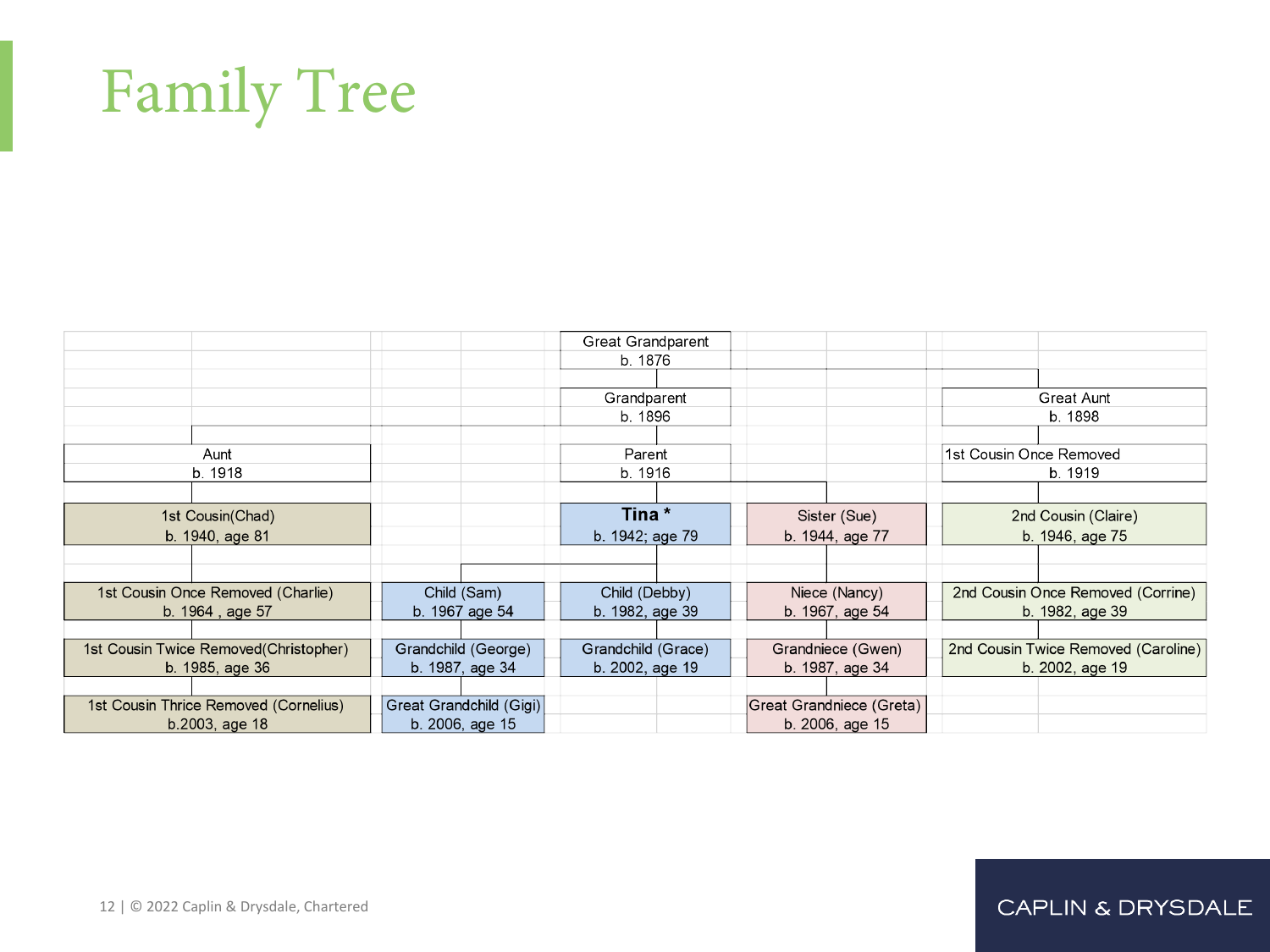# Generation Assignment Adoption

#### **§2651(b)(3)(A)**

A legal adoption shall be treated as a relationship by blood.

#### **§2651(b)(3)(B)**

A relationship by the half blood shall be treated as a relationship by the whole blood.

#### **§2651(c)**

An individual who has been married at any time to an individual described in subsection (b) shall be assigned to the generation of the individual so described.

#### **§2651(f)(1)**

Except as provided in regulations, a person assigned to more than 1 generation shall be assigned to the youngest such generation.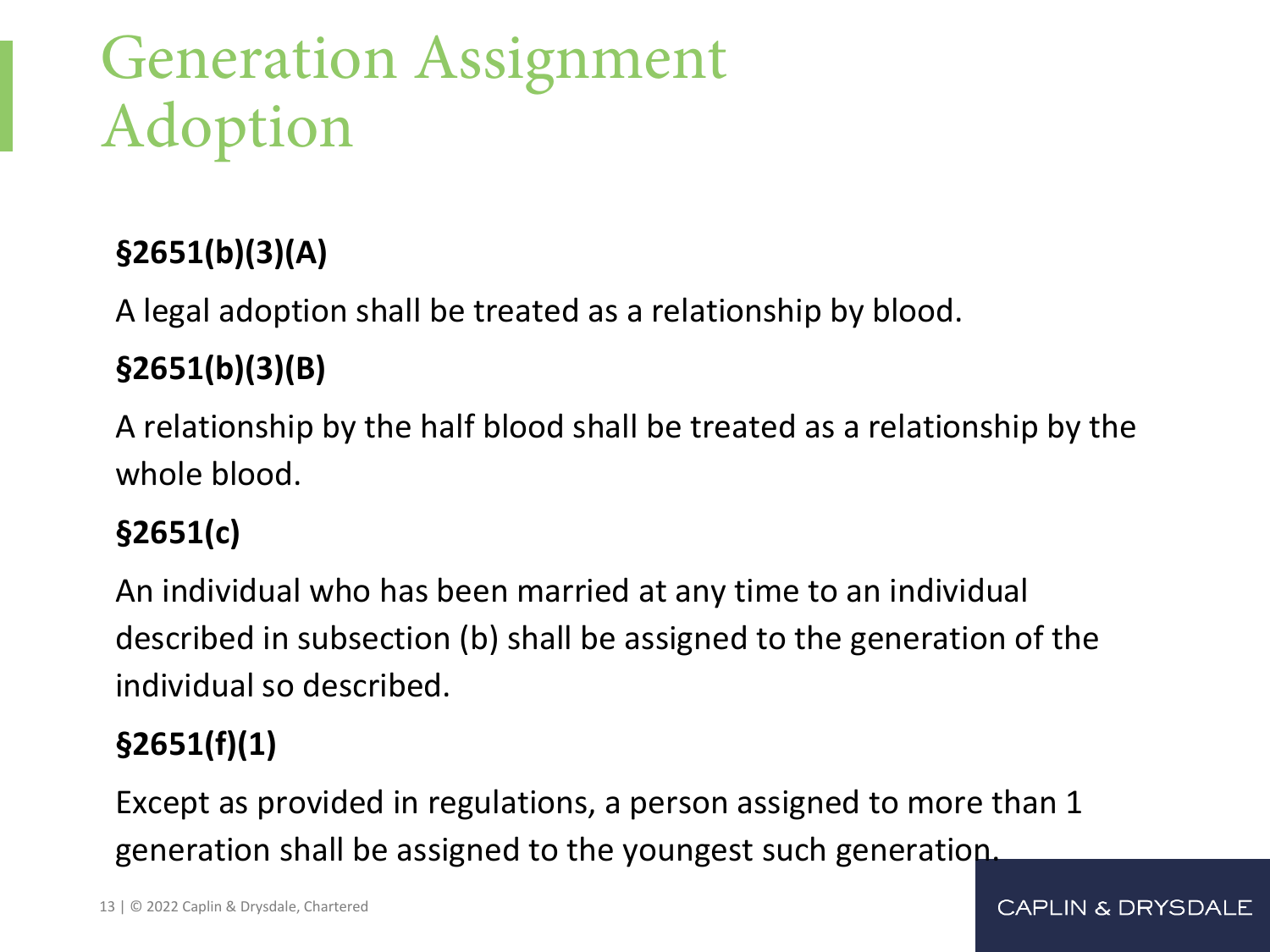## Generation Assignment Entities

#### **§2651(f)(3)**

Any (A) organization described in section 511(a)(2), (B) charitable trust described in section 511(b)(2), and (C) governmental entity

shall be assigned to the transferor's generation.

#### **§2651(f)(2)**

Except as provided in (f)(3), if an estate, trust, partnership, corporation, or other entity has an interest in property, each individual having a beneficial interest in such entity shall be treated as having an interest in such property and shall be assigned to a generation under section 2651.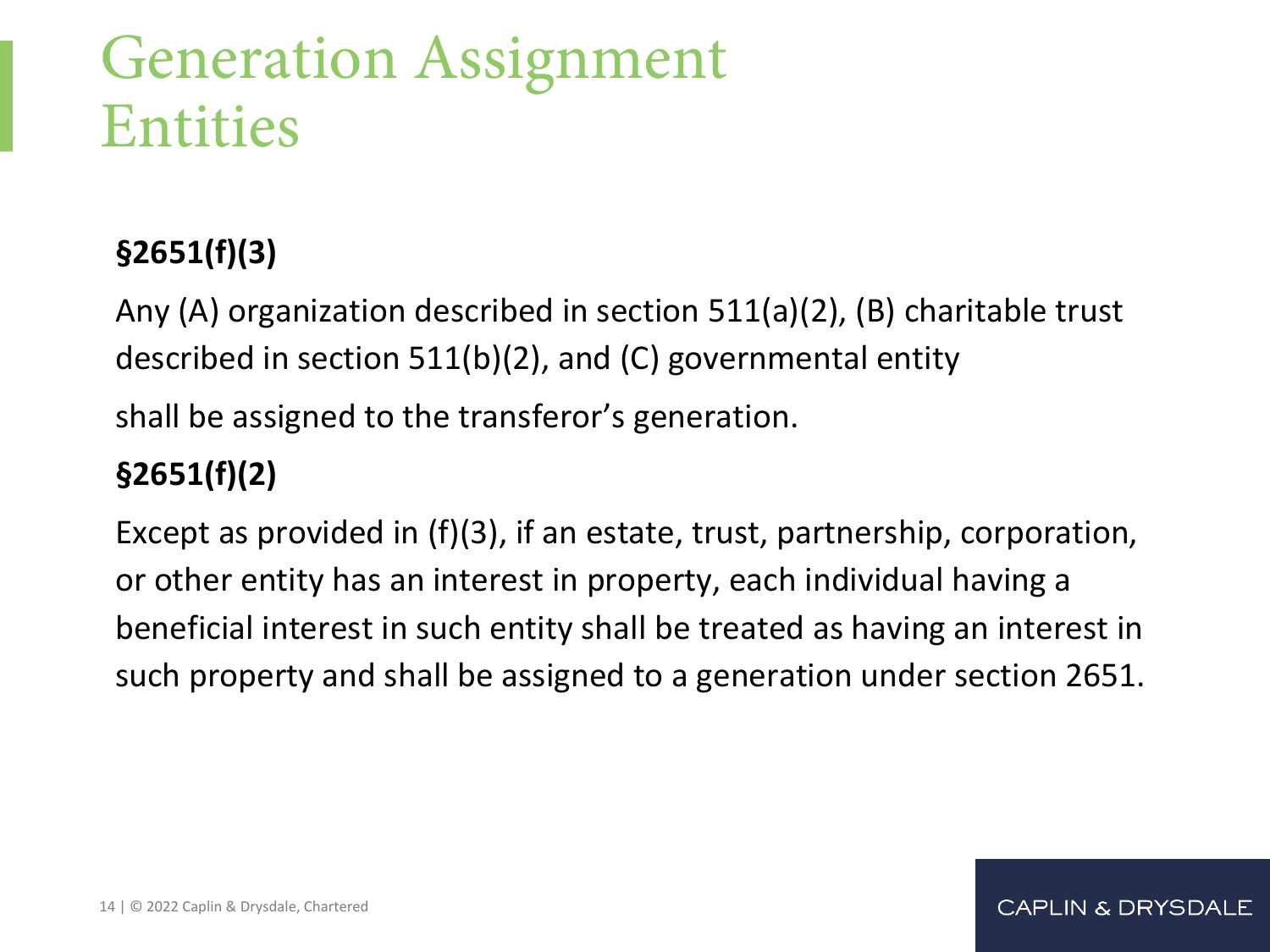## What is an Interest?

**§2652 (c) Interest.**

**(1) In general.**

A person has an interest in property held in trust if (at the time the determination is made) such person—

(A) has a right (other than a future right) to receive income or corpus from the trust,

(B) is a permissible current recipient of income or corpus from the trust and is not described in section 2055(a), or

(C) is described in section 2055(a) and the trust is  $-$ 

(i) a charitable remainder annuity trust,

(ii) a charitable remainder unitrust within the meaning of section 664,

or

(iii) a pooled income fund within the meaning of section  $642(c)(5)$ .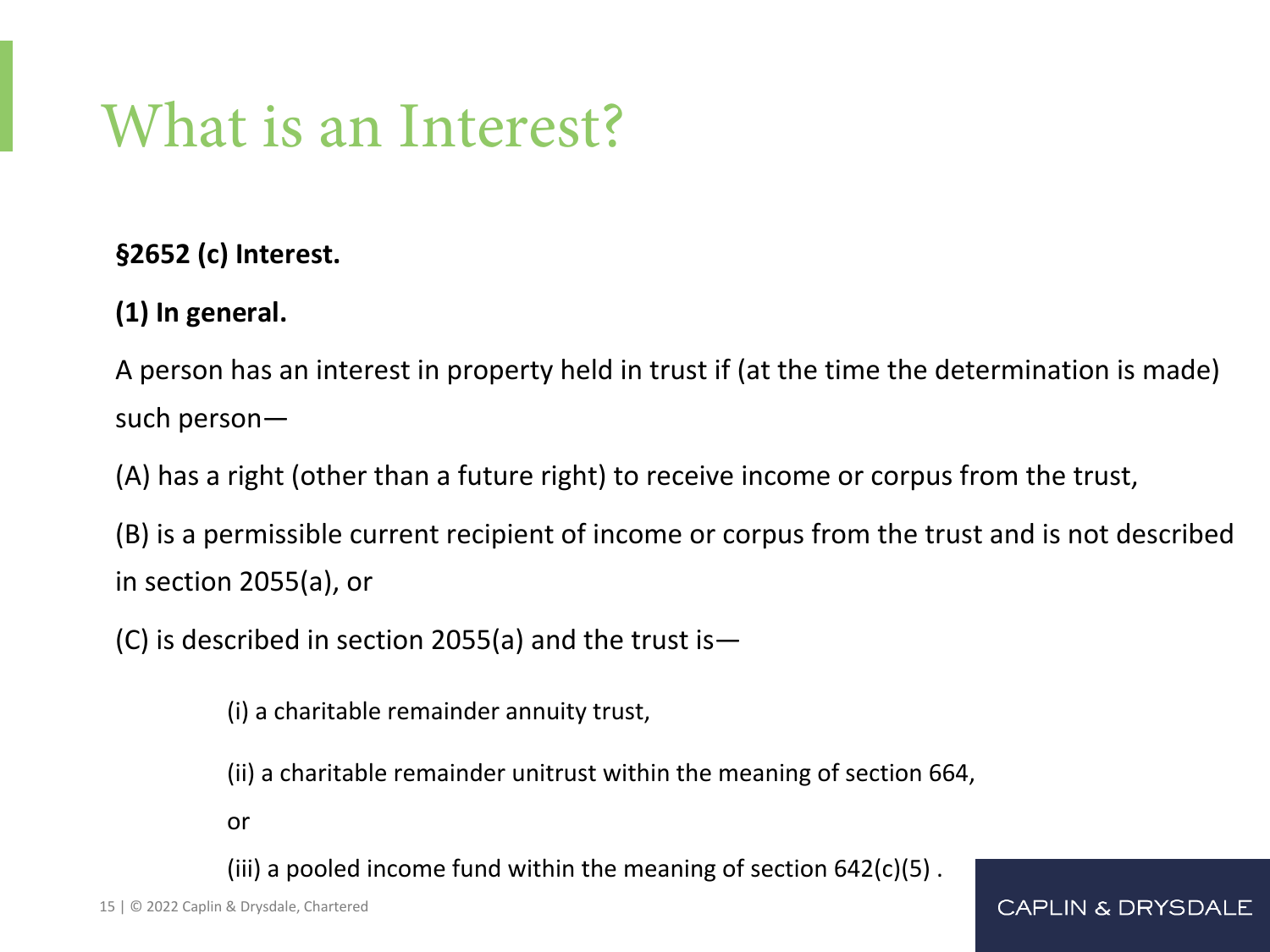# "Interest" Diagram

Right (other than future right) to receive income or corpus

Permissible current recipient of income or corpus

> Except 2055(a)

Is described in 2055(a) AND the trust is a CRAT, CRUT, or PIF

16 | © 2022 Caplin & Drysdale, Chartered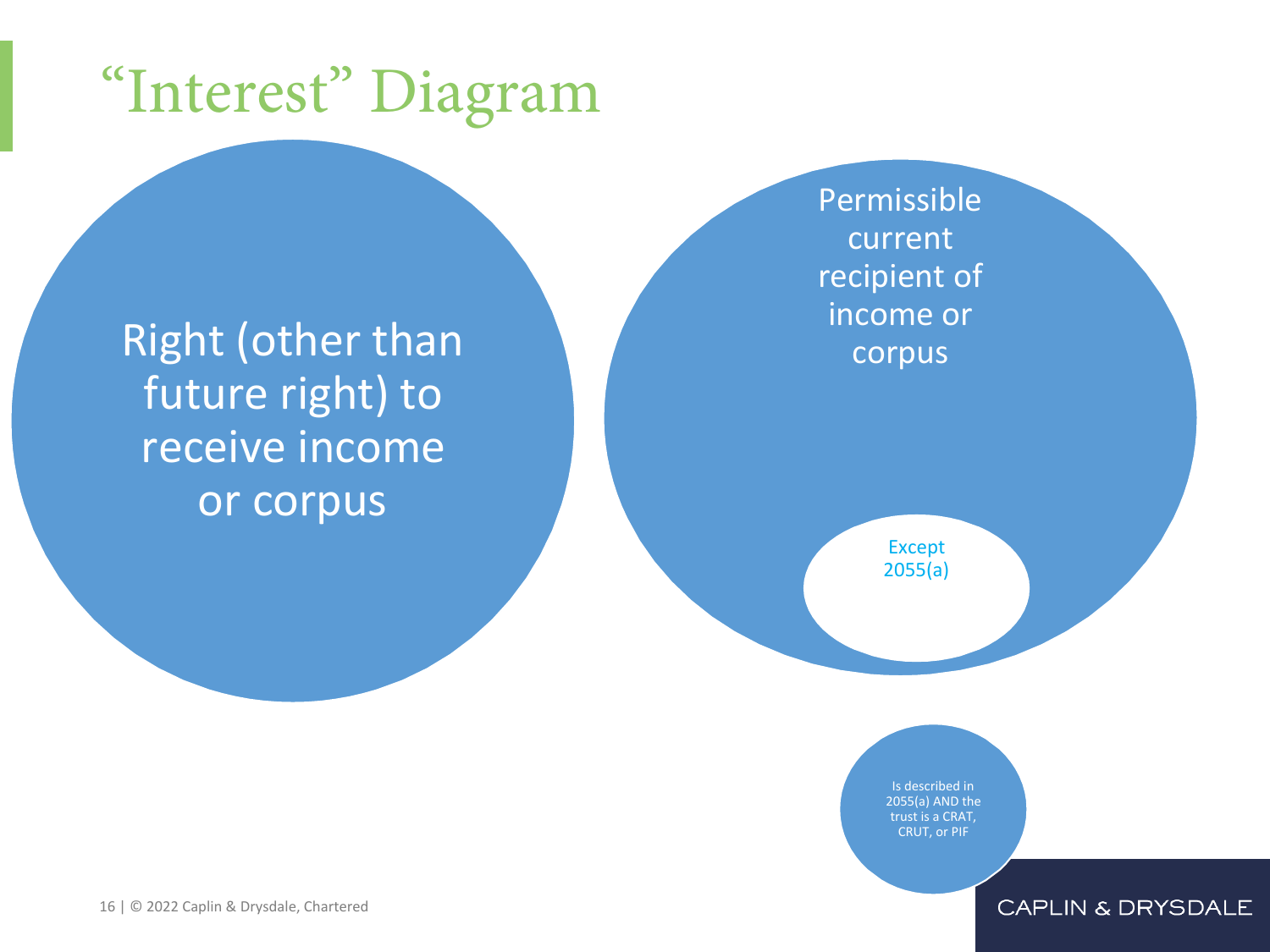#### What is an Interest? Certain Items Disregarded under §2652(c)

#### **(2) Certain interests disregarded.**

For purposes of paragraph (1), an interest which is used primarily to postpone or avoid any tax imposed by this chapter shall be disregarded.

#### **(3) Certain support obligations disregarded.**

The fact that income or corpus of the trust may be used to satisfy an obligation of support arising under State law shall be disregarded in determining whether a person has an interest in the trust, if—

(A) such use is discretionary, or

(B) such use is pursuant to the provisions of any State law substantially equivalent to the Uniform Gifts to Minors Act.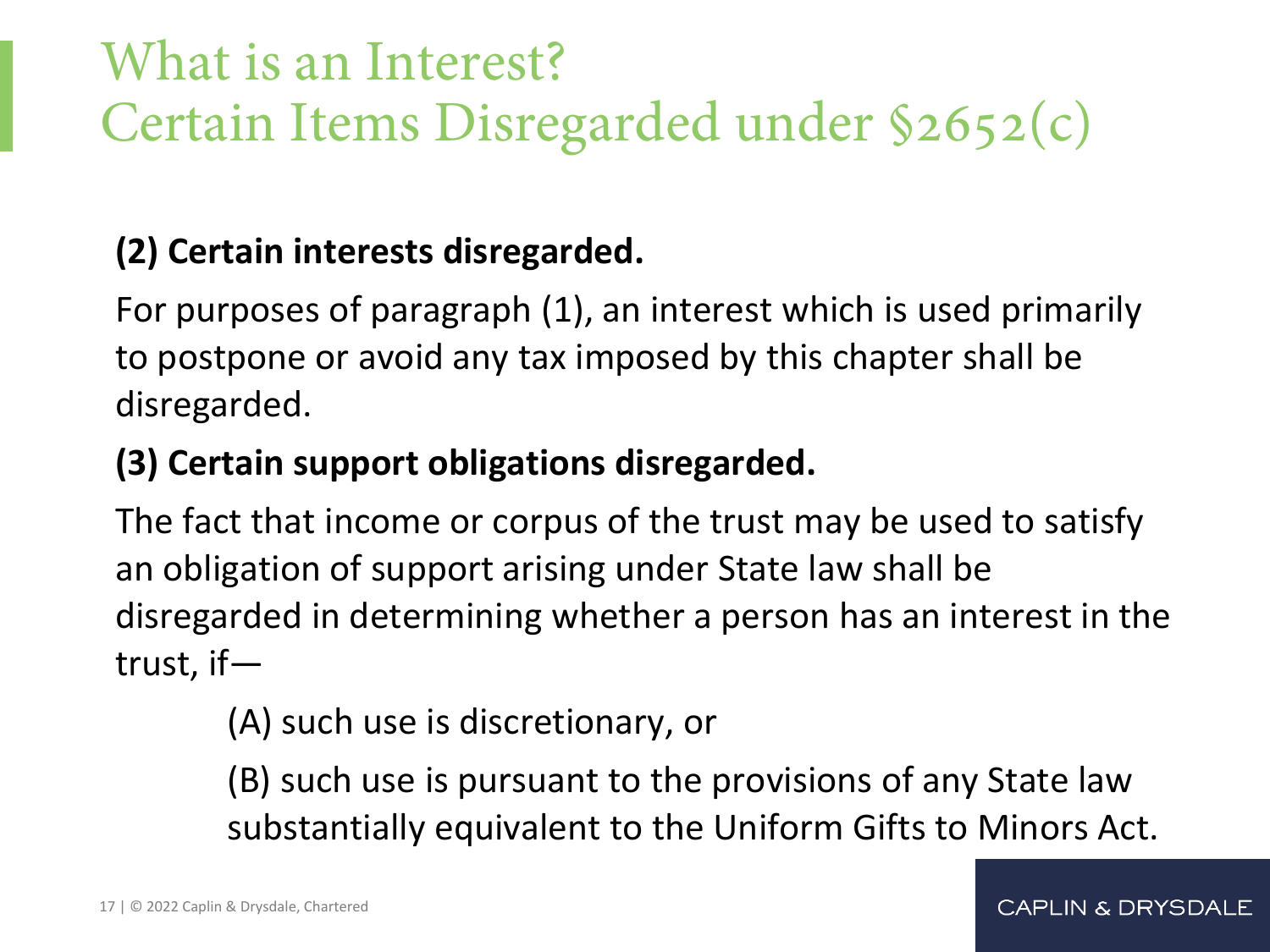## What is a Trust?

§2652(b)

- **Trust** Any arrangement (other than an estate) that has substantially the same effect as a trust, including life estates and remainders, estates for years and insurance and annuity contracts
- **Trustee** In the case of an arrangement that is not actually a trust, the person in actual or constructive possession of the property subject to the arrangement.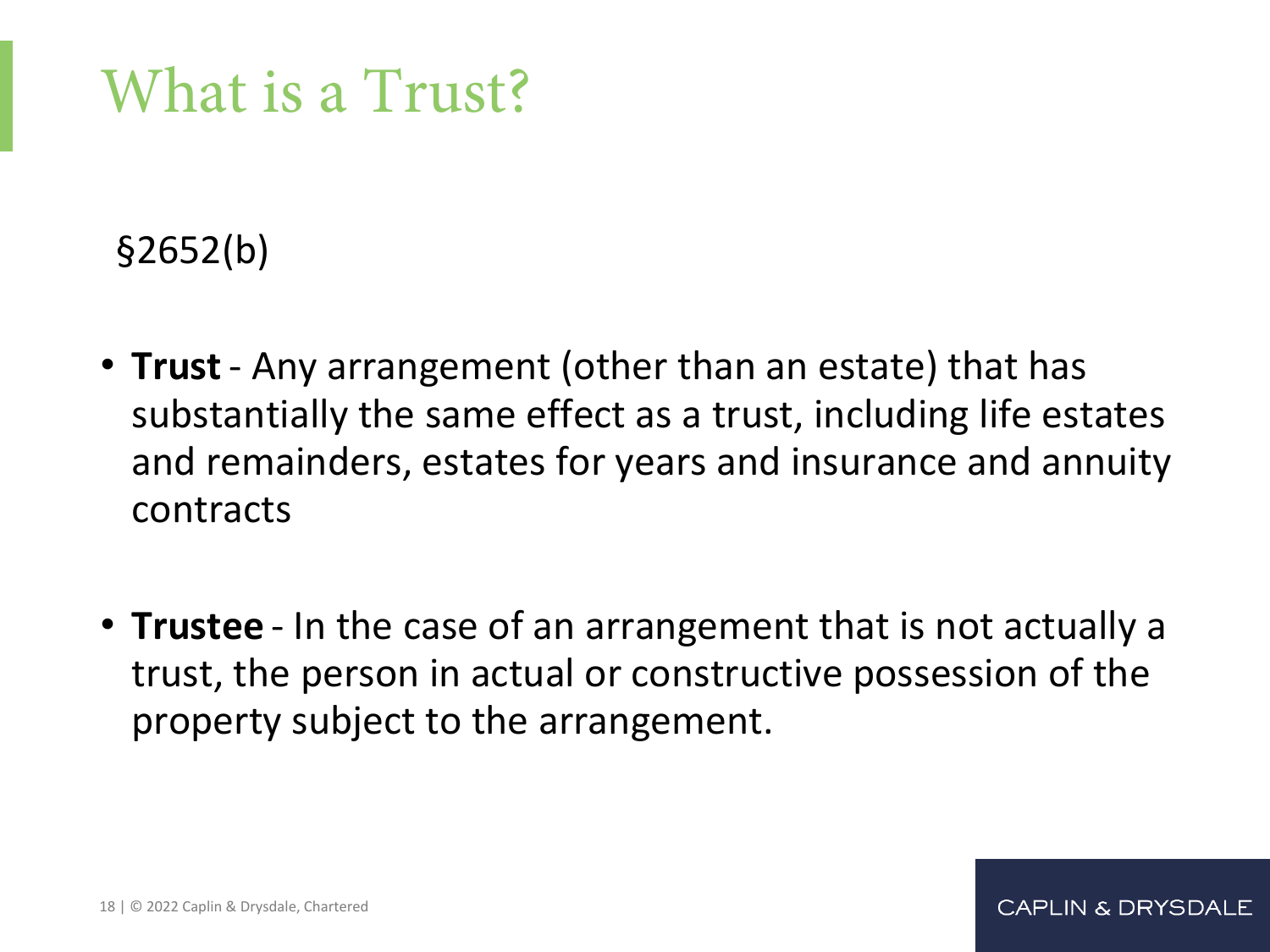What is a Trust? Contingent Transfer Rule

Treas. Reg. §26.2652-1(b)

- Generally, a transfer as to which the identity of the transferee is contingent upon the occurrence of an event is a transfer in trust.
- Exception for property included in transferor's gross estate when the identity of the transferee will be determined within 6 months of death.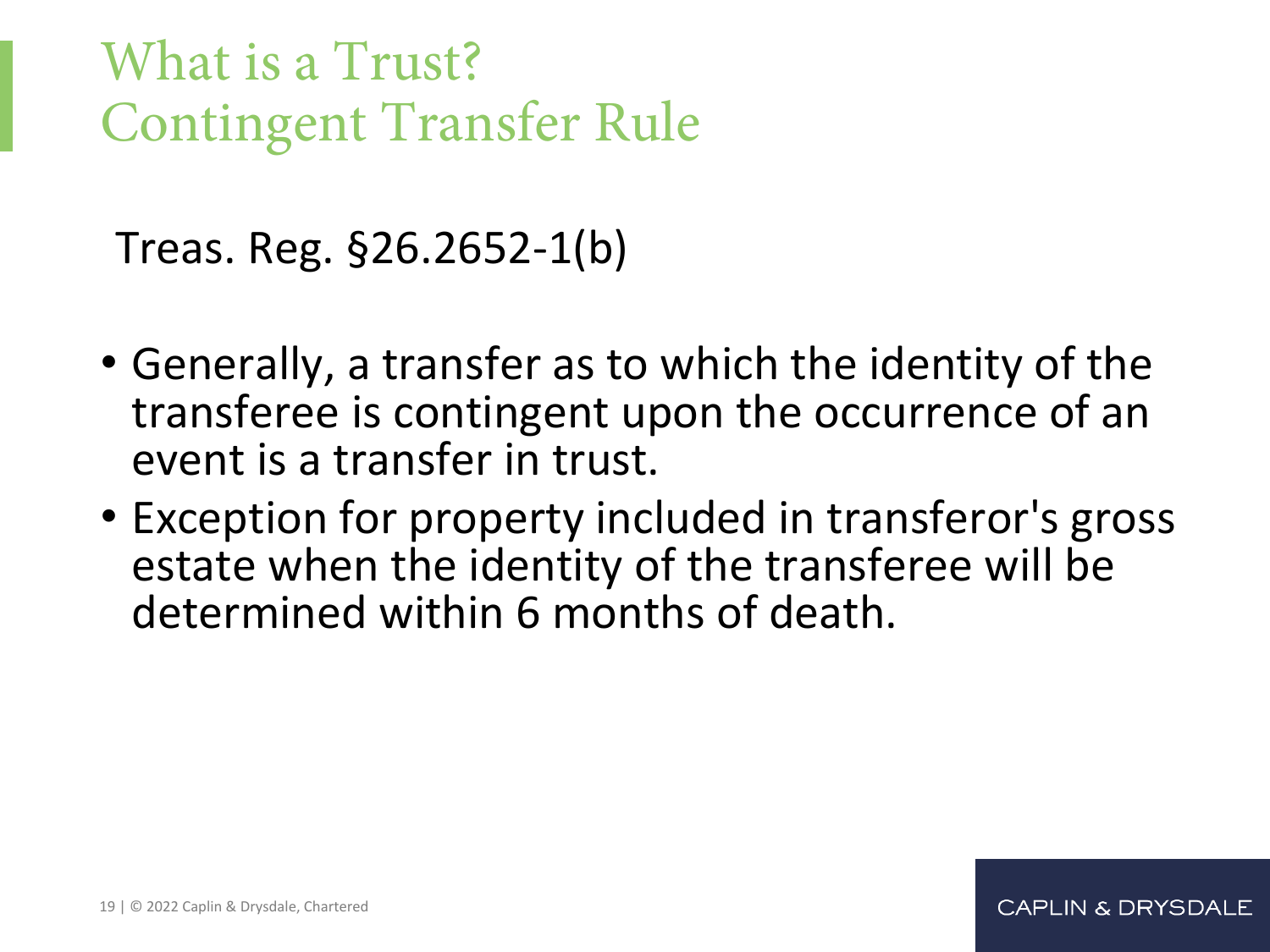# When is an Individual a Skip Person?

§2613(a)(1)

When he or she is assigned to a generation 2 or more generations below the transferor's generation assignment.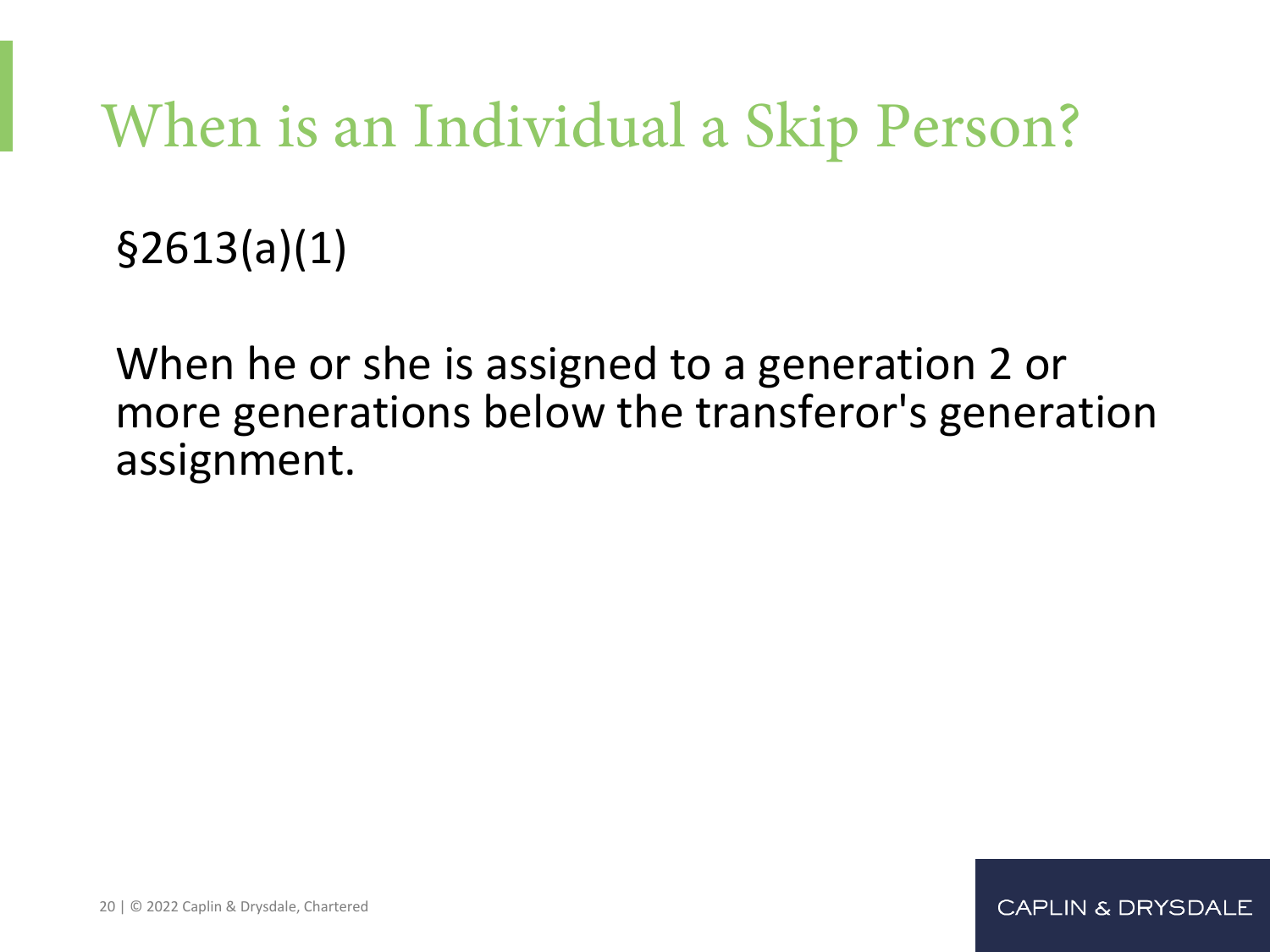# When is a Trust a Non-Skip Person?

- If there are persons who have interests in the trust and one or more of them are non-skip persons - §2613(a)(2)(A) and §2613(b) OR
- If there are no persons who have interests in the trust and distributions could be made to a non-skip person\* §2613(a)(2)(B) and §2613(b)

\*other than distributions the probability of which are so remote as to be negligible; for this purpose, the probability that a distribution will occur is so remote as to be negligible only if it can be ascertained by actuarial standards that there is less than a 5 percent probability that the distribution will occur.

Reg §26.2612-1(d)(2)(ii)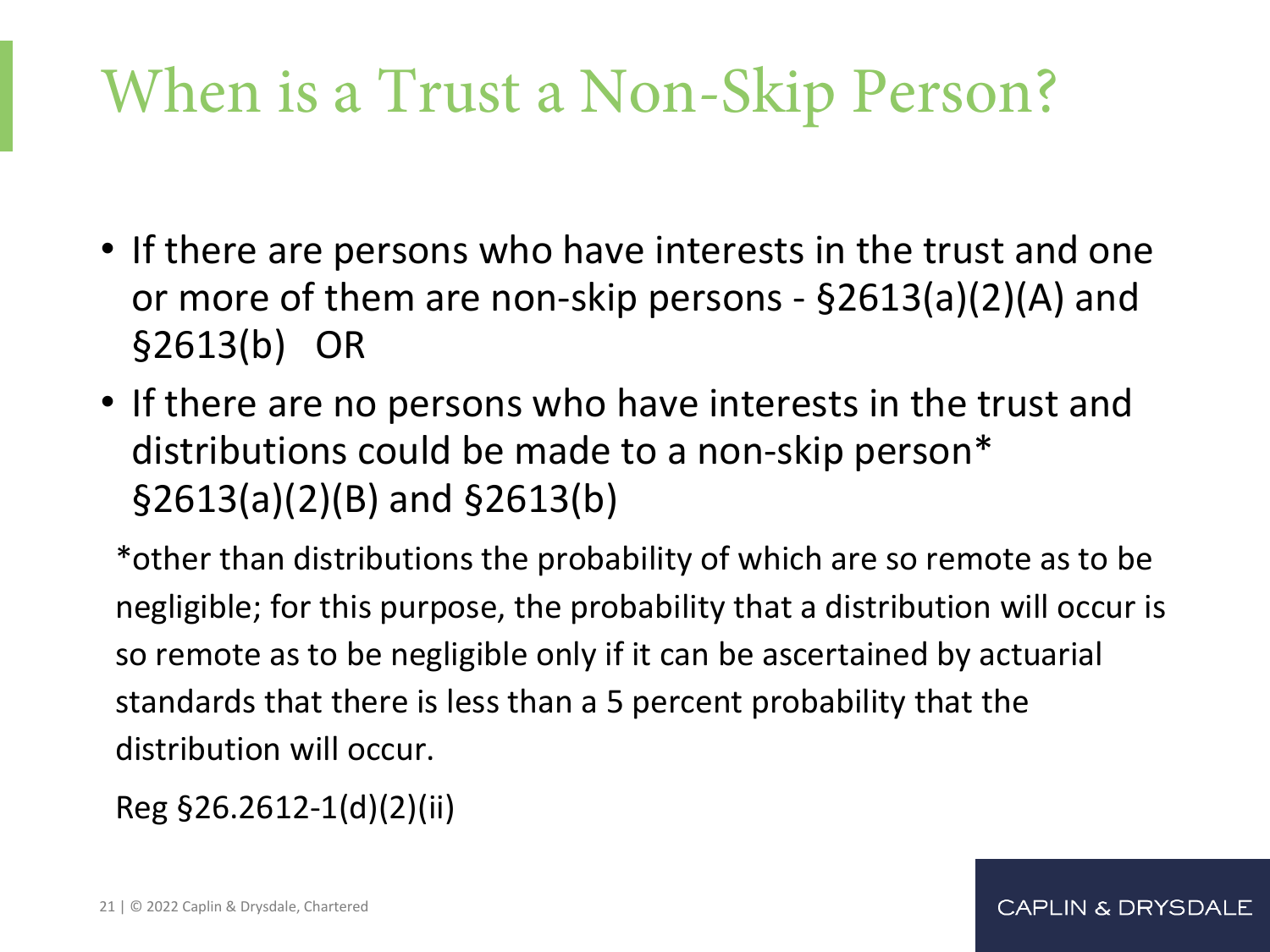# Definition of Direct Skip

- §2612(c): The term "direct skip" means a transfer subject to a tax imposed by chapter 11 or 12 of an interest in property to a skip person.
- Solely for purposes of determining whether any transfer to a trust is a direct skip, the rules of section 2651(f)(2) shall not apply.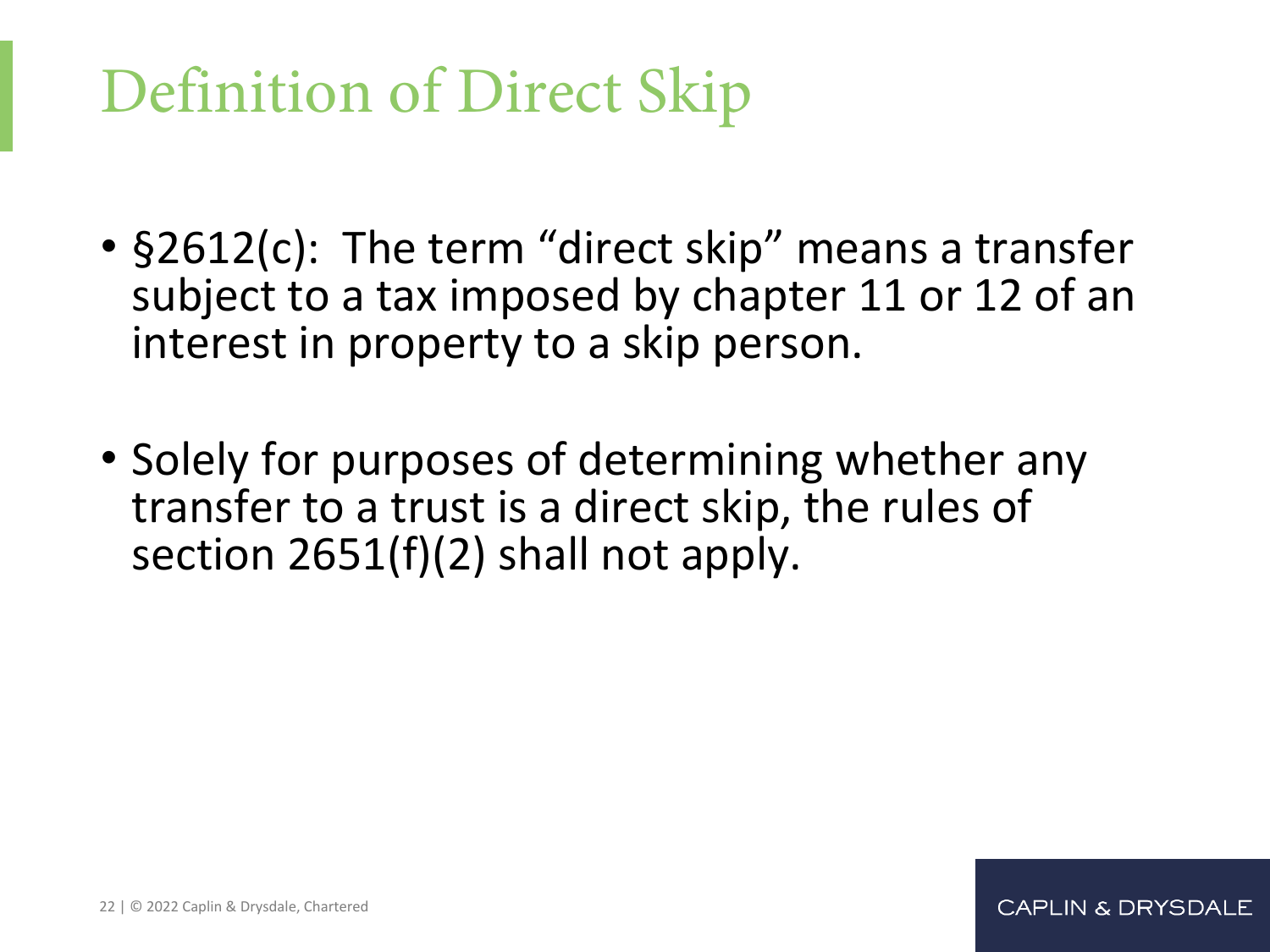## Direct Skip Gift Tina Pays All Taxes

Gift to Grace \$1,000,000

 $GST$  Tax  $@$  40% (§2641)  $400,000$ Gift Tax  $@$  40% (§2502(a)) 400,000 Gift Tax on GST Tax (§2515) 160,000

Total tax on transfer \$960,000

Total tax as a % of gift **1968** 1968

23 | © 2022 Caplin & Drysdale, Chartered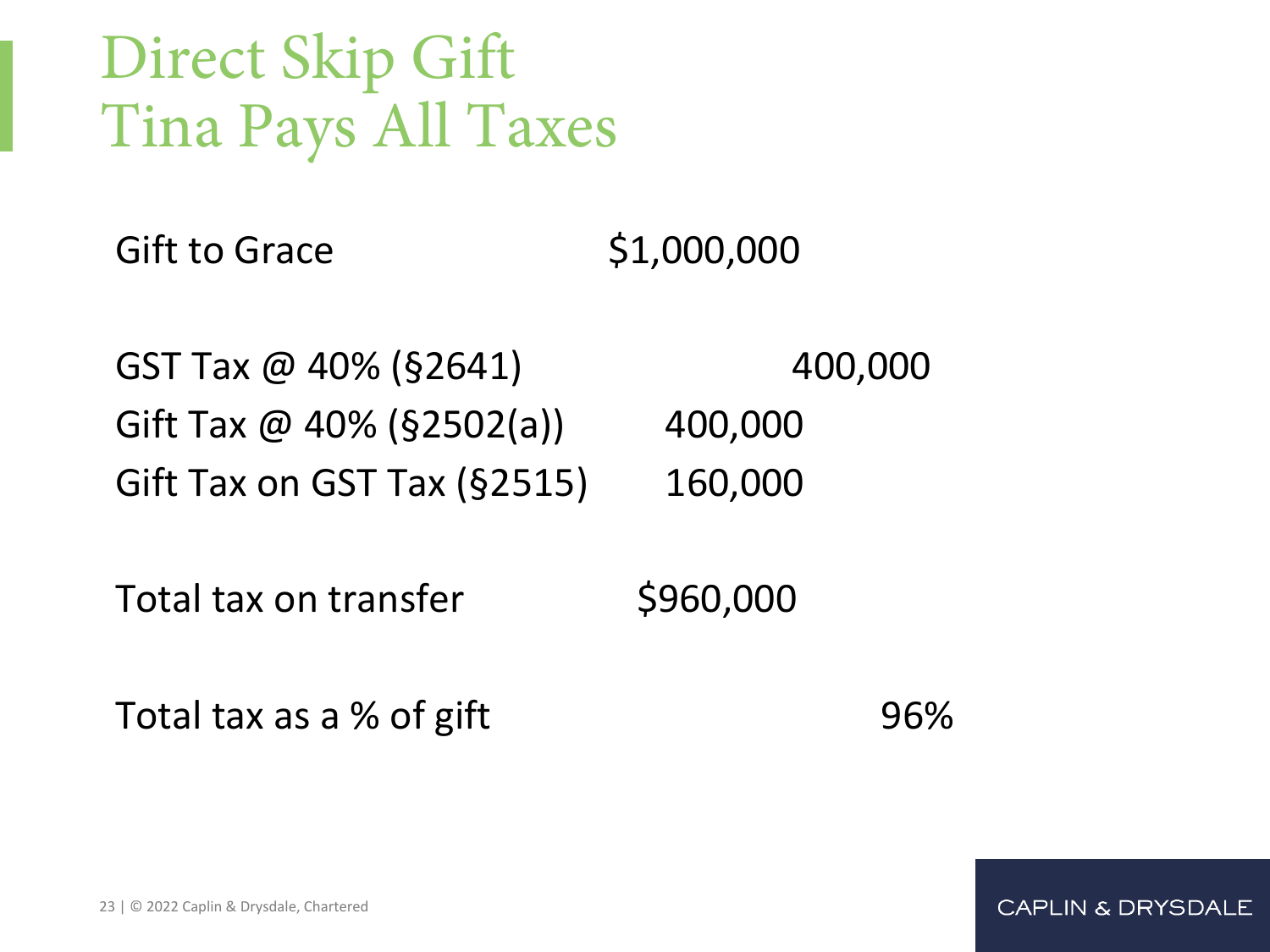## Direct Skip Gift Tina Pays Gift Tax, Grace pays GST

Formula for Determining the Net Gift:

 $X = GA - .40X$ 

 $1.40X = GA$ 

 $X = GA/1.40$ 

Net Gift to Grace \$714,285.71 (\$1,000,000 / 1+ .40) GST Tax @ 40% (§2641) \$285,714.29 (\$714,285.71 \* .40) Gift Tax @ 40% (§2502(a)) \$285,714.29 (\$714,285.71 \* .40) Gift Tax on GST Tax (§2515) \$114,285.71 (\$285,714.29 \* .40)

Total tax on transfer **\$685,714.29** 

Total tax as a % of gift 96%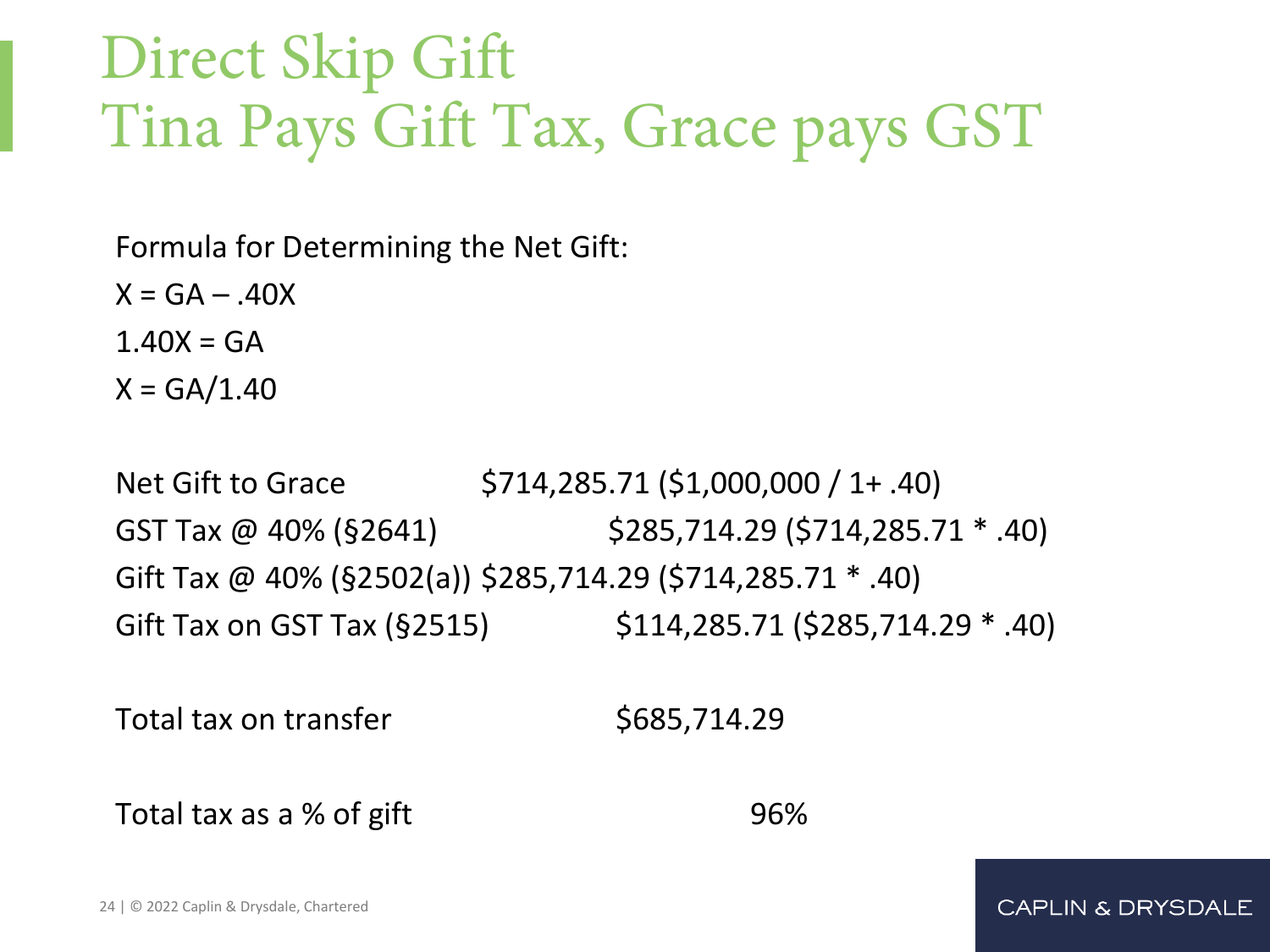# Direct Skip Bequest Tax Paid By the Estate

| <b>Taxable Estate</b>       | \$2,333,333*            |
|-----------------------------|-------------------------|
| <b>Bequest to Grace</b>     | \$1,000,000             |
| <b>GST Tax (§2641)</b>      | 400,000<br>$\mathsf{S}$ |
| Estate Tax (§2001)          | \$933,333               |
| <b>Total taxes</b>          | \$1,333,333             |
| Total taxes as % of bequest | 133.33%                 |
| GST tax as % of bequest     | 40.00%                  |

\* This is the smallest estate that will be sufficient to fund the bequest to Grace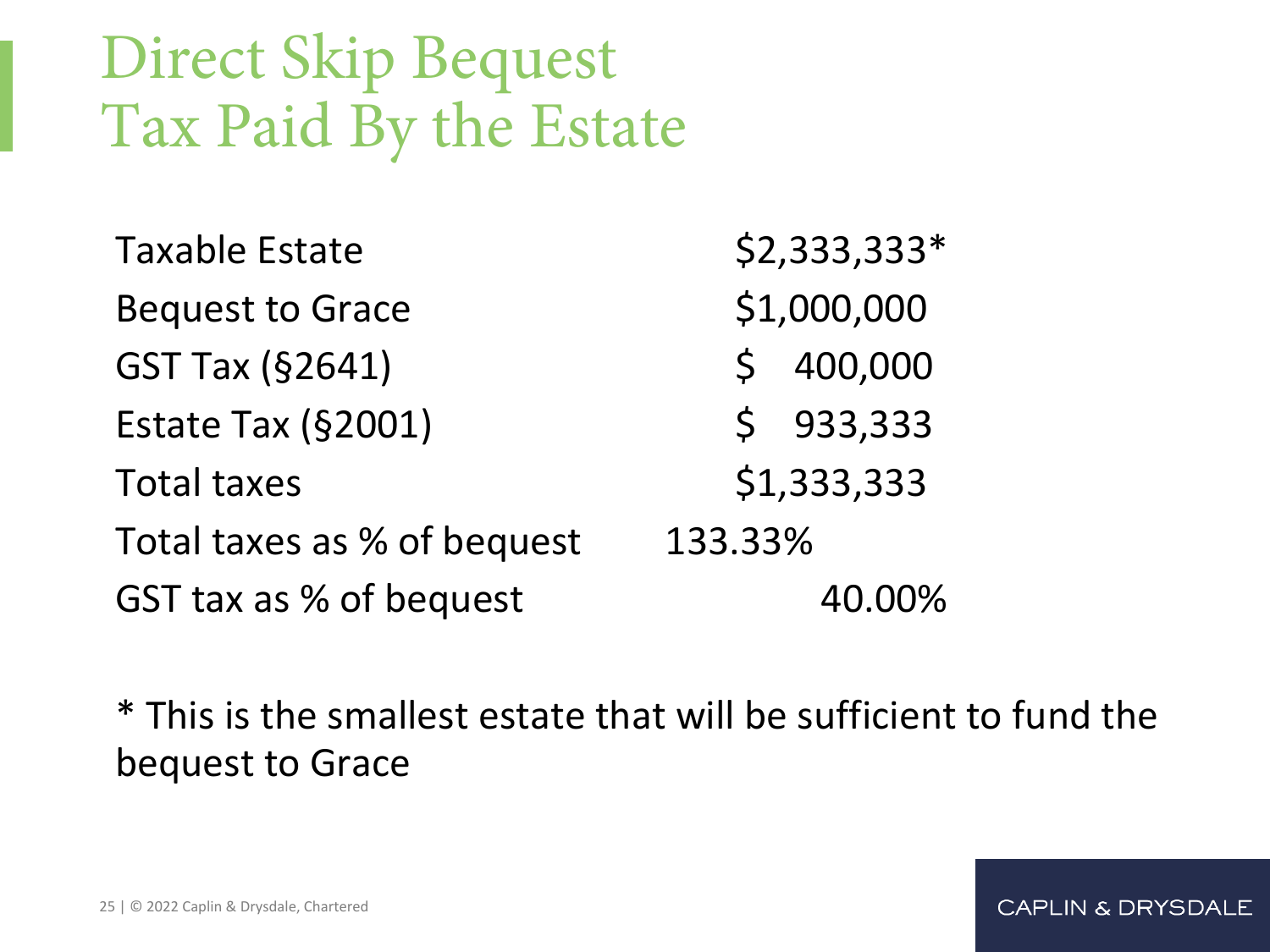# Direct Skip Bequest GST Paid by Grace

| <b>Taxable Estate</b>       | \$1,666,666.66*            |
|-----------------------------|----------------------------|
| Net bequest to Grace        | 714,285.71<br>$\mathsf{S}$ |
| <b>GST Tax (§2641)</b>      | \$285,714.29               |
| Estate Tax (§2001)          | 666,666.66<br>$\mathsf{S}$ |
| <b>Total taxes</b>          | \$952,380.95               |
| Total taxes as % of bequest | 133.33%                    |
| GST tax as % of bequest     | 40.00%                     |

\* This is the smallest estate that will be sufficient to fund the bequest to Grace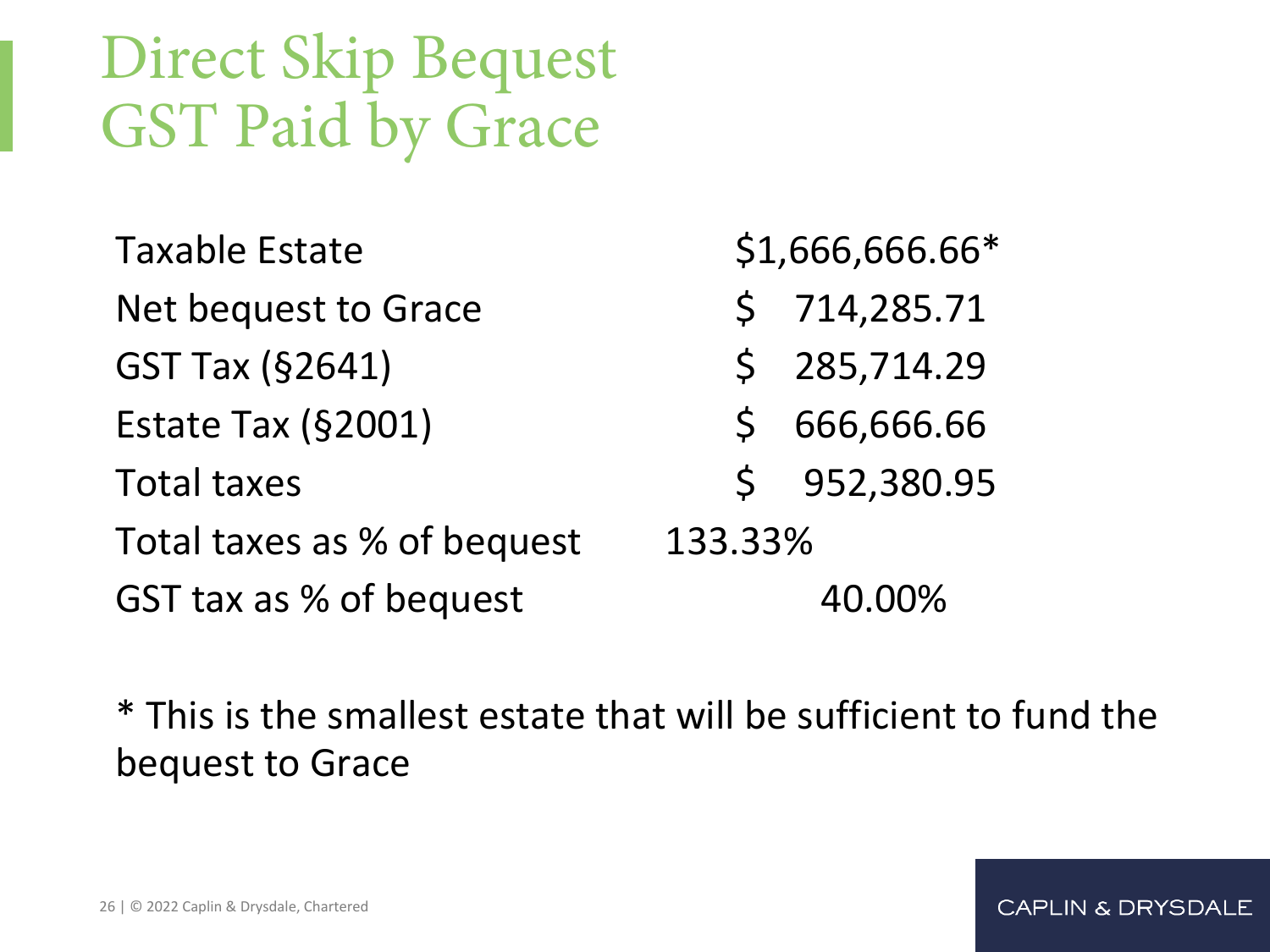# Is the transfer to the Trust in Problem 1 a Direct Skip?

§2612(c )(2): Look-thru rules not to apply. Solely for purposes of determining whether any transfer to a trust is a direct skip, the rules of section 2651(f)(2) shall not apply.

Treas. Reg. §26.2612-1(f) ex. 3:

Withdrawal power in trust. T transfers \$50,000 to a new trust providing that trust income is to be paid to T's child, C, for life and, on C's death, the trust principal is to be paid to T's descendants. Under the terms of the trust, T grants four grandchildren the right to withdraw \$10,000 from the trust for a 60 day period following the transfer. Since C, who is not a skip person, has an interest in the trust, the trust is not a skip person. T's transfer to the trust is not a direct skip.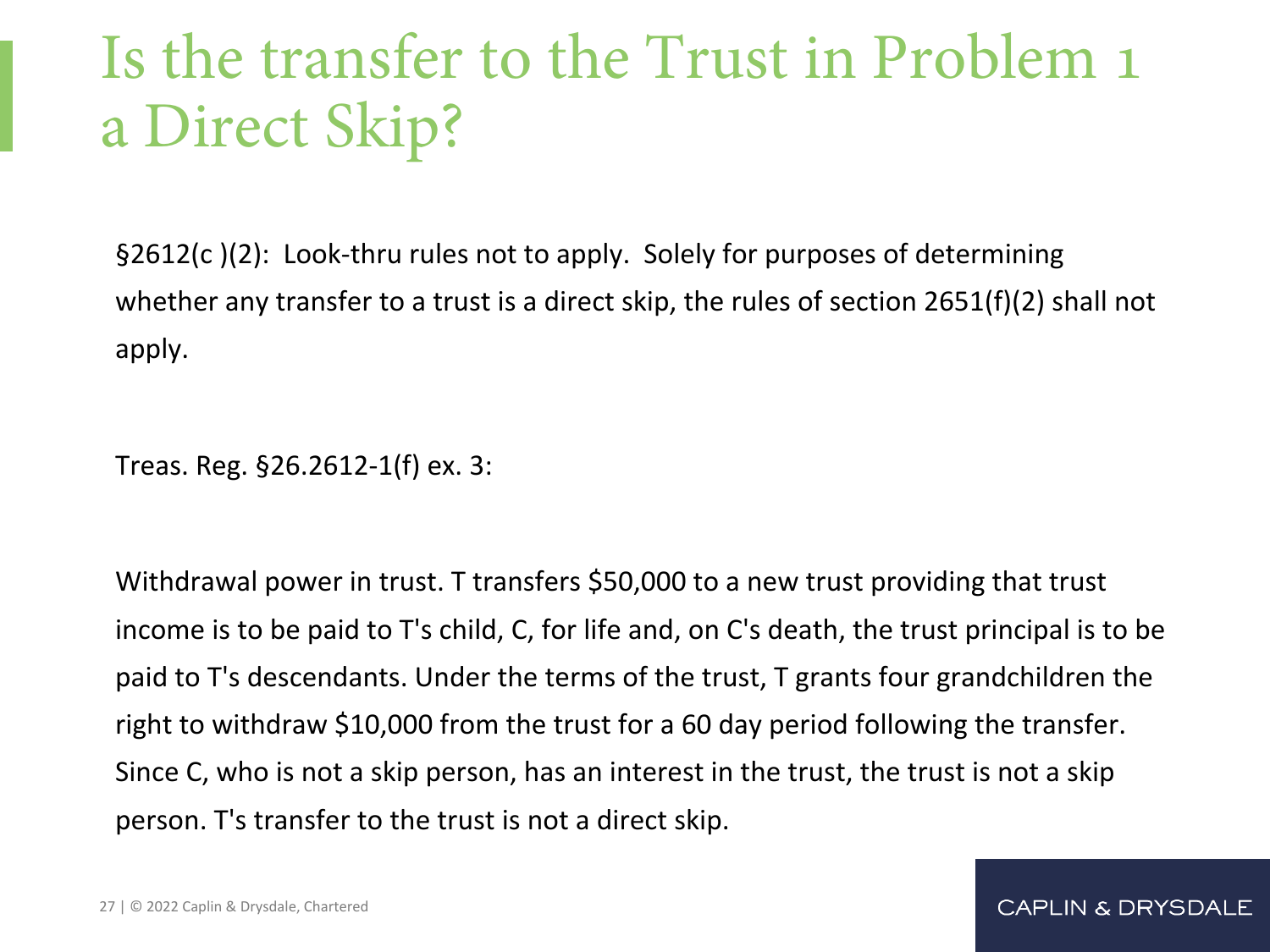# What is a Taxable Termination?

A taxable termination is the termination (by death, lapse of time, release of power or otherwise) of an interest in property held in a trust unless

(A) a transfer subject to federal estate or gift tax occurs at the time of the termination [this is only in the regulations]

or

(B) immediately after such termination, a non-skip person has an interest in such property

or

(C) at no time after such termination may a distribution (including distributions on termination) be made from such trust to a skip person.\*

§2612(a) and Reg §26.2612-1(b)(1)

\*other than distributions the probability of which are so remote as to be negligible; for this purpose, the probability that a distribution will occur is so remote as to be negligible only if it can be ascertained by actuarial standards that there is less than a 5 percent probability that the distribution will occur. Reg §26.2612-1(b)(1)(iii)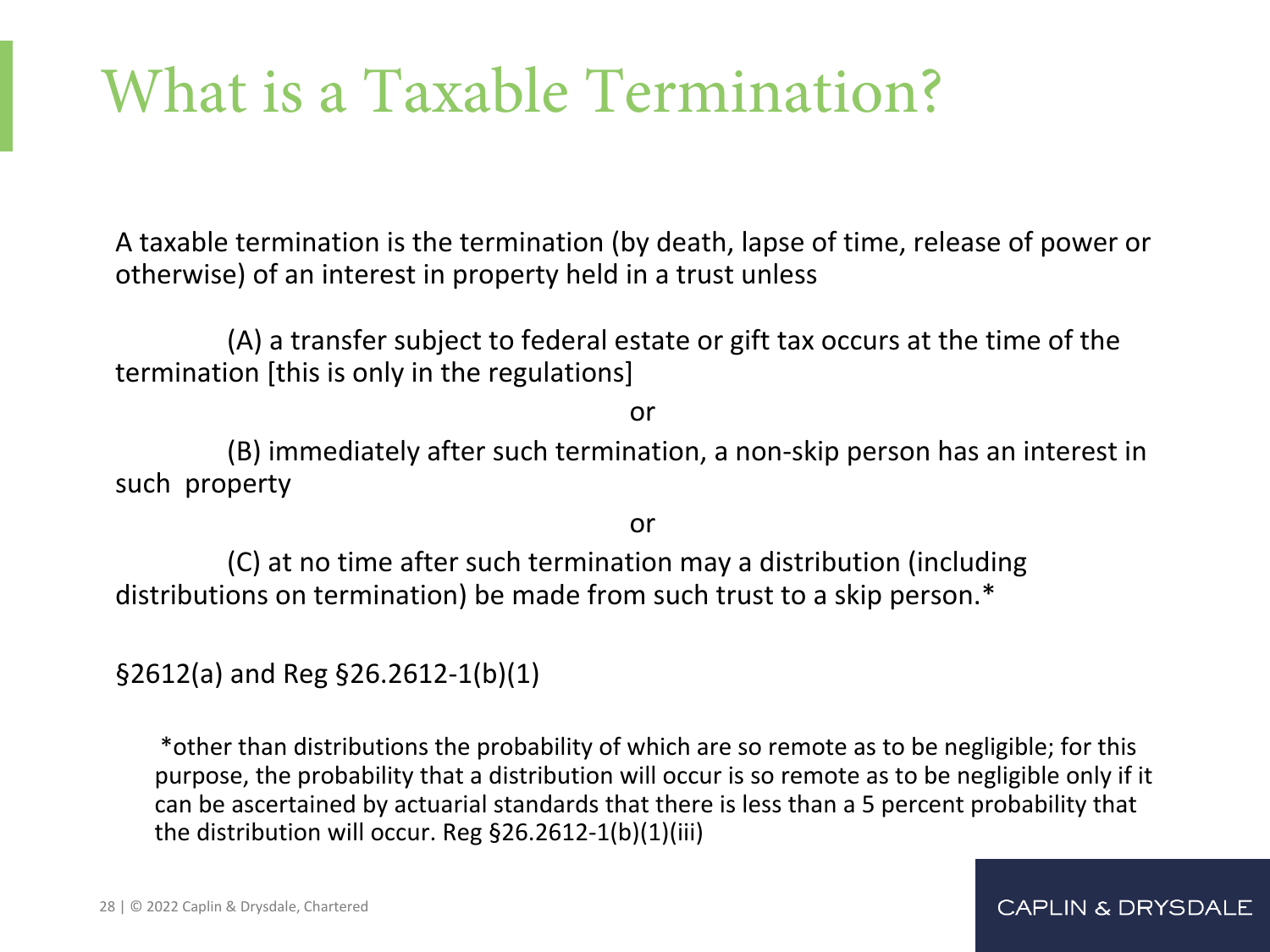#### How is a Taxable Termination taxed?

| Value of trust when taxable termination occurs    | \$1,000,000 |
|---------------------------------------------------|-------------|
| GST tax at 40% - §2641                            | 400,000     |
| Net remaining in trust                            | 600,000     |
| GST tax as a % of amount passing to beneficiaries | 66.67%      |

The trustee has the obligation to pay the tax. §2603(a)(2)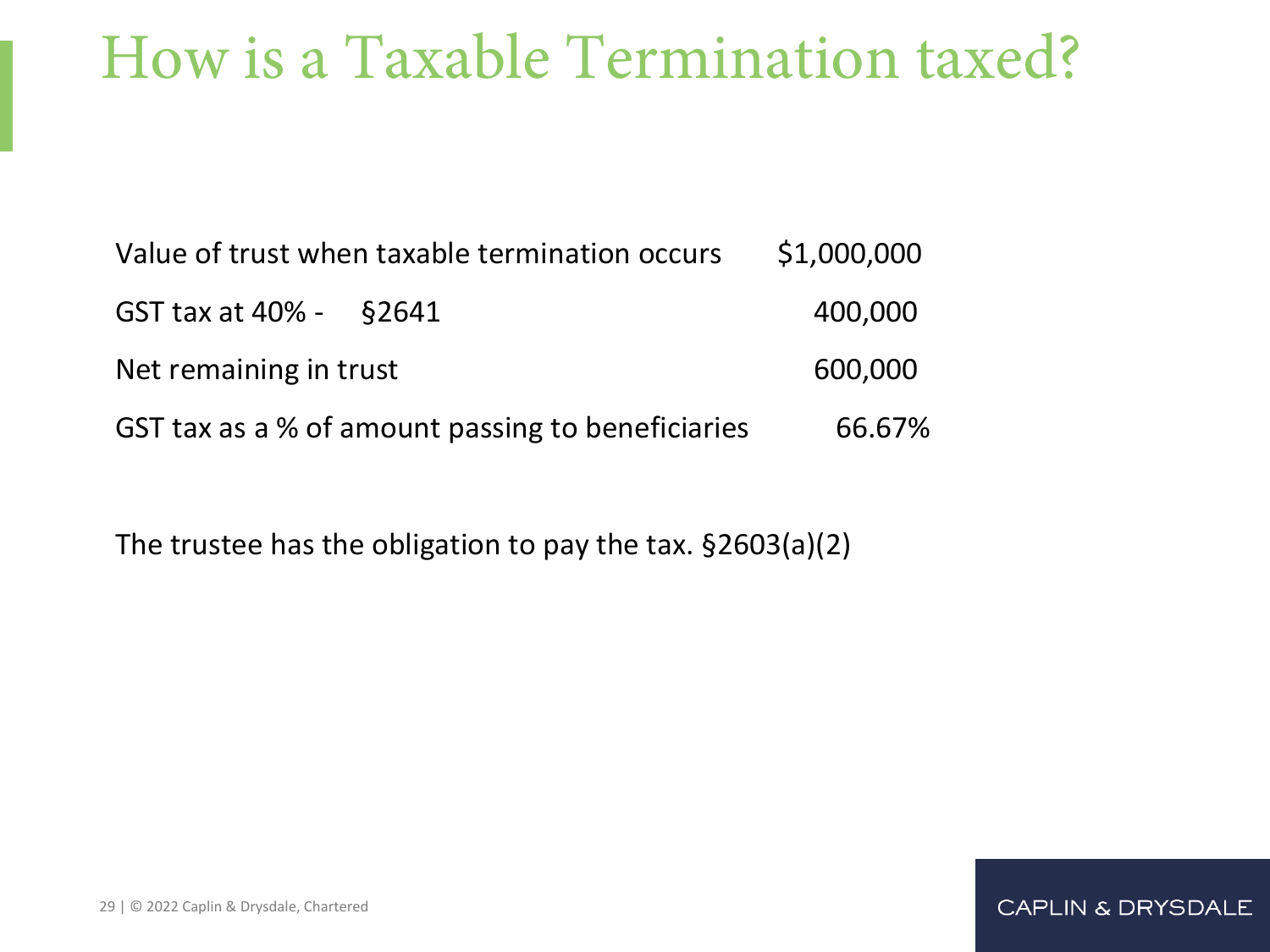# Taxable Distribution

#### **What is a Taxable Distribution?**

A taxable distribution is any distribution from a trust to a skip person other than a taxable termination or a direct skip. §2612 (b)

The GST tax on Taxable Distributions is paid by the distributee. §2603(a)(1)

**CAPLIN & DRYSDALE** 

#### **What is the tax on a Taxable Distribution?**

| Distribution to George       | \$10,000 |
|------------------------------|----------|
| GST Tax at 40%               | \$4,000  |
| Net to George                | \$6,000  |
| GST tax as % of George's net | 66.67%   |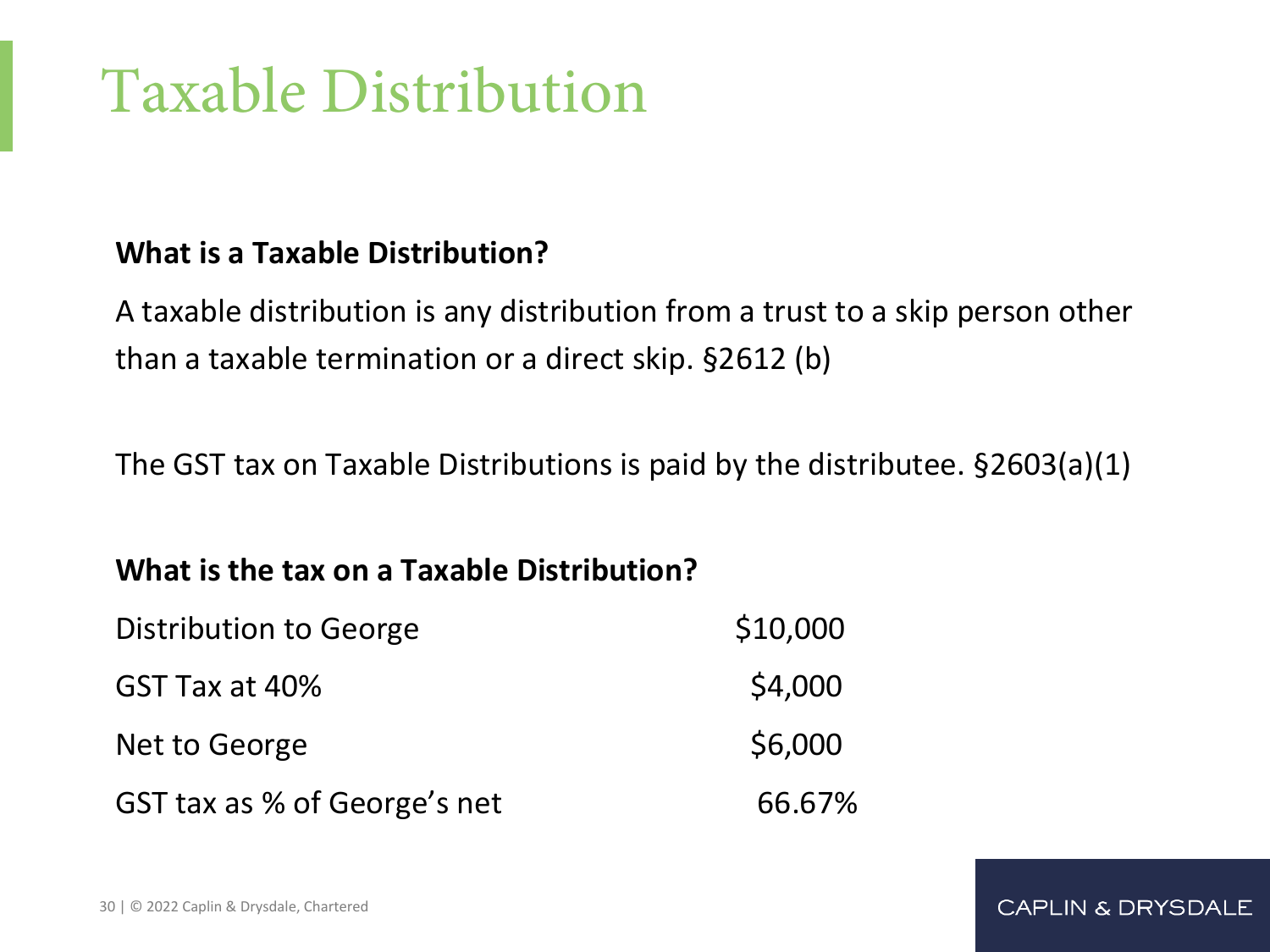# Educational Trust (Variation)

#### **Planning Idea**

**Object** – to create a grandchildren's educational trust without incurring GST tax

**Suggestion** – Create a trust to pay charities selected by the trustees a 1% annuity at the end of each of the next 2 years; at the end of the 2-year term, provide that the trust property is to be used to pay the tuition expenses of Tina's grandchildren.

Alternative – create a trust that pays nothing for two years; at the end of the 2-year period, the trustees can make payments to Tina's grandchildren or charity.

#### **Why it Works**

- The trust is not a skip person because no person has an interest in it and because future distributions may be made to non-skip persons. Therefore, the transfer funding the trust is not a direct skip.
- In the first variation, because no particular charity has the right to receive payments, no charity has an interest in the trust. In the second variation, no person has an interest in the trust. Therefore, the end of the 2-year charitable period will not be a taxable termination.
- Distributions to pay grandchildren's tuition will not be taxable distributions. §2611(b)(1)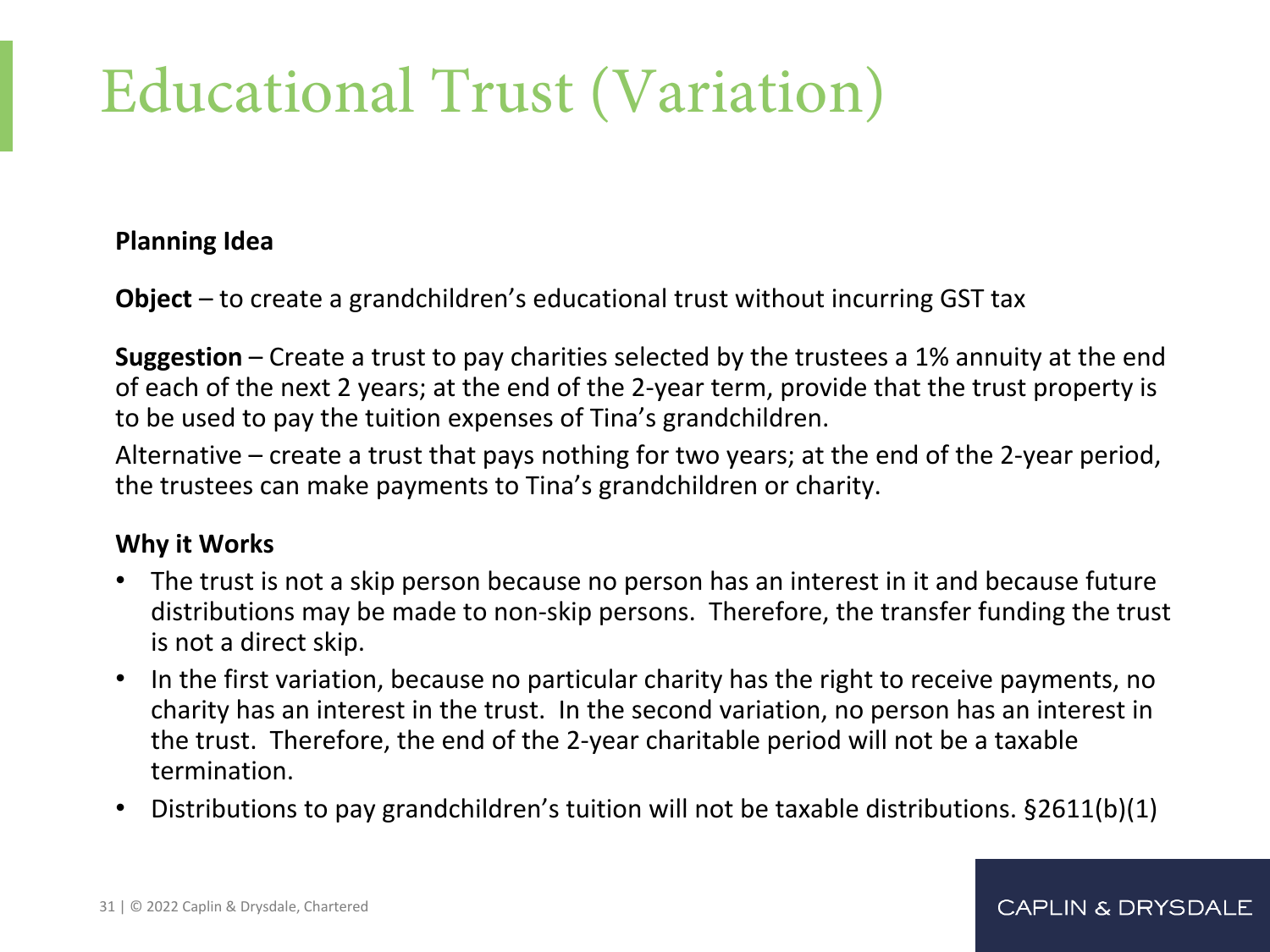# Distribution to Another Trust

#### **Trust Distributions to Non-Skip Person Trusts in Which No Person Has an Interest**

Reg. §26.2612-1(c)(2):

Solely for purposes of determining whether any transfer from a trust to another trust is a taxable distribution, the rules of  $$2651(e)(2)$  [sic] do not apply.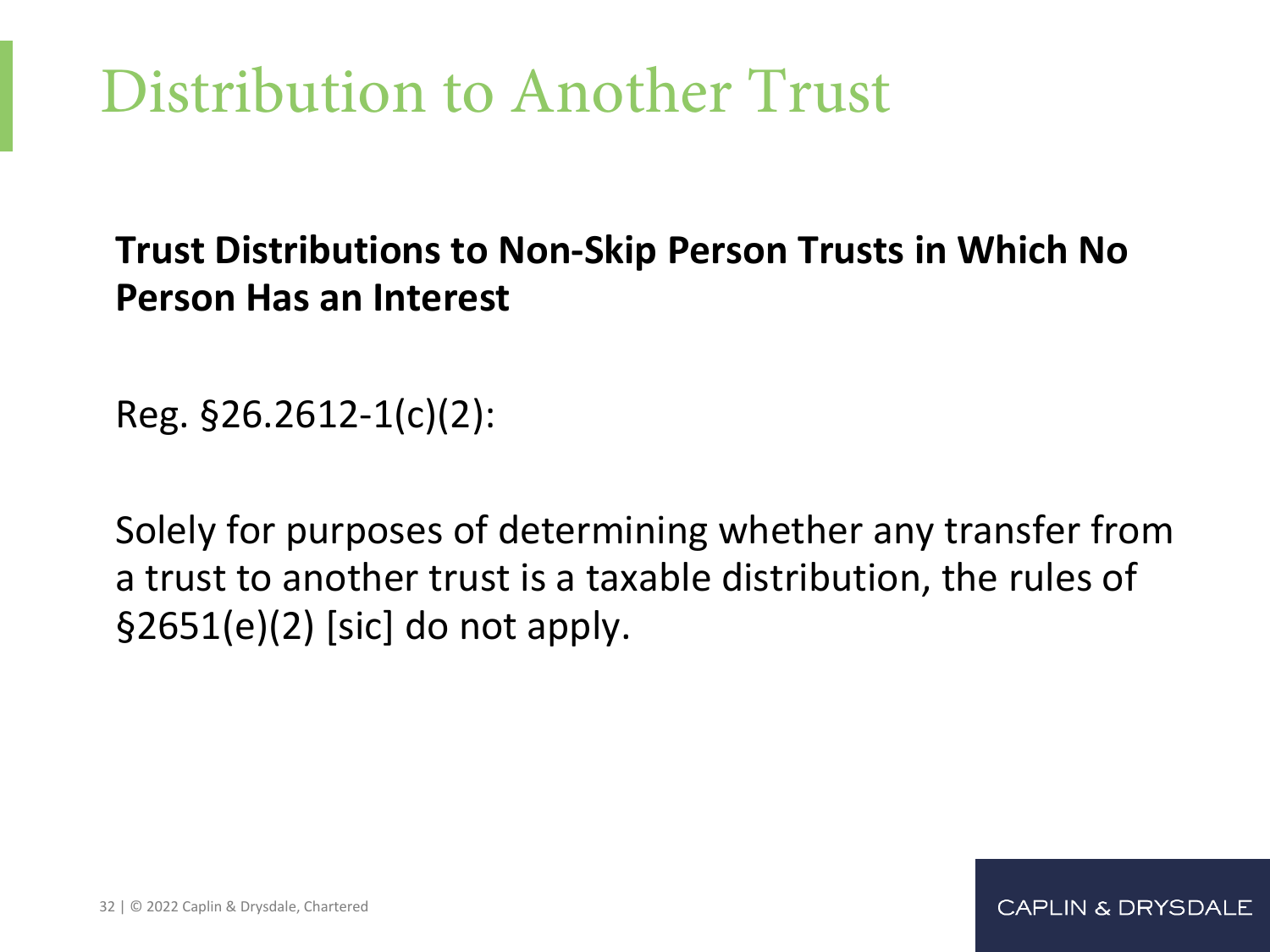## Distribution at Death of Lineal Descendant

#### **Trust Distribution at Death of Lineal Descendant of Transferor**

§2612(a)(2)

#### **(2) Certain partial terminations treated as taxable**

If, upon the termination of an interest in property held in trust by reason of the death of a lineal descendant of the transferor, a specified portion of the trust's assets are distributed to 1 or more skip persons (or 1 or more trusts for the exclusive benefit of such persons), such termination shall constitute a taxable termination with respect to such portion of the trust property.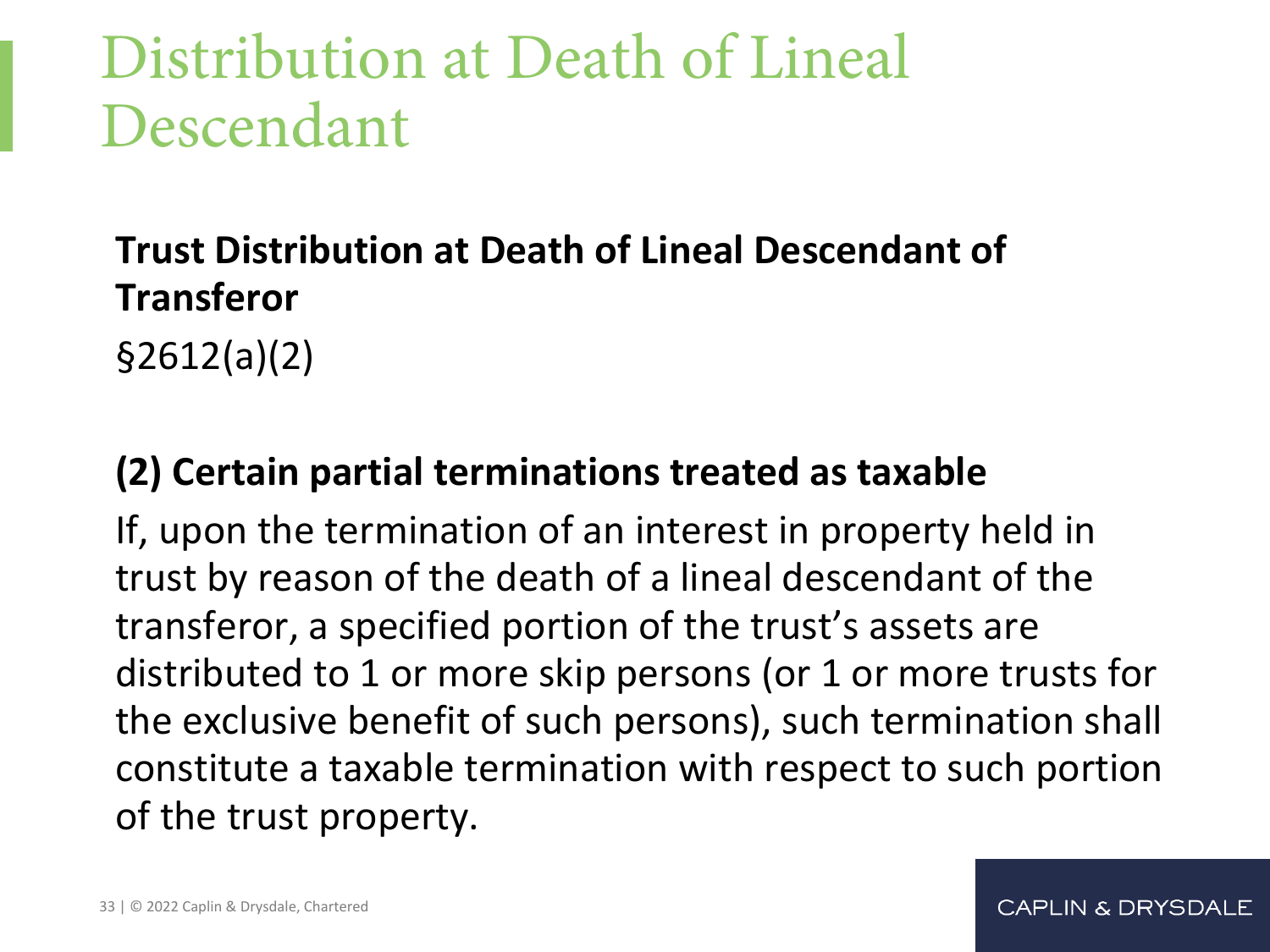#### Break

Beth Shapiro Kaufman Caplin & Drysdale bkaufman@capdale.com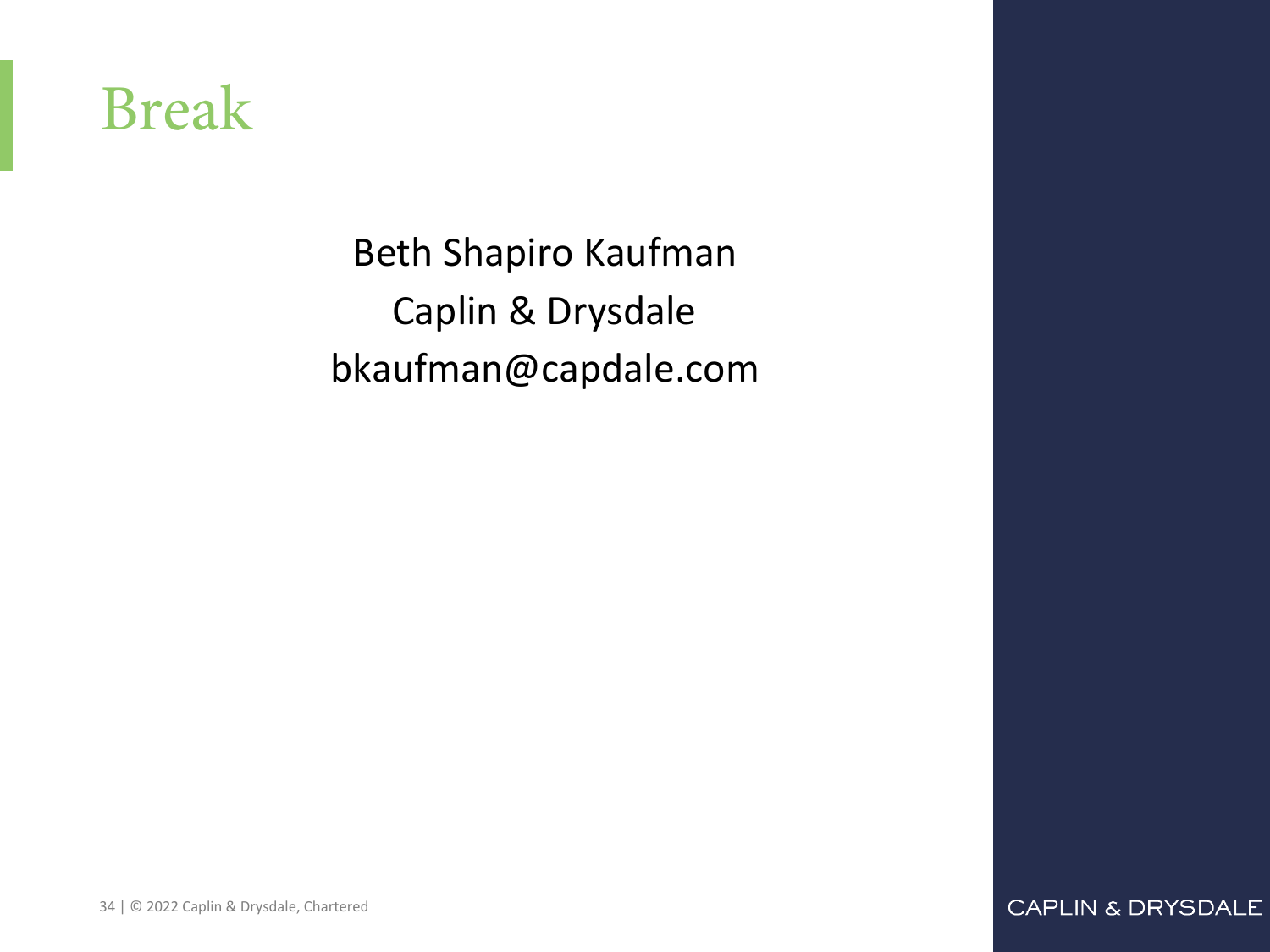# GST Exemption

- Each individual has a GST exemption amount allocable to any property of which she is the transferor §2631(a)
- The amount for any year is equal to the basic exclusion amount under § 2010(c) for such year §2631(c)

| 2007 - 2008 | \$2,000,000  |
|-------------|--------------|
| 2009        | \$3,500,000  |
| 2010 - 2011 | \$5,000,000  |
| 2012        | \$5,120,000  |
| 2013        | \$5,250,000  |
| 2014        | \$5,340,000  |
| 2015        | \$5,430,000  |
| 2016        | \$5,450,000  |
| 2017        | \$5,490,000  |
| 2018        | \$11,180,000 |
| 2019        | \$11,400,000 |
| 2020        | \$11,580,000 |
| 2021        | \$11,700,000 |
| 2022        | \$12,060,000 |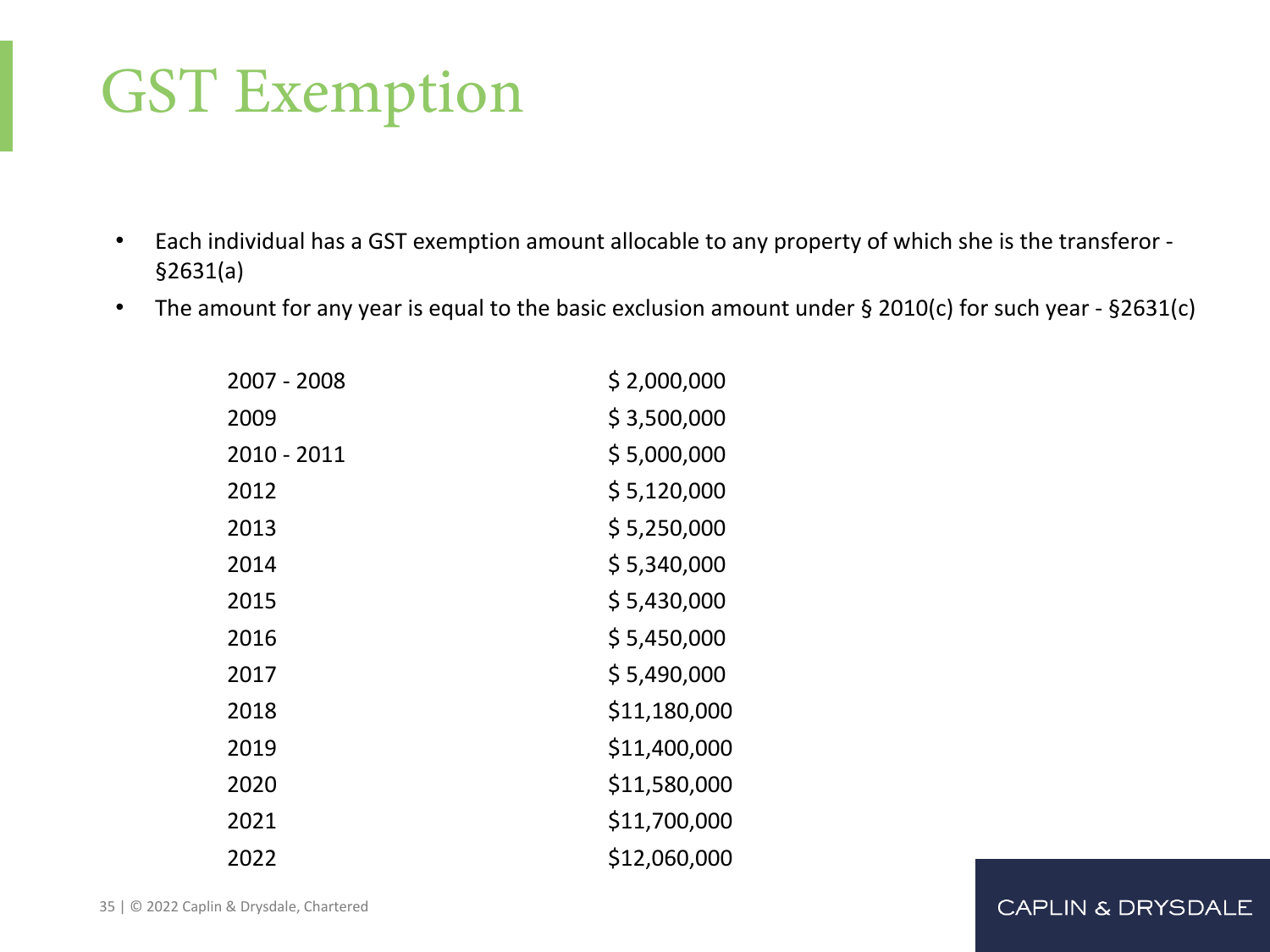# GST Applicable Rate of Tax

The maximum Federal estate tax rate multiplied by the inclusion ratio of the transfer - §2641

| Enactment to 2001 | 55% |
|-------------------|-----|
| 2002              | 50% |
| 2003              | 49% |
| 2004              | 48% |
| 2005              | 47% |
| 2006              | 46% |
| 2007 - 2009       | 45% |
| 2010              | 0%  |
| 2011 - 2012       | 35% |
| 2013 to present   | 40% |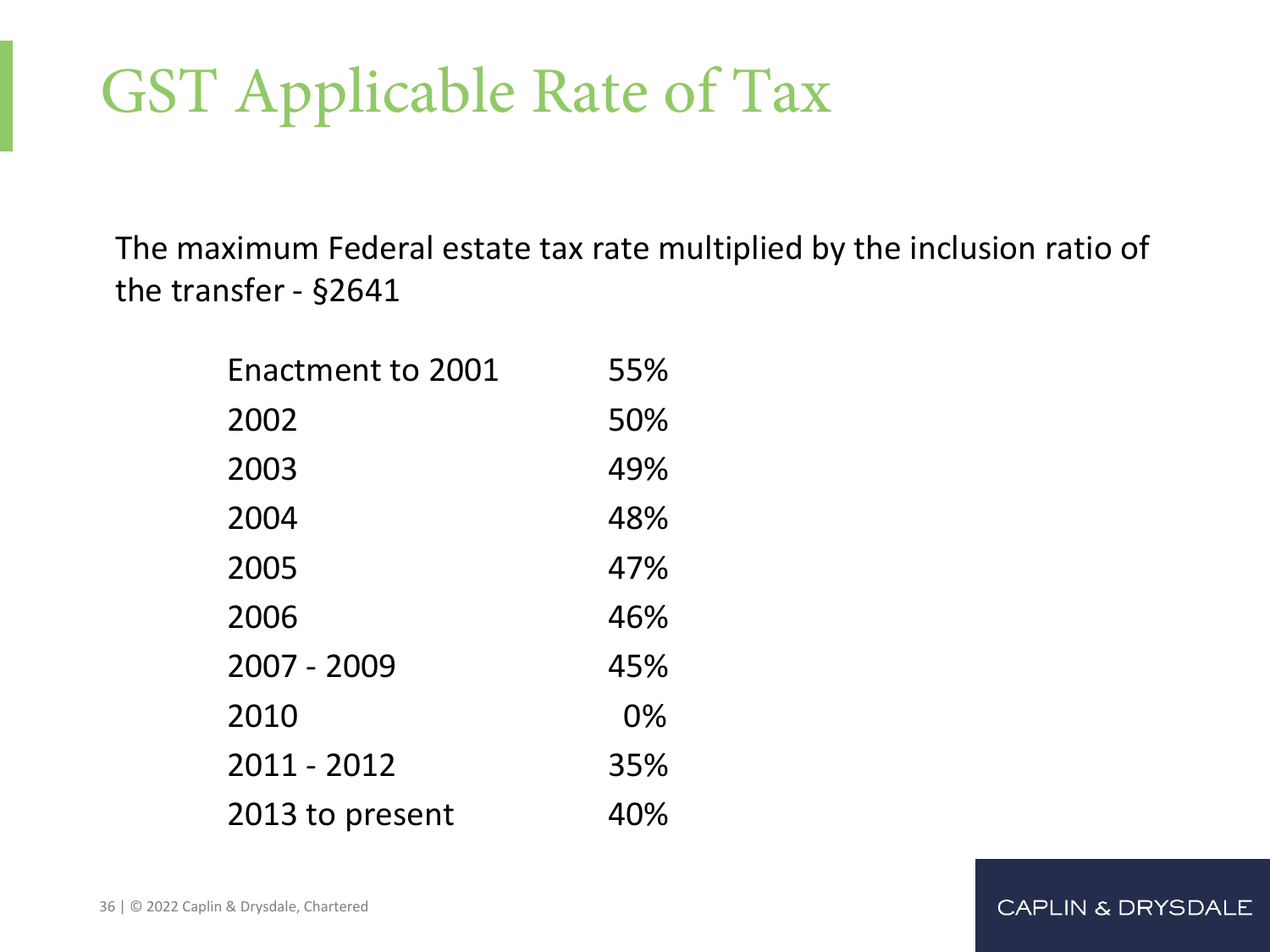# Inclusion Ratio and Applicable Fraction

The **inclusion ratio** for any generation-skipping transfer is the number 1 reduced by: the applicable fraction of the trust with respect to which the transfer is made, or, in the case of a direct skip, the applicable fraction of the direct skip §2642(a)(1)

The **applicable fraction** is a fraction with:

a **numerator** equal to:

the amount of GST exemption allocated to the trust or the direct skip, and a **denominator** equal to:

> the value of the property transferred to the trust or involved in the direct skip, reduced by

 any Federal estate or State death tax recovered from the trust attributable to the property,

**CAPLIN & DRYSDALE** 

and reduced further by

any charitable deduction allowed under §2055 or 2522 with respect to the property.

§2642(a)(2)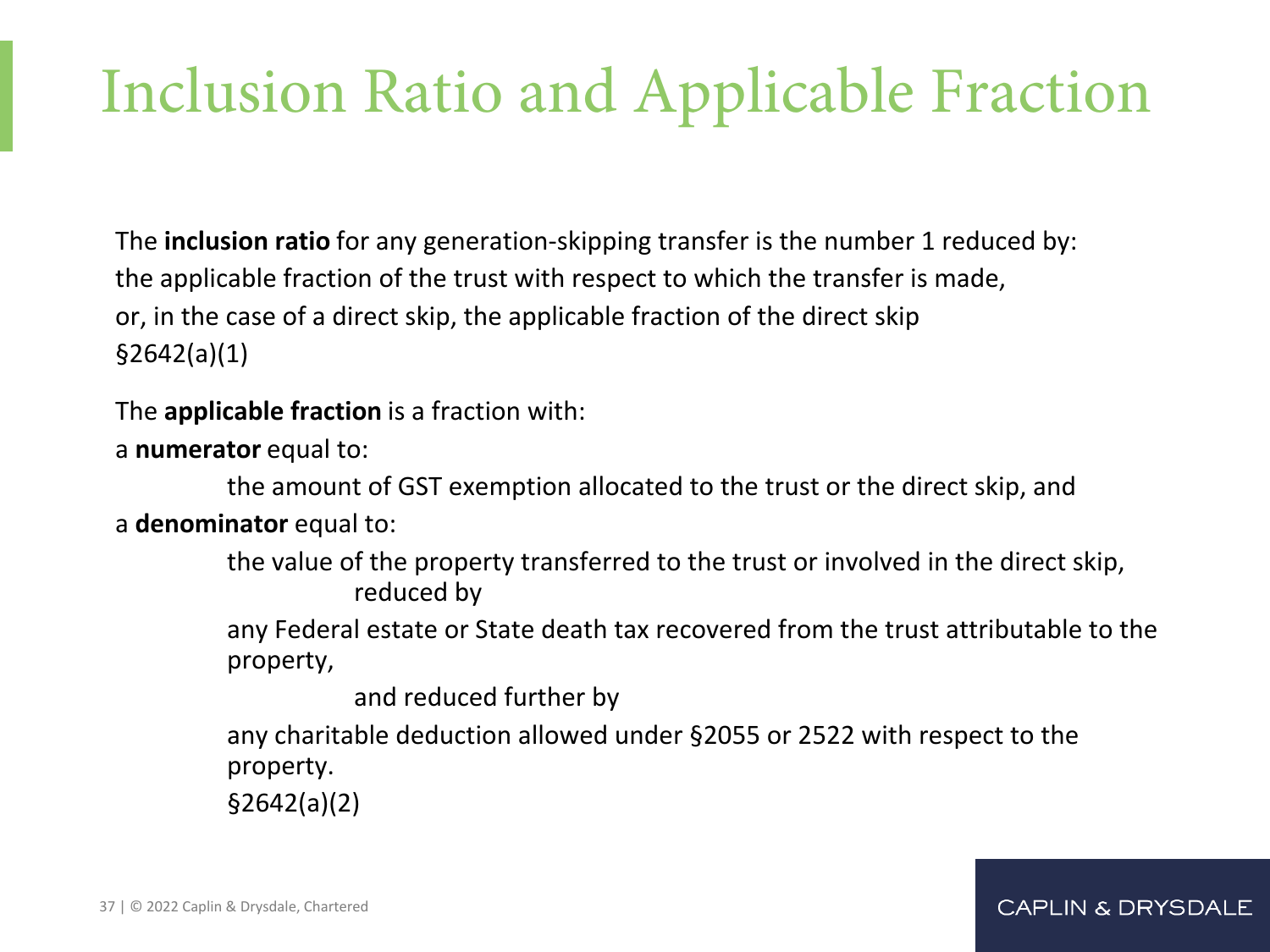# Example: Direct Skip to George

In 2018, Tina gave \$500,000 to George

Tina timely allocates \$300,000 of her GST exemption to the gift.

**CAPLIN & DRYSDALE** 

The direct skip's applicable fraction is:

| numerator   | \$300,000<br>$\equiv$ |   |
|-------------|-----------------------|---|
| denominator | \$500,000             | 5 |

The direct skip's inclusion ratio is:

 $1 - 3/5 = 2/5$ 

The GST applicable rate of tax is:

 $40\% \times 2/5 = 16\%$ 

The GST tax on Tina's direct skip will be  $$500,000 \times 16\% = $80,000$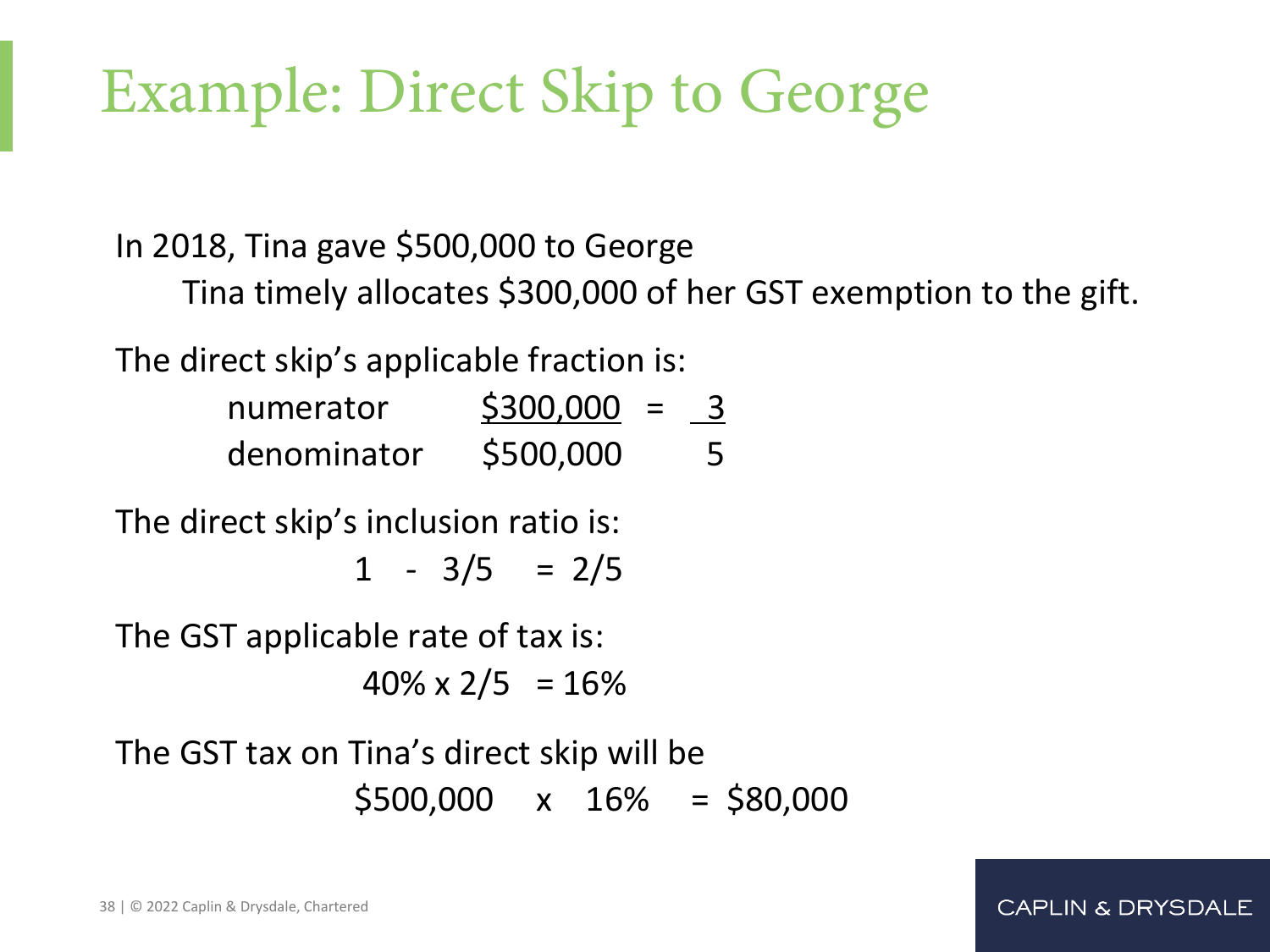# Example: Transfer in Trust

Tina gave \$500,000 to trust for Sam and George. Tina timely allocated \$300,000 of her GST exemption to the gift.

The trust's applicable fraction is:

| numerator   | \$300,000 | 3 |
|-------------|-----------|---|
| denominator | \$500,000 | 5 |

The trust's inclusion ratio is:

 $1 - 3/5 = 2/5$ 

Sam died in 2019. GST applicable rate of tax is:

 $40\% \times 2/5 = 16\%$ 

If the trust is worth \$1,000,000 when Sam dies, the GST tax will be  $$1,000,000 \times 16\% = $160,000$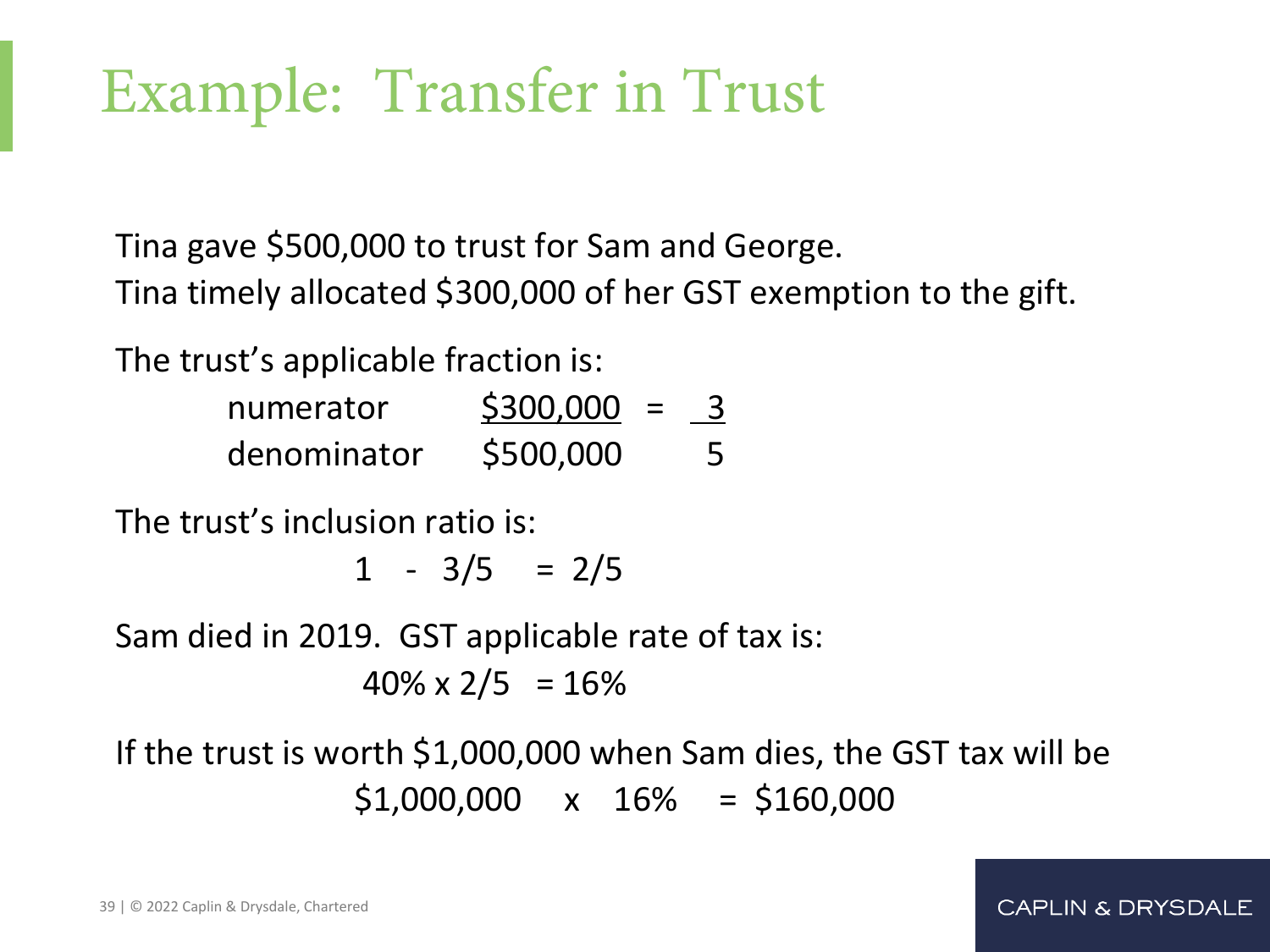## Manual GST Exemption Allocation to Testamentary Direct Skip

1. An allocation of GST exemption to a testamentary transfer may be made at any time on or before the due date for the decedent's estate tax return and is to be made on the decedent's Federal estate tax return. §2632(a)(1);

Reg. §26.2632-1(d)(1

2. An allocation to such transfer made by the decedent's executor on a timely filed estate tax return is effective on the date of death.

Reg. §26.2632-1(d)(1)

3. For purposes of determining the denominator of the applicable fraction, the value of the transferred property is its value for Federal estate tax purposes.

Reg. §26.2642-2(b)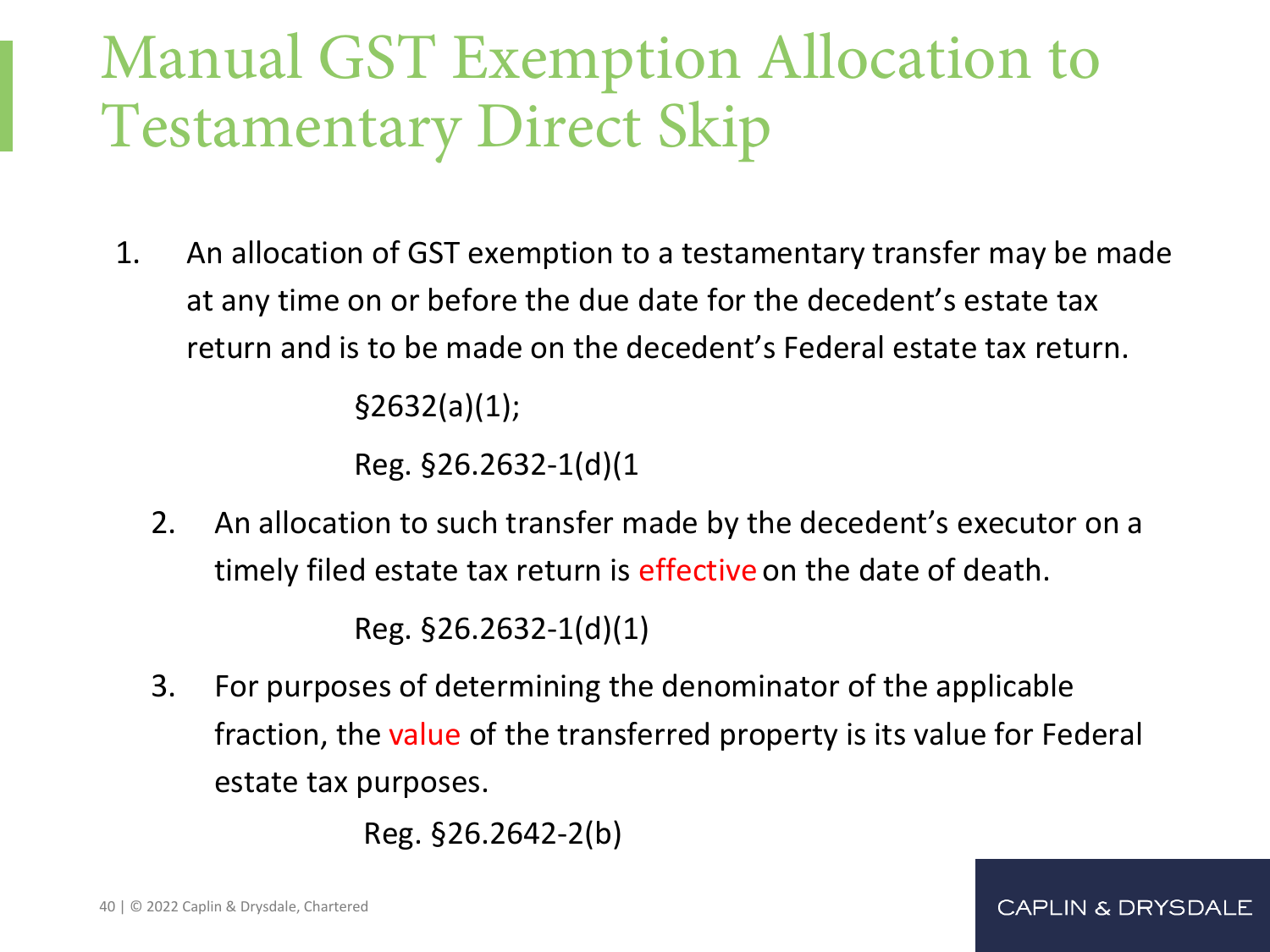## Calculation of GST Tax on Direct Skip to George

| If George | Does Not        | Does Pay    |
|-----------|-----------------|-------------|
|           | Pay the GST Tax | the GST Tax |

| <b>Bequest to George</b>        | \$100,000 |
|---------------------------------|-----------|
| <b>GST Exemption Allocation</b> | 75,000    |
| <b>Applicable Fraction</b>      | 3/4       |
| <b>Inclusion Ratio</b>          | 1/4       |
| <b>Maximum Estate Tax Rate</b>  | 40%       |
| <b>GST Tax Rate</b>             | 10%       |
| <b>Amount of GST Tax</b>        | 10,000    |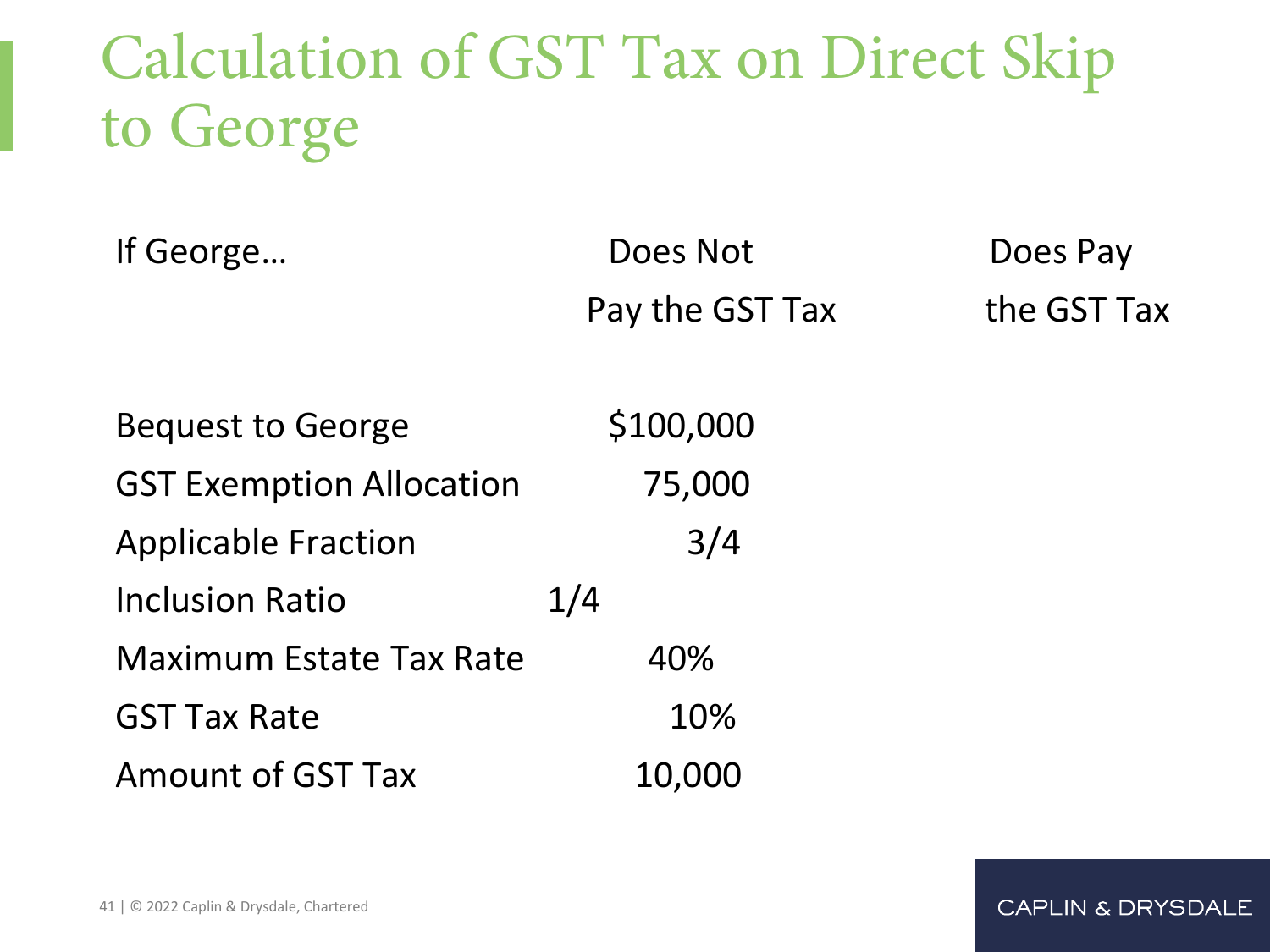# Calculation of GST Tax on Direct Skip to George

| If George                       |           | Does Not        |           |        | Does Pay    |
|---------------------------------|-----------|-----------------|-----------|--------|-------------|
|                                 |           | Pay the GST Tax |           |        | the GST Tax |
| <b>Bequest to George</b>        | \$100,000 |                 | \$100,000 |        |             |
| <b>GST Exemption Allocation</b> | 75,000    |                 |           | 75,000 |             |
| <b>Applicable Fraction</b>      | 3/4       |                 |           | 3/4    |             |
| <b>Inclusion Ratio</b>          |           | 1/4             |           |        | 1/4         |
| <b>Maximum Estate Tax Rate</b>  |           | 40%             |           |        | 40%         |
| <b>GST Tax Rate</b>             |           | 10%             |           |        | 10%         |
| Amount of Direct Skip*          |           | 100,000         |           |        | 90,909      |
| <b>Amount of GST Tax</b>        | 10,000    |                 |           | 9,091  |             |

The amount of the Direct Skip is reduced by the GST taxes payable. §2623

\* To calculate the amount of the Direct Skip, divide the bequest by 1 plus the tax rate. Amount of Bequest/(1.1) = Amount of Direct Skip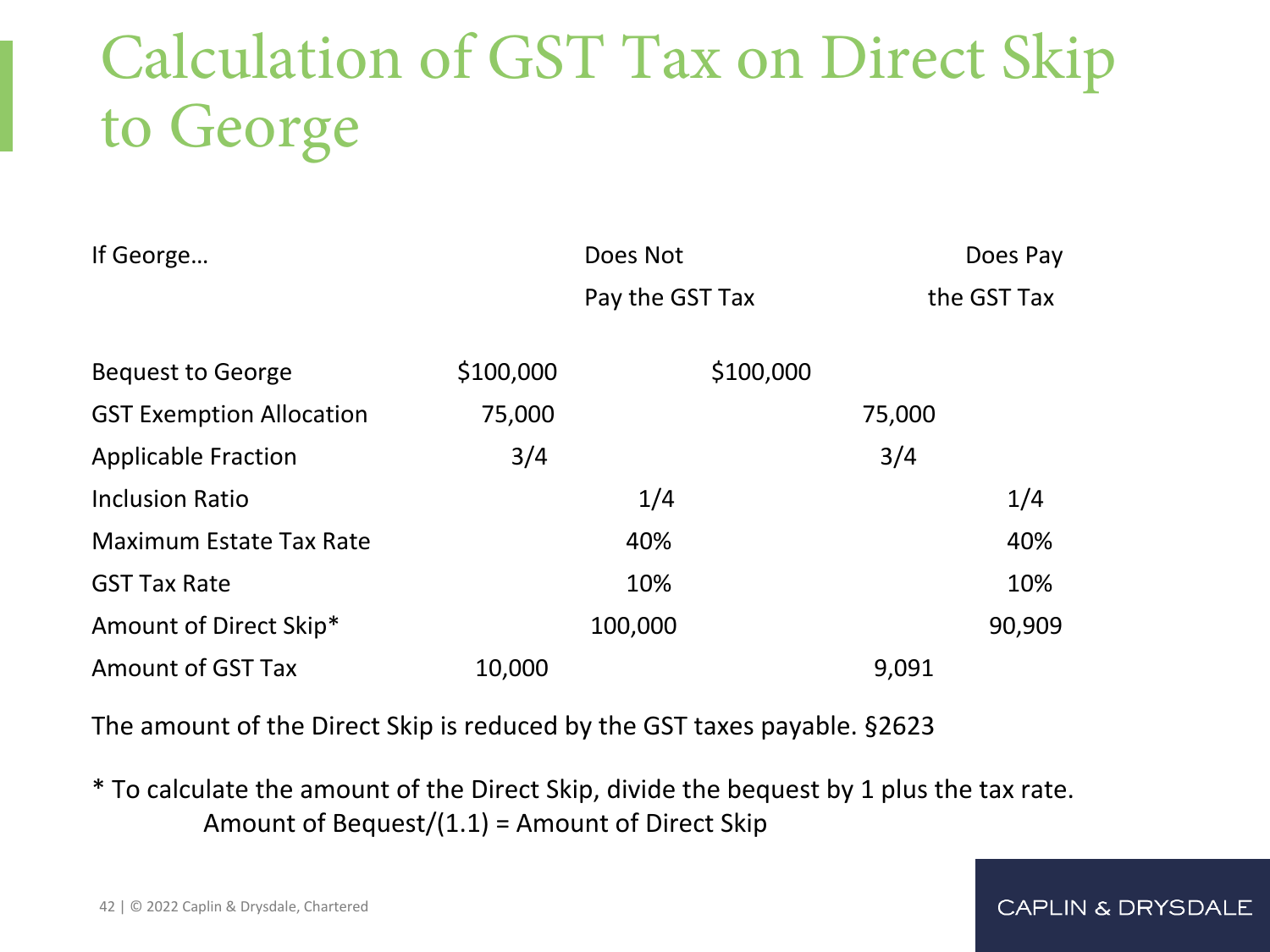## Automatic GST Exemption Allocation to Testamentary Direct Skip

Any portion of a transferor's GST exemption not allocated in a timely manner will be

• First allocated to direct skips occurring at her death.

 $$2632(e)(1)(A)$ 

• And then allocated to trusts with respect to which she is the transferor and from which a taxable distribution or a taxable termination might occur at or after her death.

§2632(e)(1)(B)

• The allocation within each category is made in proportion to relative values.

§2632(e)(2)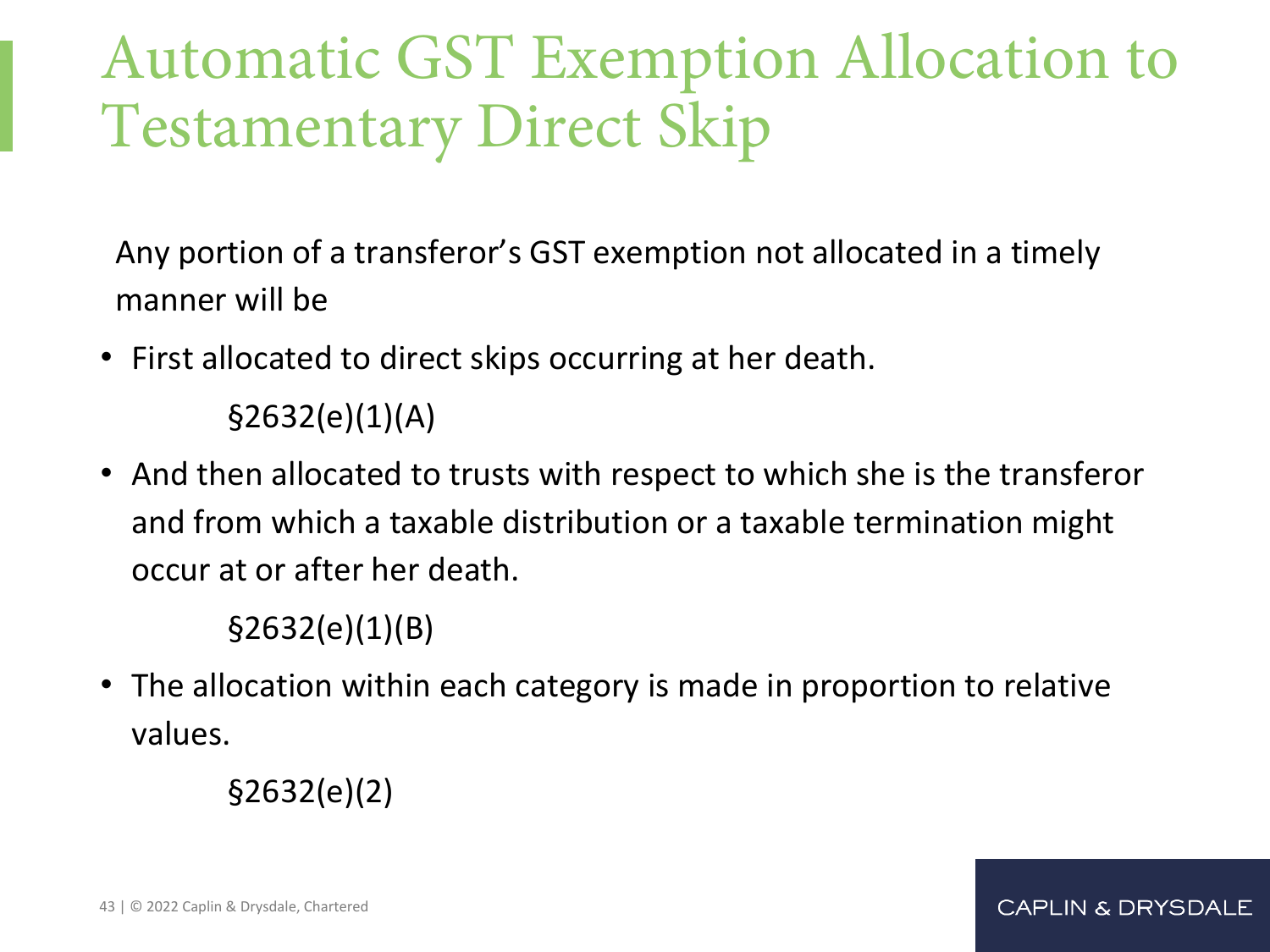### Automatic Allocation at Death

| <b>Bequest to George</b> | \$100,000   | <b>2%</b> |
|--------------------------|-------------|-----------|
| <b>Bequest to Trust</b>  | 4,900,000   | 98%       |
| Total                    | \$5,000,000 |           |

**CAPLIN & DRYSDALE** 

Portion of GST Exemption Allocated to George:  $2\% \times $4,000,000 = $80,000$ 

Portion of GST Exemption Allocated to Trust:  $98\% \times $4,000,000 = $3,920,000$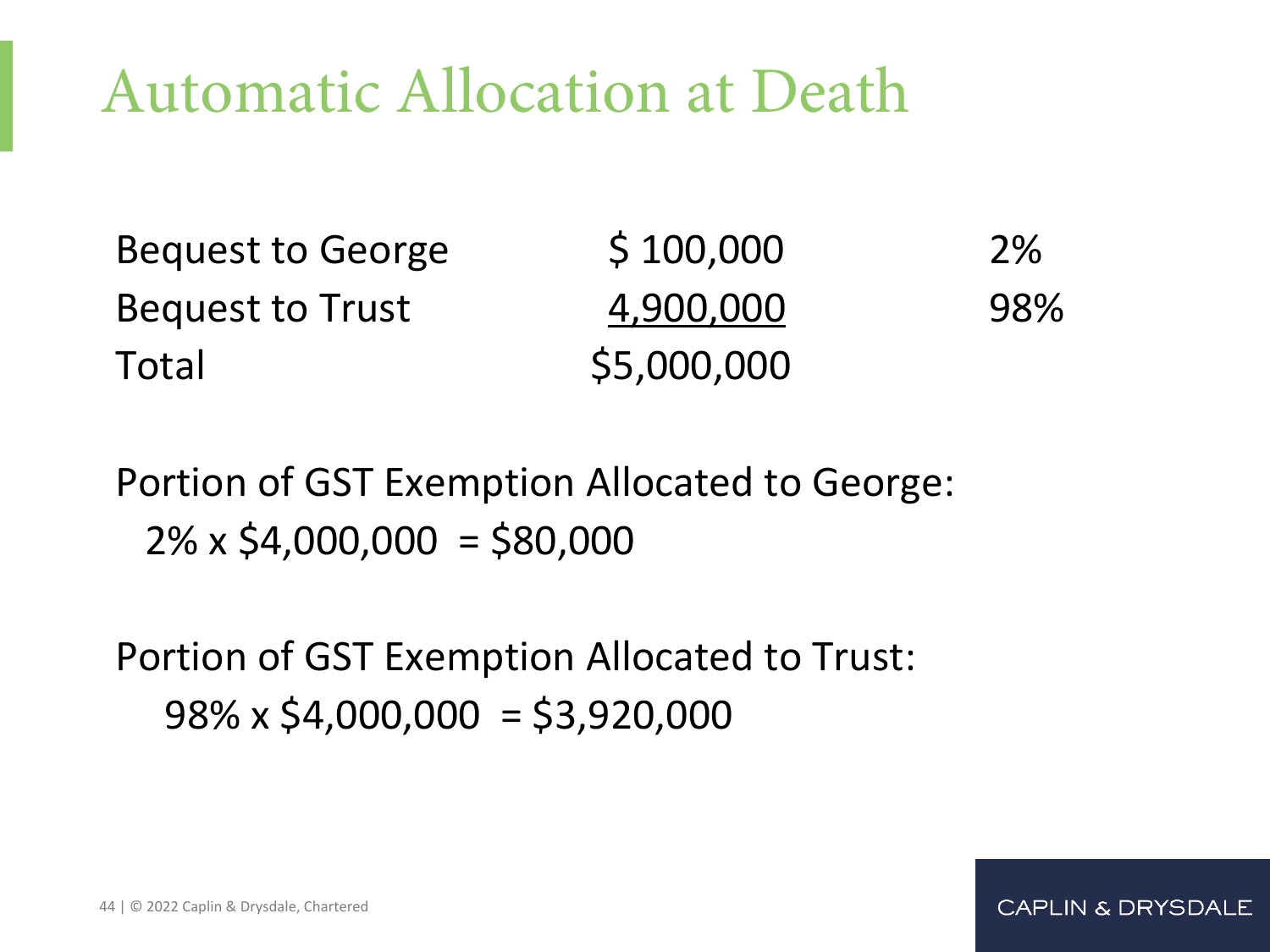# GST Exemption Allocation to Residuary Bequest Following Pecuniary Bequest

§2642(b)(2)(A): If property is transferred as a result of the death of the transferor, the value of such property for purposes of subsection (a) *[i.e., for purposes of establishing the value of the transfer in the denominator of the applicable fraction]*shall be its value as finally determined for purposes of chapter 11; **except that, if the requirements prescribed by the Secretary respecting allocation of postdeath changes in value are not met, the value of such property shall be determined as of the time of the distribution concerned.**

§26.2642-2(b)(4) requires that "appropriate interest" be paid.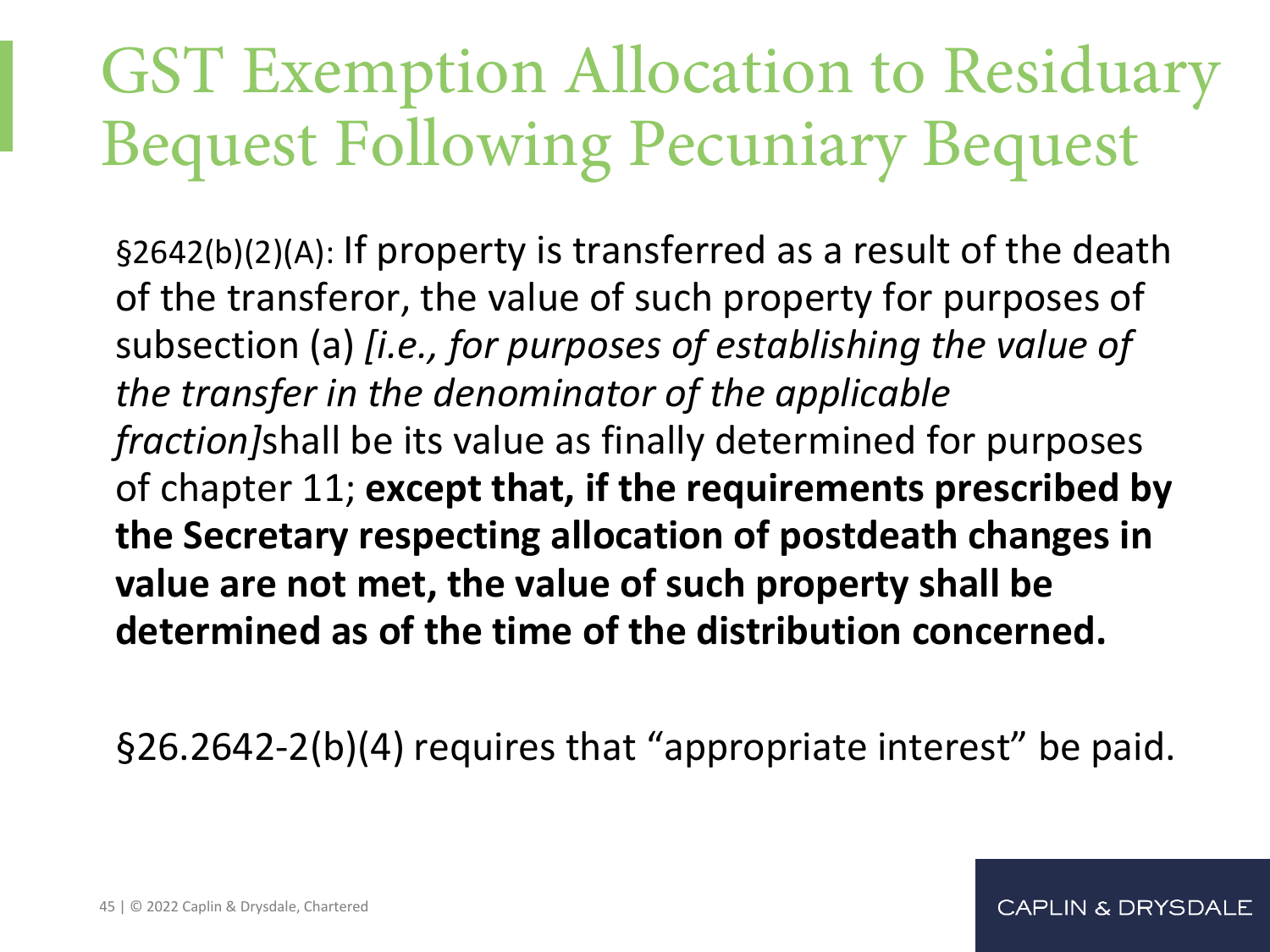### Automatic GST Exemption Allocation to Inter Vivos Direct Skip

Amount of Gift to George \$100,000 Automatic GST Exemption Allocation  $$100,000$  $(§2632(b))$ 

#### **Calculation of GST Tax on Direct Skip to George:**

| <b>Gift to George</b>                  | \$100,000 |
|----------------------------------------|-----------|
| <b>GST Exemption Allocation</b>        | \$100,000 |
| <b>Applicable Fraction</b>             | 1.00      |
| <b>Inclusion Ratio</b>                 | $-0-$     |
| <b>Maximum Estate Tax Rate in 2016</b> | 40%       |
| <b>GST Tax Rate</b>                    | 0.00%     |
| <b>Amount of Direct Skip</b>           | \$100,000 |
| <b>Amount of GST Tax</b>               |           |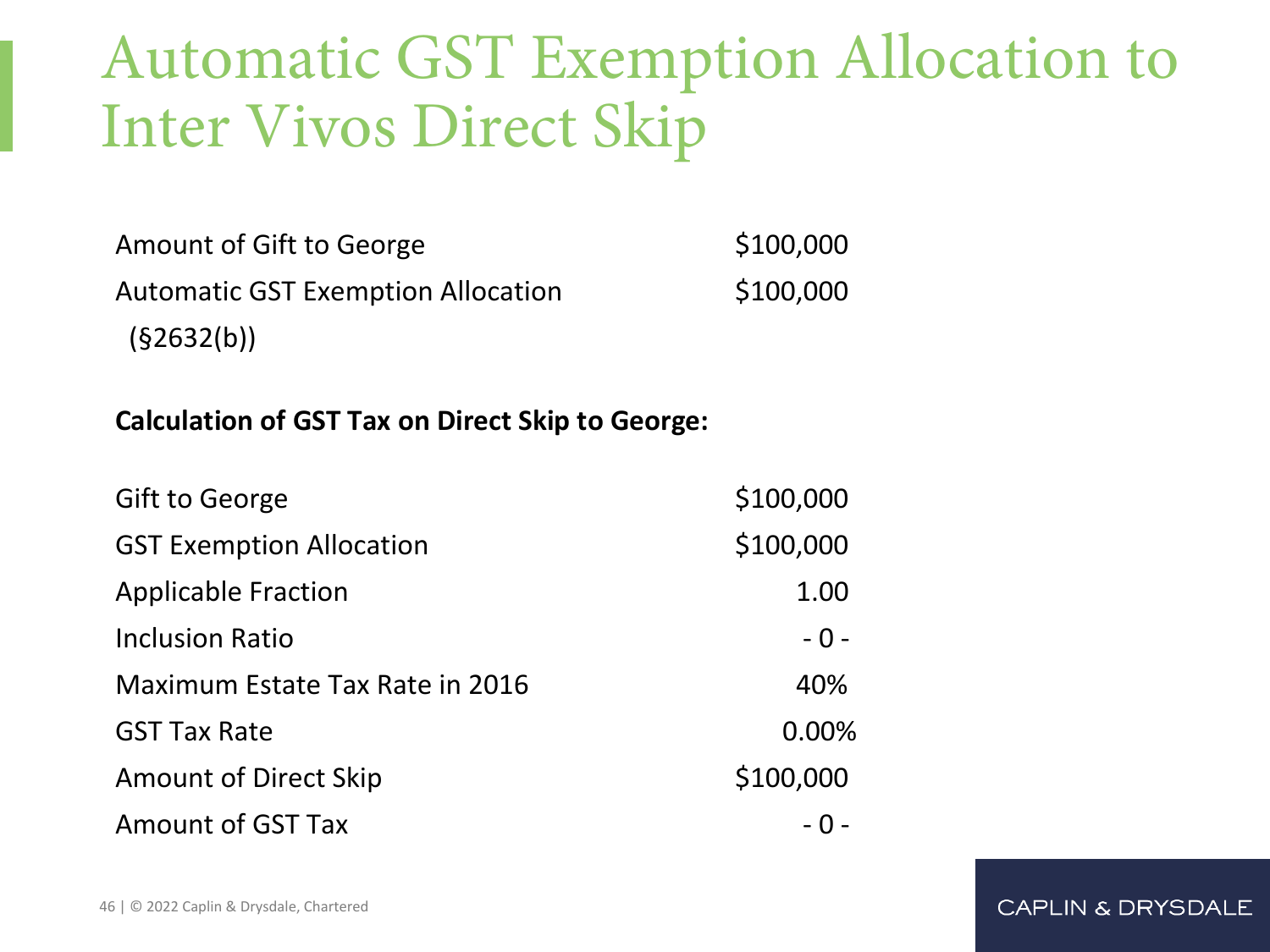### Timely Manual GST Exemption Allocation to Inter Vivos Trust

| Amount of gift to trust                                                                                 |             | \$1,000,000 |
|---------------------------------------------------------------------------------------------------------|-------------|-------------|
| Value of trust property on date of GST exemption allocation                                             |             | \$2,000,000 |
| GST Exemption allocation on timely filed gift tax return                                                |             | \$1,000,000 |
| <b>Calculation of Inclusion Ratio:</b>                                                                  |             |             |
| Value of gift on date of gift                                                                           | \$1,000,000 |             |
| <b>GST Exemption allocation</b>                                                                         | \$1,000,000 |             |
| Numerator of Applicable Fraction – value of gift for Chapter 12<br>purposes $(\frac{52642(b)(1)^*}{2})$ |             | \$1,000,000 |
| Denominator of Applicable Fraction                                                                      |             | \$1,000,000 |

Inclusion Ratio =  $1 - $1,000,000/1,000,000 = 0%$ 

\* If GST exemption is allocated to an inter vivos gift on a timely filed gift tax return, the value of the property for purposes of determining the applicable fraction will be the value of the gift for chapter 12 purposes; the allocation is effective as of the date of the gift. §2642(b)(1)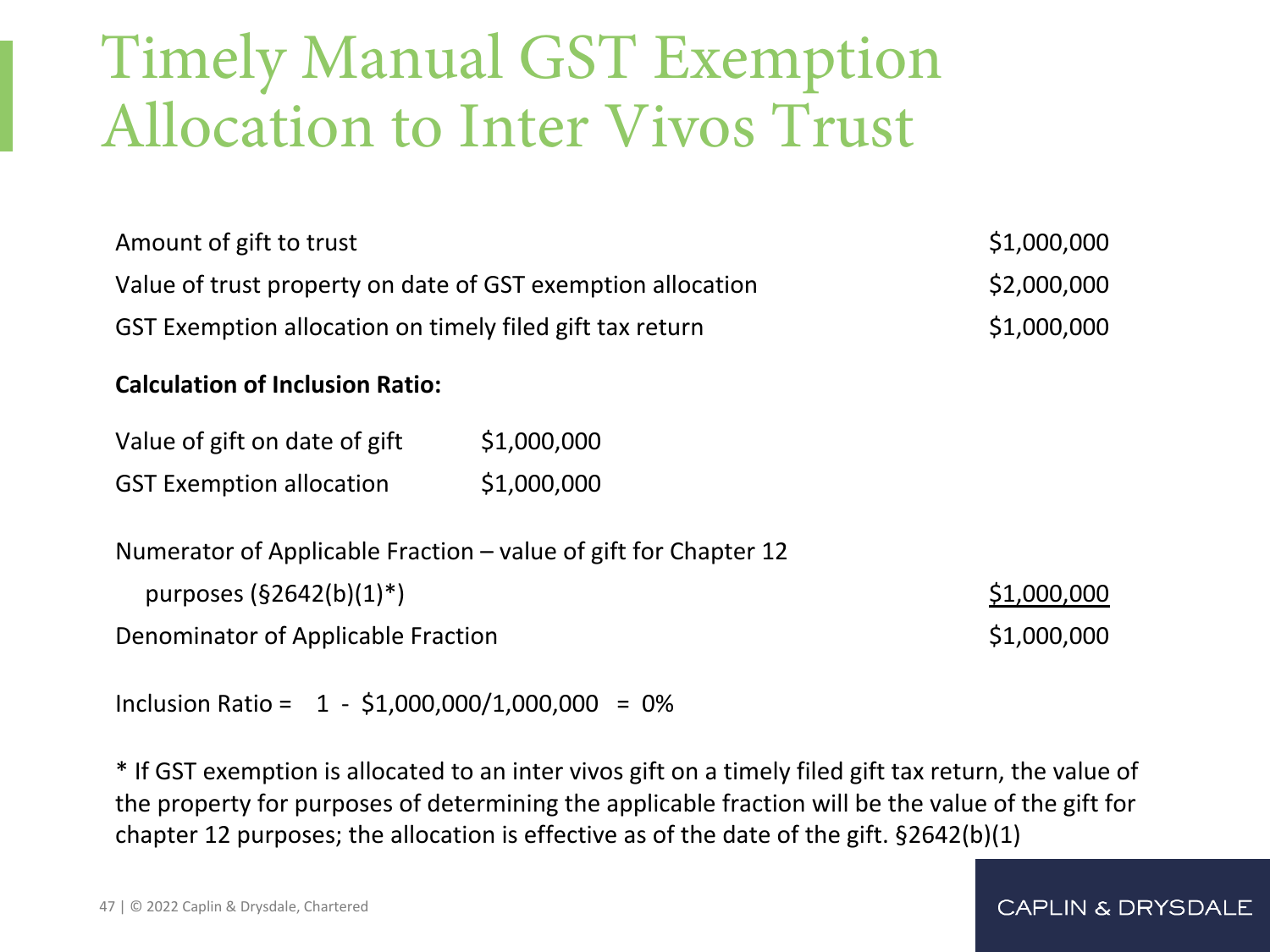### Late Manual GST Exemption Allocation to Inter Vivos Trust

|                                                             |  | <b>Property Increases</b> | <b>Property Declines</b>     |  |
|-------------------------------------------------------------|--|---------------------------|------------------------------|--|
|                                                             |  | in Value                  | in Value                     |  |
| Amount of gift to trust                                     |  | \$1,000,000               | \$1,000,000                  |  |
| Value of trust property on date of GST exemption allocation |  | \$2,000,000               | 250,000                      |  |
| GST Exemption allocation on late filed gift tax return      |  | \$1,000,000               | 250,000                      |  |
|                                                             |  |                           |                              |  |
| Numerator – GST exemption allocated ( $\S$ 2642(b)(3)*)     |  | \$1,000,000               | 250,000                      |  |
| Denominator - Value of Property When Allocation Made        |  | \$2,000,000               | 250,000                      |  |
| $1 - $1,000,000/2,000,000 = 50%$<br><b>Inclusion Ratio</b>  |  |                           | $1 - $250,000/250,000 = 0\%$ |  |

\* If GST exemption is allocated to an inter vivos gift other than on a timely filed gift tax return, the value of the property for purposes of determining the applicable fraction will be the value of the property on the date the allocation is filed or, at the election of the transferor on the first day of the month during which the allocation is made; §2642(b)(3) and Reg. §26.2642-2(a)(2).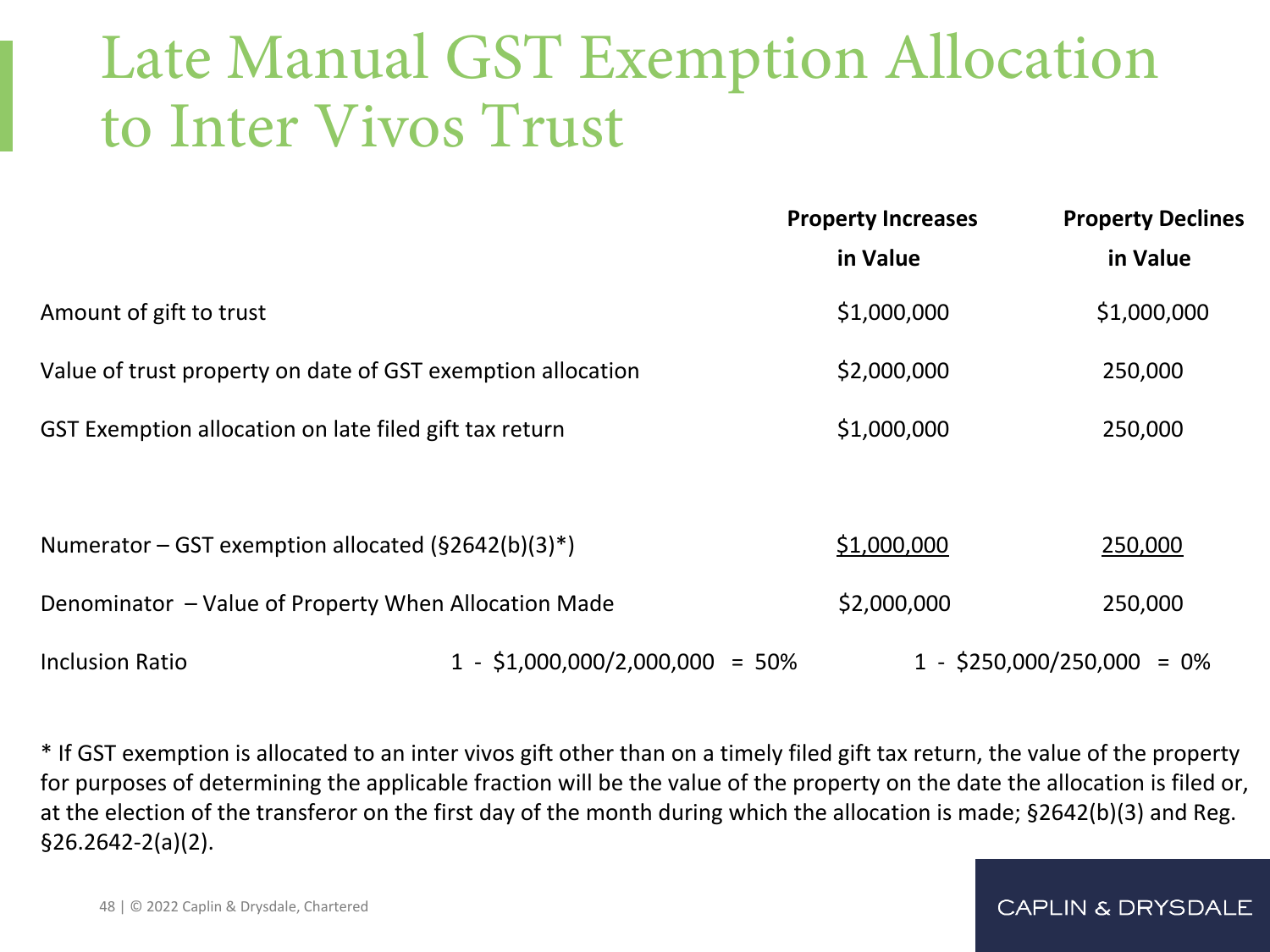### Taxable Distribution from Trust with Inclusion Ratio of Other than Zero

| Inclusion Ratio of Trust                          | 50%        |
|---------------------------------------------------|------------|
| <b>Highest Federal Estate Tax Rate</b>            |            |
| at Time of Distribution                           | 40%        |
| <b>Amount of Taxable Distribution</b>             | \$100,000  |
| <b>Applicable Generation-Skipping</b>             |            |
| <b>Transfer Tax Rate</b>                          | <b>20%</b> |
| <b>Amount of Generation-Skipping Transfer Tax</b> | \$20,000   |

### **Planning Principle – Avoid structuring trusts with inclusion ratios between zero and one.**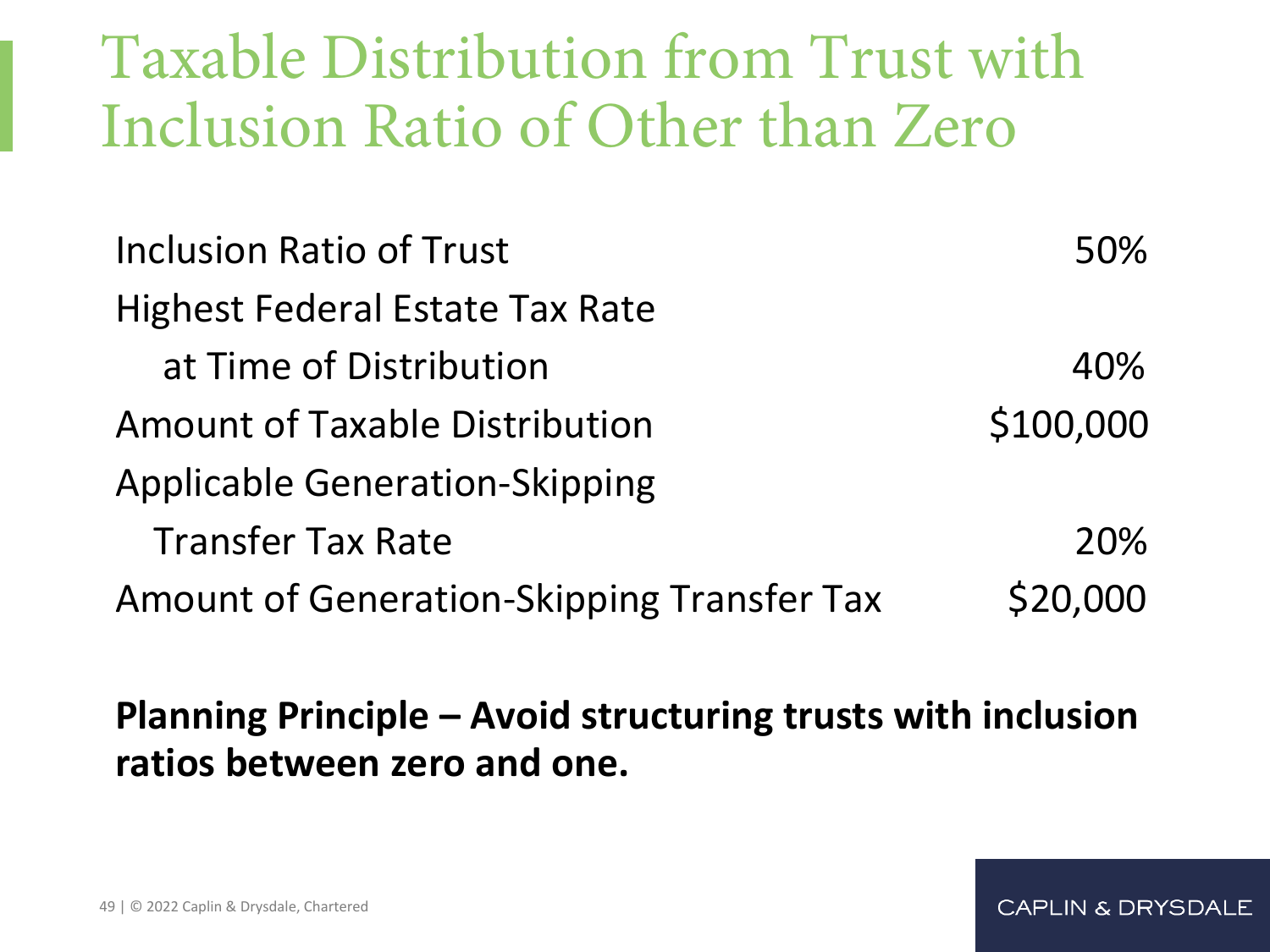# Definitions and Rule

### **Definition of Indirect Skip - §2632(c)(3)(A)**

The term "indirect skip" means any transfer of property (other than a direct skip) subject to the tax imposed by chapter 12 made to a GST trust.

### **Definition of GST Trust - §2632(c)(3)(B)**

The term "GST trust" means a trust that could have a generationskipping transfer with respect to the transferor (with six exceptions).

### **Automatic Allocation Rule -- §2632(c)(1)**

If any individual makes an indirect skip . . . Any unused portion of GST exemption shall be allocated to the transfer to the extent necessary to make the inclusion ratio for such property zero.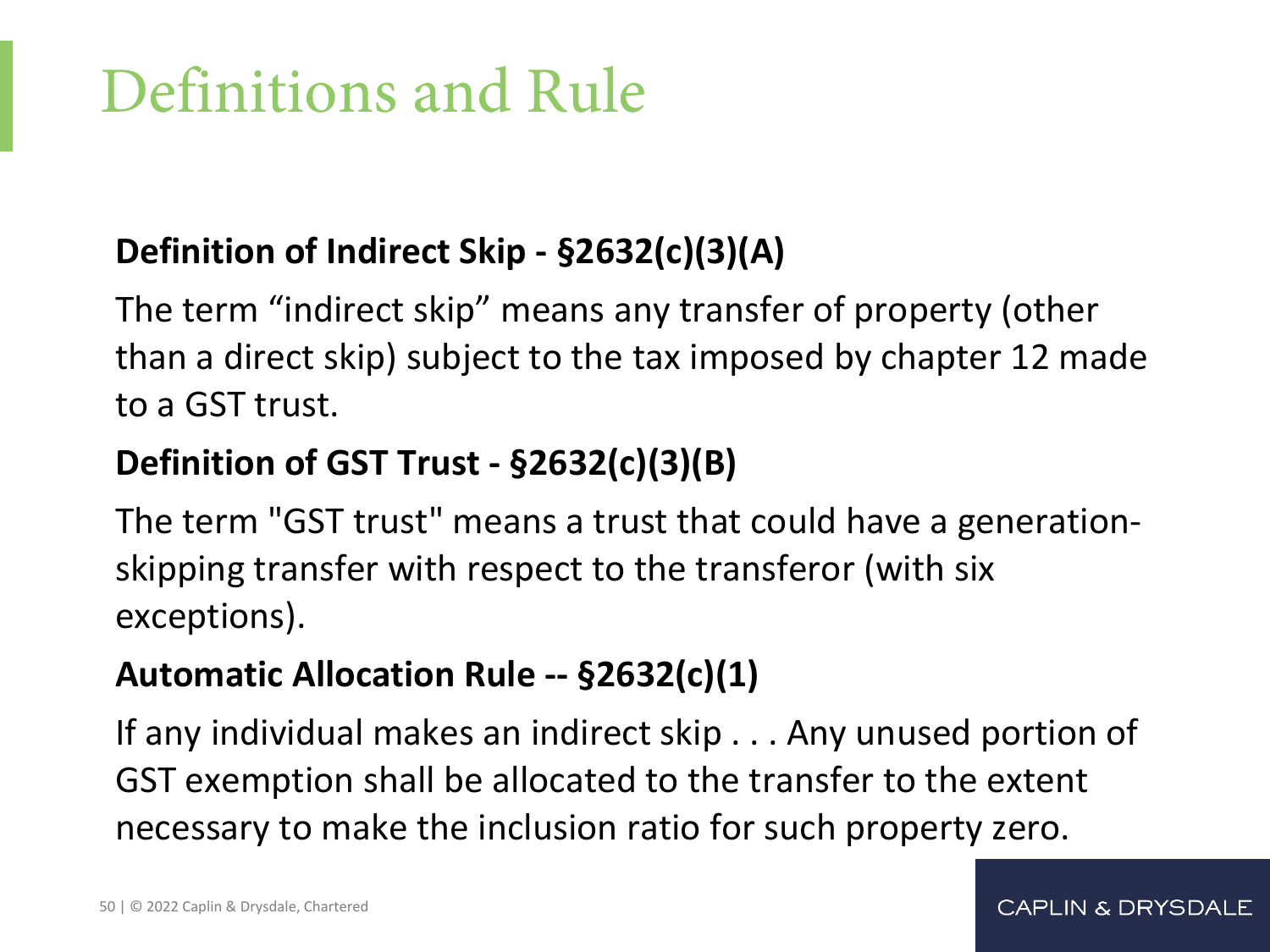# $$2632(c)(3)(B)$  exceptions

More than 25% of trust corpus –

**§2632(c)(3)(B)(i) --** must be distributed to non-skip persons before they reach age 46 (or on a date before age 46 or an event that may reasonably be expected to occur before age 46), or

**§2632(c)(3(B)(ii) –** must be distributed to non-skip person on the date of death of another person identified in the instrument who is more than 10 years older than such individuals, or

**§2632(c)(3)(B)(iii) --** must be distributed to the estates of non-skip persons who die, or be subject to a general power of appointment exercisable by such individuals.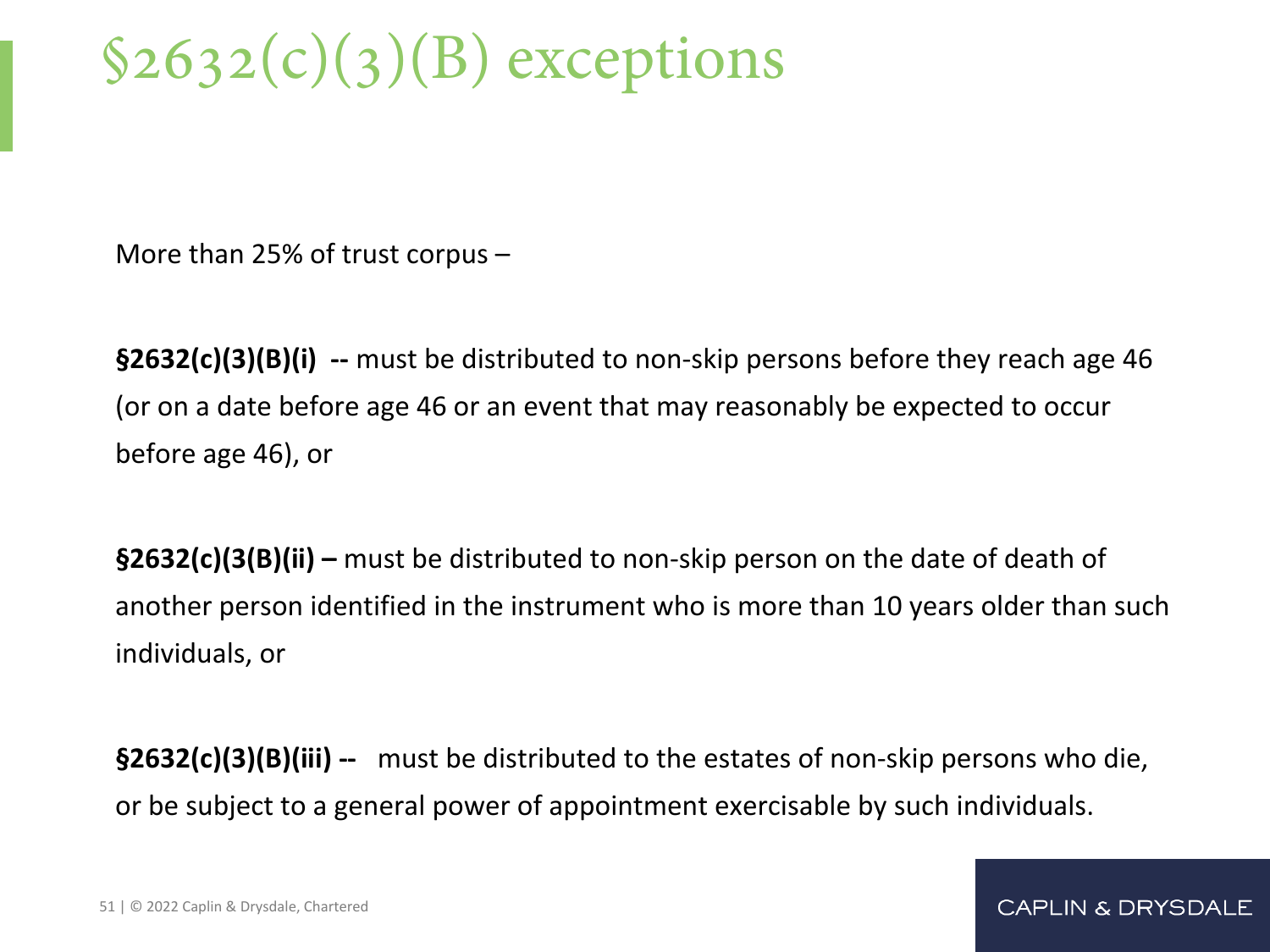# $$2632(c)(3)(B)$  exceptions (cont'd)

**§2632(c)(3)(B)(iv) --** any portion of the trust would be included in the estate of a non-skip person if the non-skip person died immediately after the transfer [but see possible exception in flush language], or

**§2632(c)(3(B)(v) –** the trust is a CLAT, CRAT, or CRUT, or

**§2632(c)(3)(B)(vi) --** the trust is a CLUT which is required to make annual payments to charity and distribute principal to a non-skip person when the charity's interest terminates.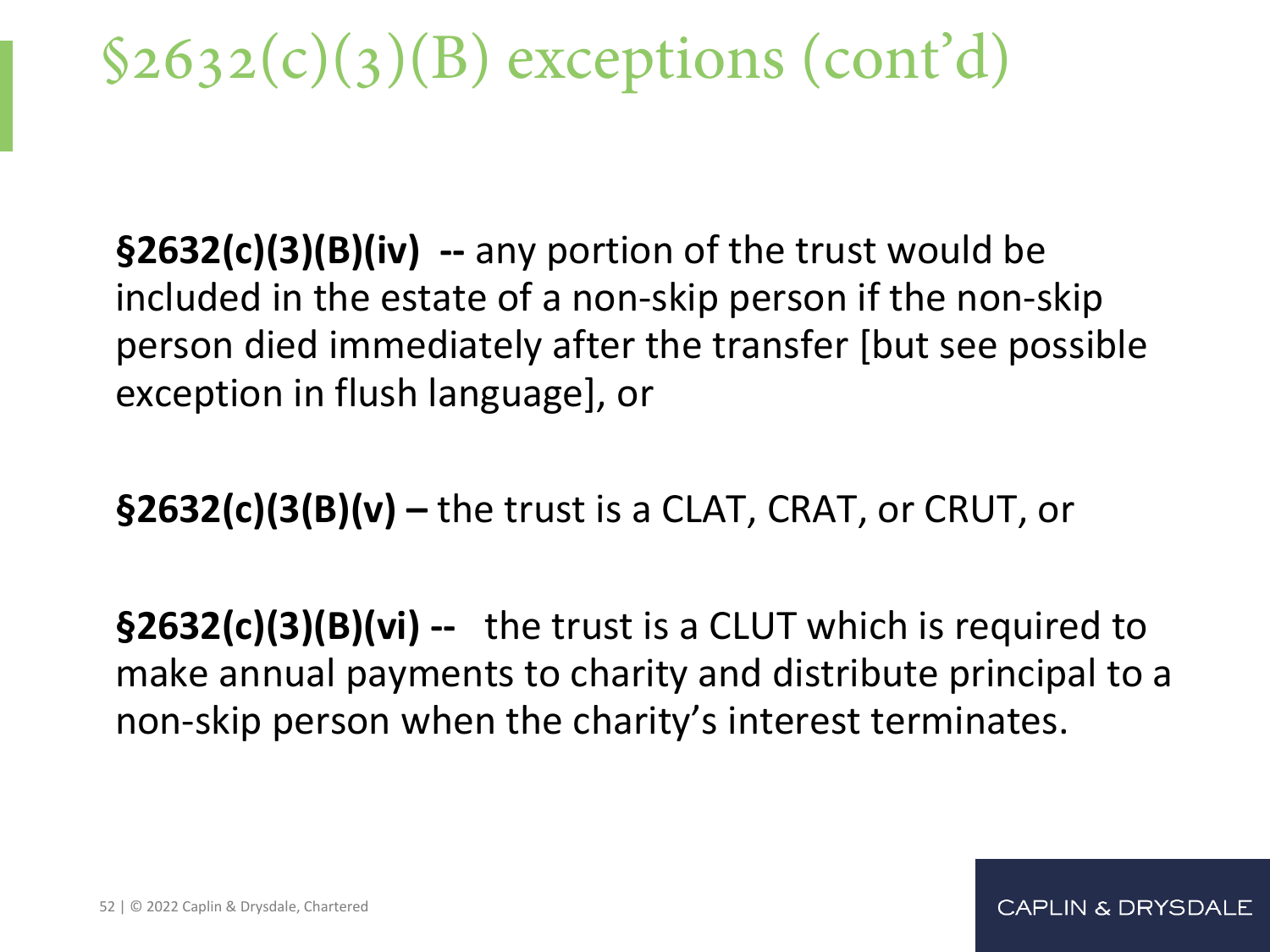## $$2632(c)(5)$  elections

### **§2632(c)(5) and §26.2632-1(b)(2)**: Can opt out with respect to:

- One or more or all current year transfers to a specified trust or trusts
- One or more or all future transfers made to a specified trust or trusts
- All future transfers made by the transferor to all trusts, whether or not in existence at the time

Can also elect to treat any trust as a GST trust for current transfers, future transfers, or all transfers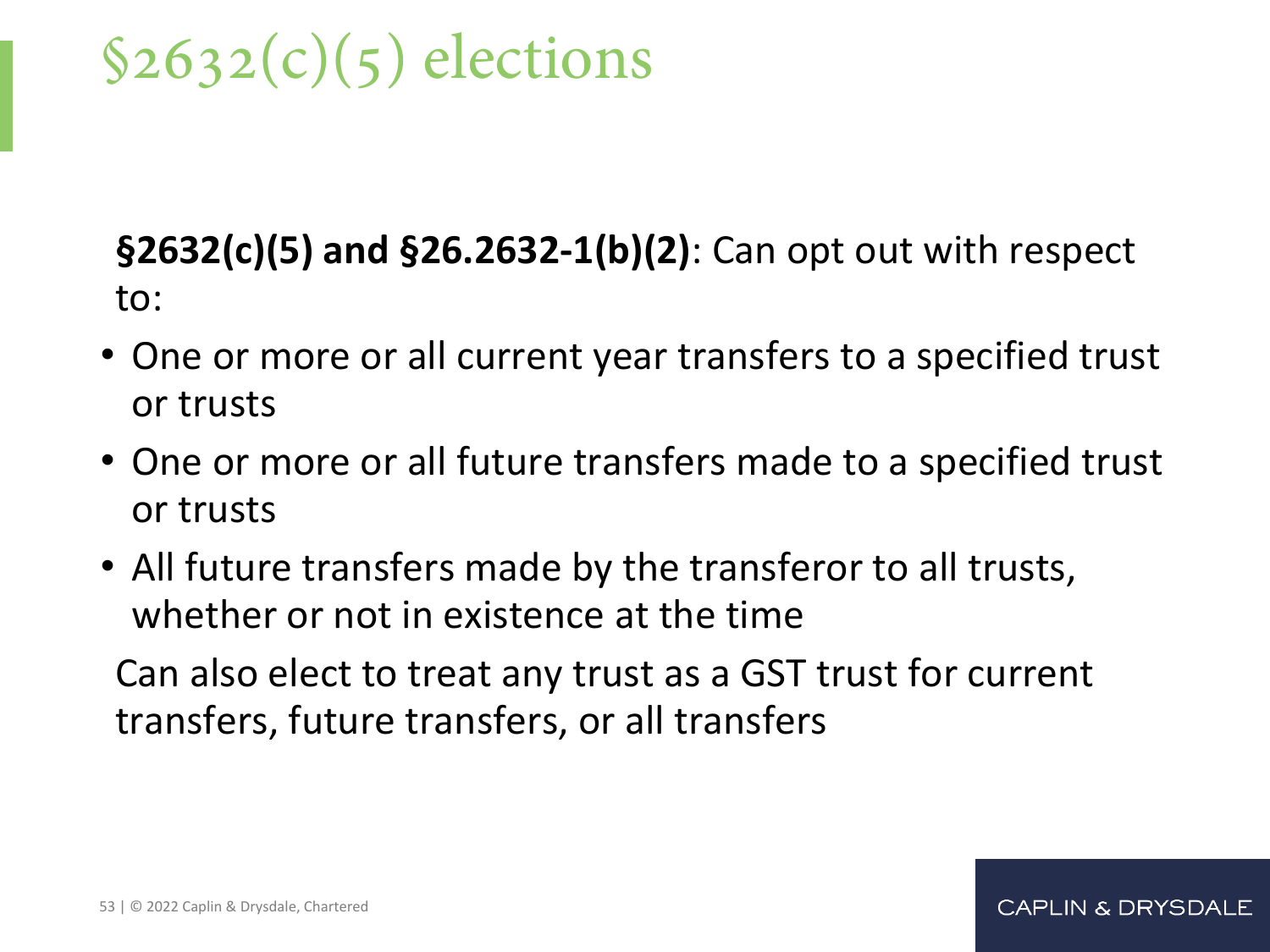### The Estate Tax Inclusion Period ("ETIP") Rule - §2642(f)

**General Rule** – No GST exemption may be made to transferred property if such property would be included in the gross estate of the transferor (other than by reason of §2035) if she died immediately after the transfer. §2642(f)(1)

**Effective Date of GST exemption allocation made during an ETIP** – If a GST exemption allocation is made in violation of the ETIP rule, the allocation is not effective until the end of the ETIP. Reg. § 26.2632-  $1(c)(1)(ii)$ 

**Effective Date of GST exemption allocation made after an ETIP** – If a GST exemption allocation is made after the end of an ETIP, it is effective at the end of the ETIP if timely made (i.e., by the due date for the gift tax return for the period within which the ETIP ended) or (if not timely) on the date the allocation is made. Reg. § 26.2632-1(c)(1)(ii)

**ETIP Valuation Rule** – The value of property subject to an ETIP (for purposes of establishing the denominator of the Applicable Fraction) will be:

its estate tax value if the ETIP ends with the death of the transferor, or

its value at the end of the ETIP if a timely GST exemption allocation is made, or

its value on the date the GST exemption allocation is made if a late allocation is made after the end of the ETIP. §2642(f)(2)

**The Effect of the ETIP Rule on the Timing of Direct Skips** – If a Direct Skip is subject to the ETIP Rule, the Direct Skip is treated as occurring at the close of the ETIP period. §2642(f)(1)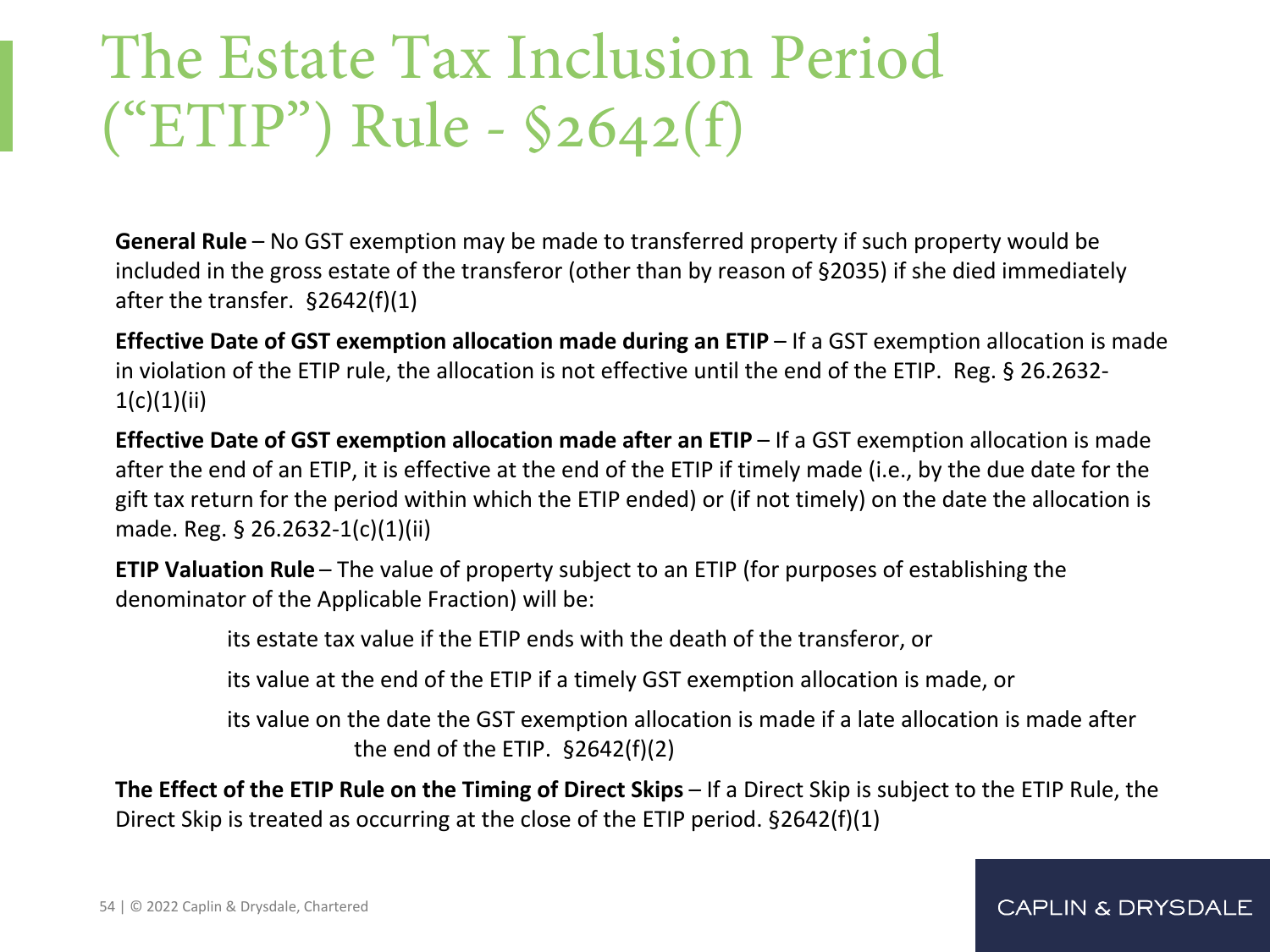# The Spousal ETIP Rule

#### **General Rule**

Except as provided in regulations, an ETIP will also exist if the transferred property would be included in the gross estate of the transferor's spouse if the spouse died immediately after the transfer. §2642(f)(4)

If any part of a trust is subject to an ETIP, the entire trust is subject to the ETIP.

Reg. § 26.2632-1(c)(1)(iii)

#### **Two Regulatory Exceptions:**

- 1. A spousal ETIP will not exist if the inclusion of transferred property in the spouse's estate would occur only because of the existence of a power to withdraw no more than the greater of \$5,000 or 5% of the trust corpus and the right ends within 60 days after the transfer to the trust. Reg.  $\S$  26.2632-1(c)(2)(ii)(B)
- 2. The property is transferred to a QTIP and a reverse QTIP election is made under §2652(a)(3). Reg. § 26.2632-1(c)(2)(ii)(C)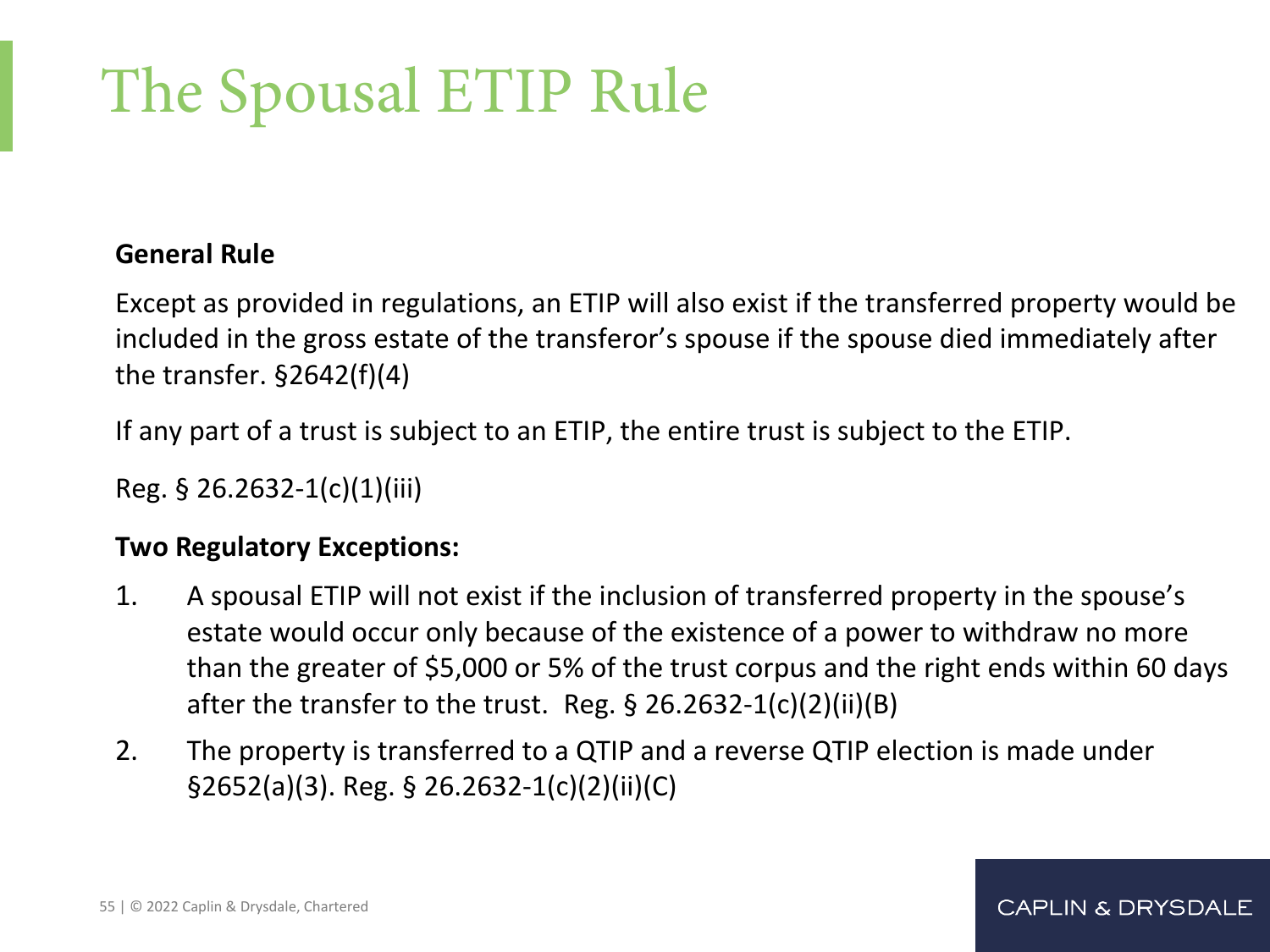### Allocating GST Exemption to Charitable Lead Unitrusts

**Applicable Fraction's Numerator** – Amount of GST Exemption allocated to transfer

**Applicable Fraction's Denominator** – Value of Property Transferred minus Charitable Deduction §26.2642-1(c)(ii):  $$1,000,000$  -  $$714,849$  =  $$285,151$ 

| \$285,151 |  |
|-----------|--|
| \$285,151 |  |

Inclusion Ratio  $1 - 1/1 = 0$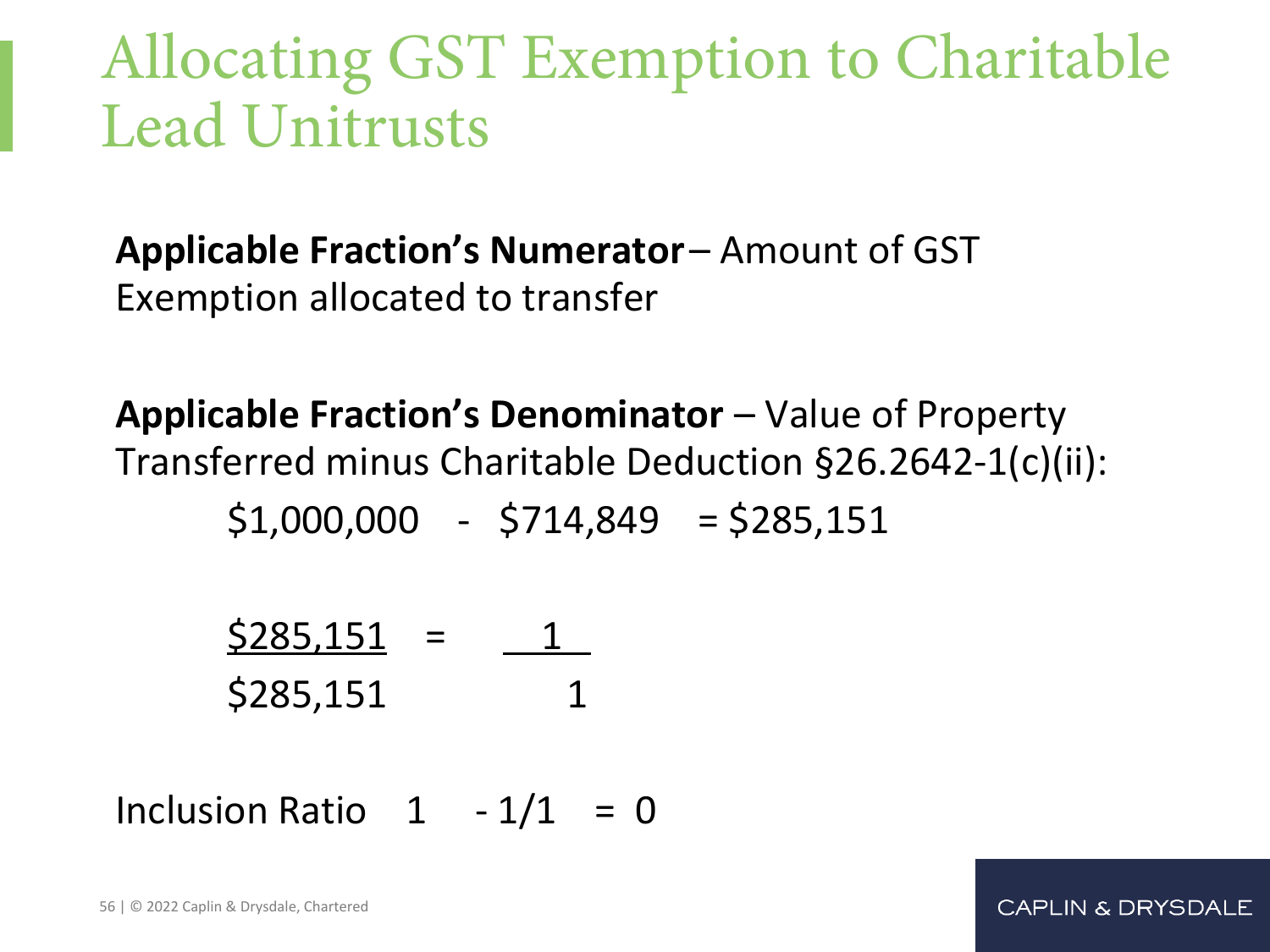### Allocating GST Exemption to Charitable Lead Annuity Trusts - §2642(e)

**Applicable Fraction's Numerator** = Adjusted GST Exemption ("AGSTE")

**Applicable Fraction's Denominator** = Value of Trust Property when Charitable Term ends

AGSTE =  $GST$  Exemption Allocated to Trust  $x$  (1+7520 rate) $\gamma$ n

 n = number of years between effective date of allocation and end of charitable term Assume Tina allocates GST exemption of \$300,000 on a timely filed gift tax return for the CLAT when the 7520 rate is 2.40%:

 $AGSTE = $300,000 \times (1+.024)^{3} = $322,123$ 

If, at the end of the charitable term, the trust property is worth \$600,000 after making the final annuity payment to charity, the Applicable Fraction would be

\$322,123 and the inclusion ratio would be 1 - \$322,123 = 46.313% \$600,000 \$600,000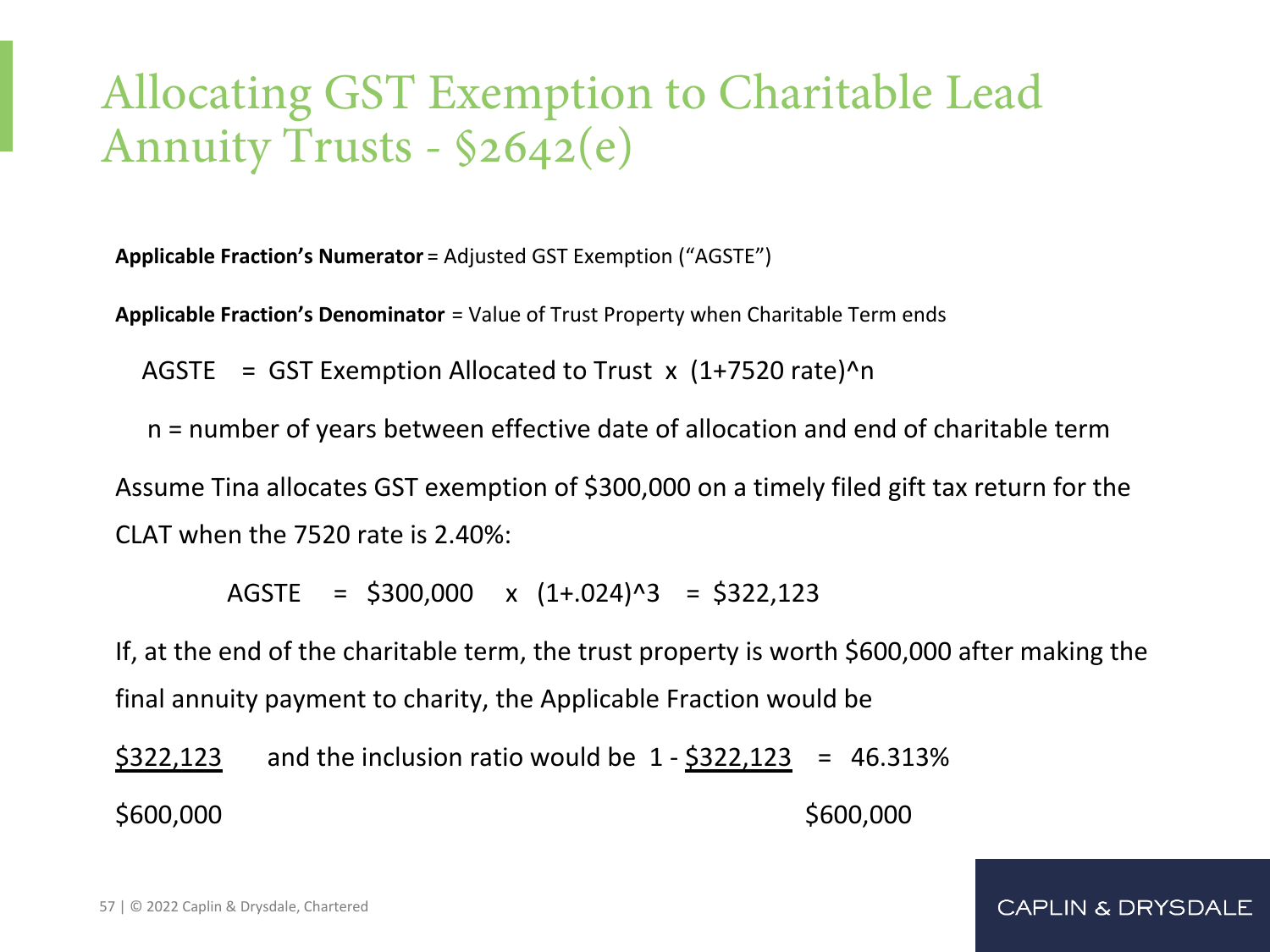### Allocating GST Exemption to Charitable Remainder Trusts

Applicable Fraction = Amount of GST Exemption Allocated Amount transferred – charitable deduction

If Tina allocates GST exemption of \$897,032 to the trust, the Applicable Fraction would be

> \$897,032 \$897,032 = \$1,000,000 - \$102,968

and the inclusion ratio would be  $1 - 1 = 0$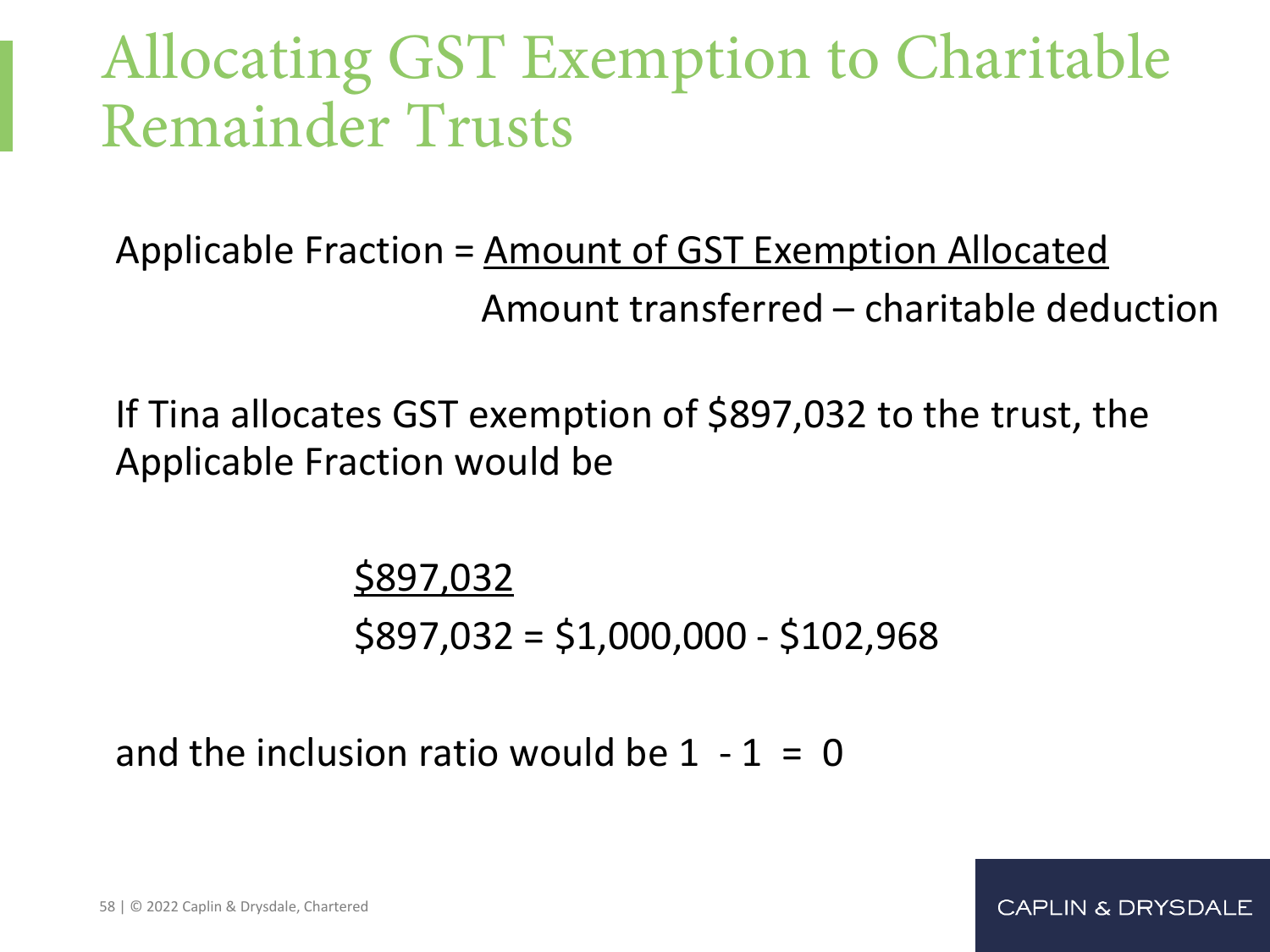### Nontaxable Gifts

A direct skip that is a nontaxable gift under §2503(b) or 2503(e) will have an inclusion ratio of zero. **§2642(c)** 

**However,** this rule does not apply to transfers in trust for an individual unless:

(A) The trust is for the benefit of a single individual and no distributions may be made to anyone other than such individual during his or her life, and

(B) All assets in the trust when the individual dies will be includable in the individual's gross estate.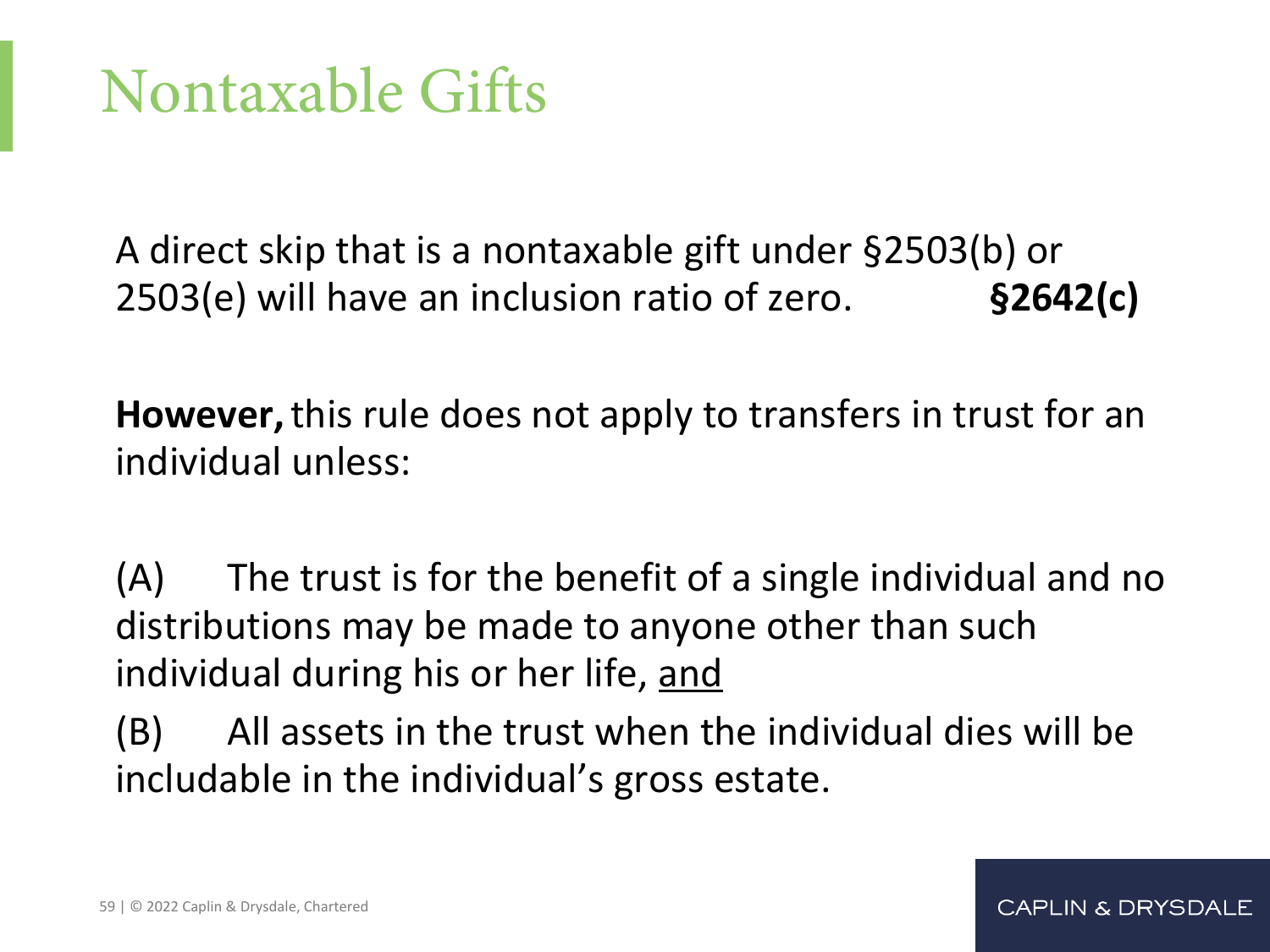### Effect of Withdrawal Power on Identity of Recipient of Gift

Reg. § 26.2612-1(F) Ex. 3:

Example 3. *Withdrawal power in trust.* T transfers \$50,000 to a new trust providing that trust income is to be paid to T's child, C, for life and, on C's death, the trust principal is to be paid to T's descendants. Under the terms of the trust, T grants four grandchildren the right to withdraw \$10,000 from the trust for a 60 day period following the transfer. Since C, who is not a skip person, has an interest in the trust, the trust is not a skip person. T's transfer to the trust is not a direct skip.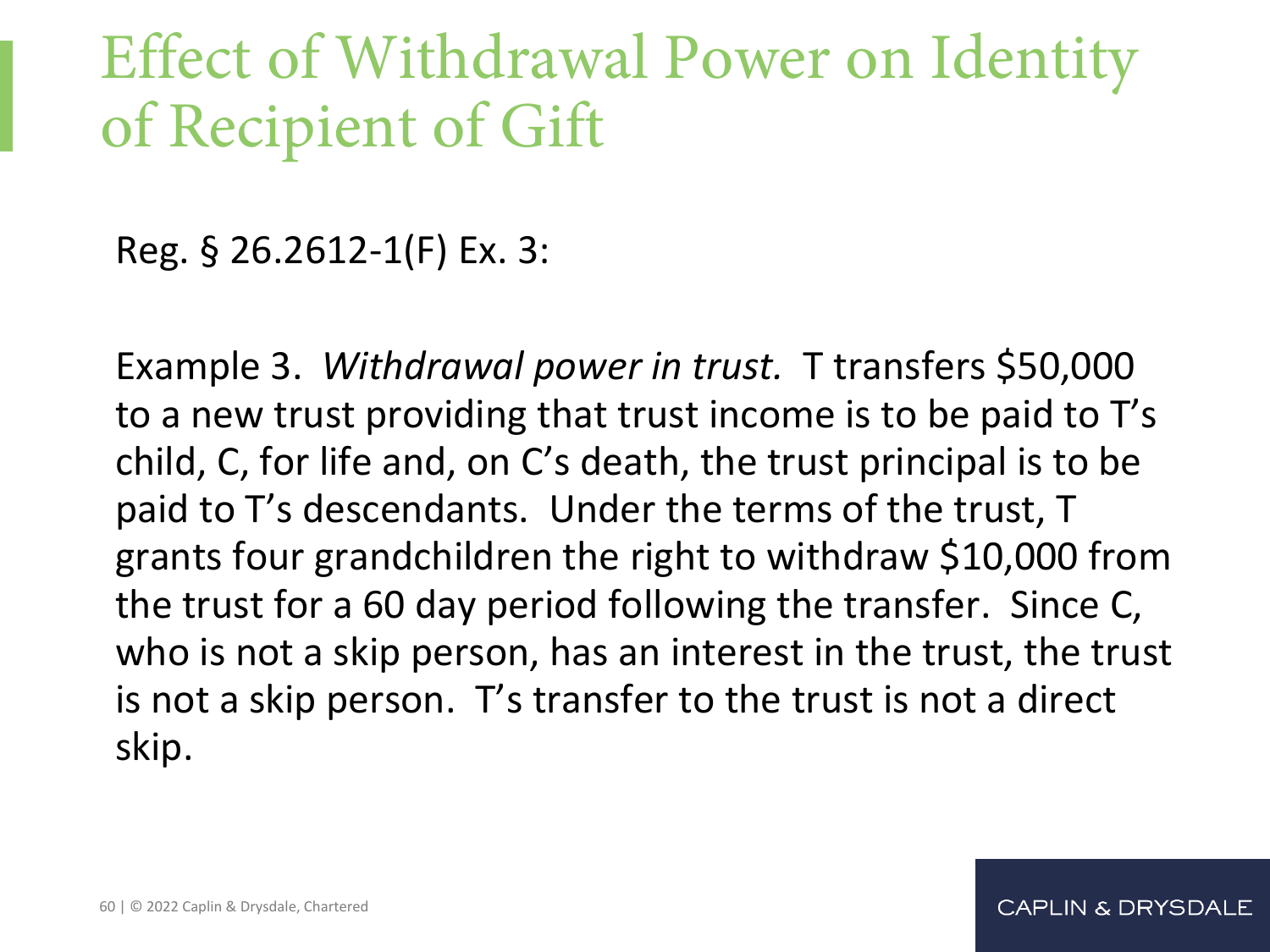Reg.  $\$ 26.2654 - 1(a)(1)$ 

If a single trust consists **solely of substantially separate and independent shares for different beneficiaries**, the share attributable to each beneficiary (or group of beneficiaries) is treated as a **separate trust** for purposes of Chapter 13. The phrase "substantially separate and independent shares" generally has the same meaning as provided in § 1.663(c)-3. However, except as provided in paragraph (a)(1)(iii) of this section, a portion of a trust is not a separate share unless such share exists from and at all times after the creation of the trust.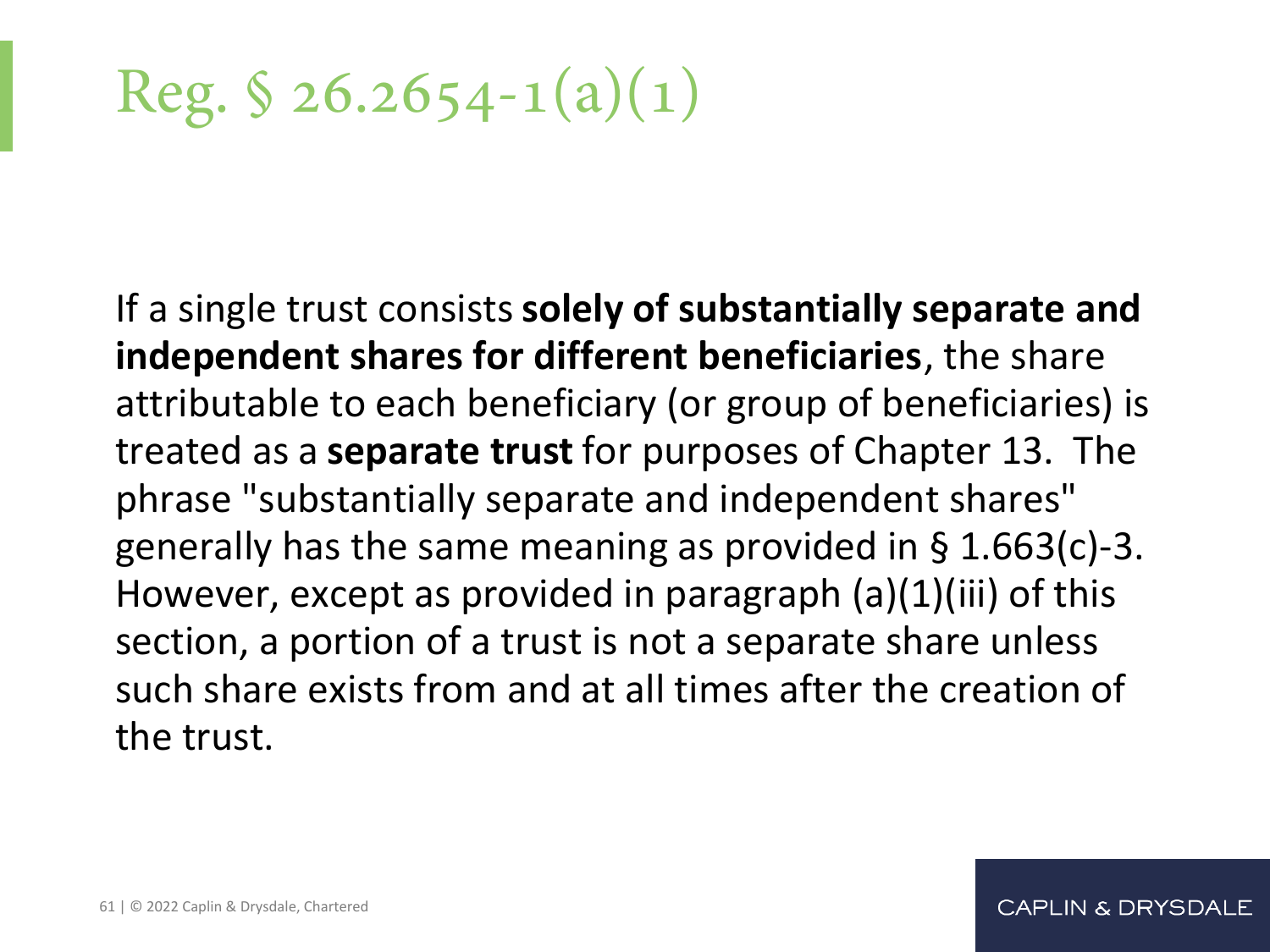## Reg.  $\$ 26.2654 - 1(a)(1)(iii)$

Mandatory severances, For purposes of this section, if the governing instrument of a trust requires the division or severance of a single trust into separate trusts upon the future occurrence of a particular event not within the discretion of the trustee or any other person, and if the trusts resulting from such a division or severance are recognized as separate trusts under applicable state law, then each resulting trust is treated as a separate trust for purposes of Chapter 13. . . . Similarly, if the governing instrument requires the division of a single trust into separate shares under the circumstances described in this paragraph, each such share is treated as a separate trust for purposes of Chapter 13.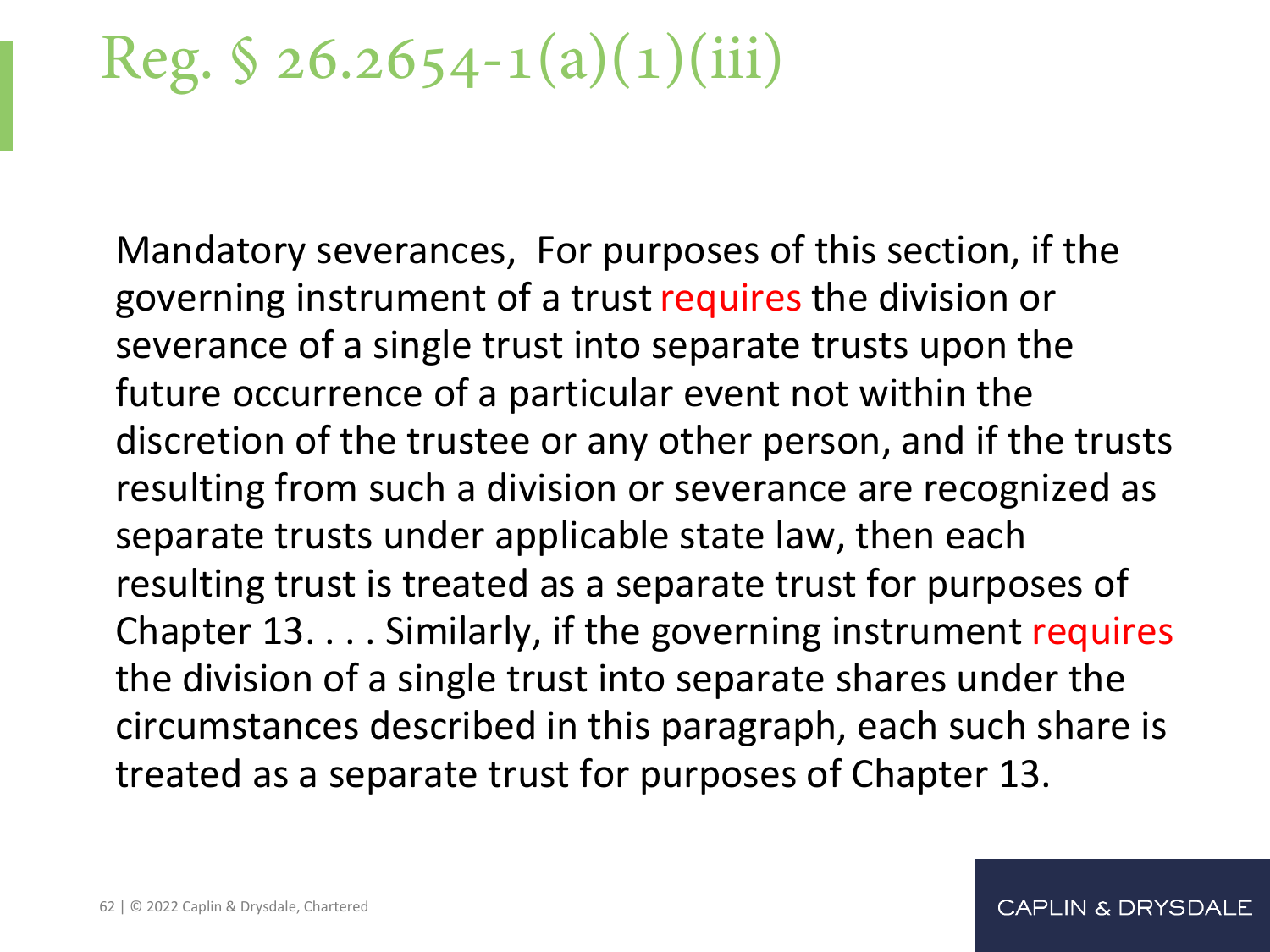### Qualified Severance – Requirements 1 and 2

**Reg. § 26.2642-6(b)**

- The severance is made pursuant to the terms of the trust instrument or local law.
- The severance is effective under local law.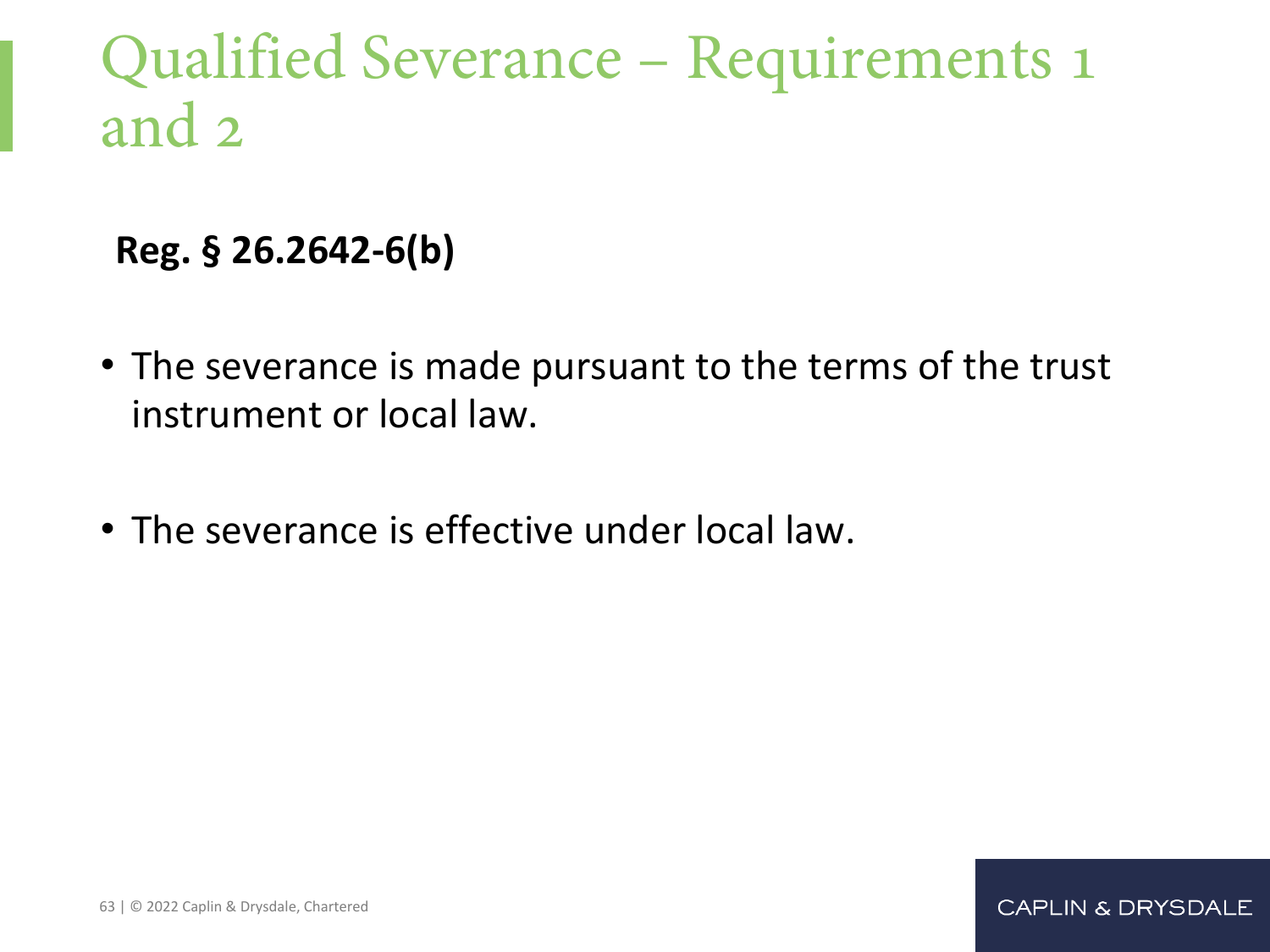# Qualified Severance – Requirement 3

There must be a severance date and that date must be either:

- The date selected by the trustee to value the assets in order to determine the funding of the separate trusts; or
- The court-imposed date of funding.

In order for there to be a severance date, funding of the separate trusts must commence immediately upon the severance date and must occur within a reasonable period of time after the severance date, but in no event more than 90 days.

The 90 day period is not available if the trust assets are easy to value and transfer.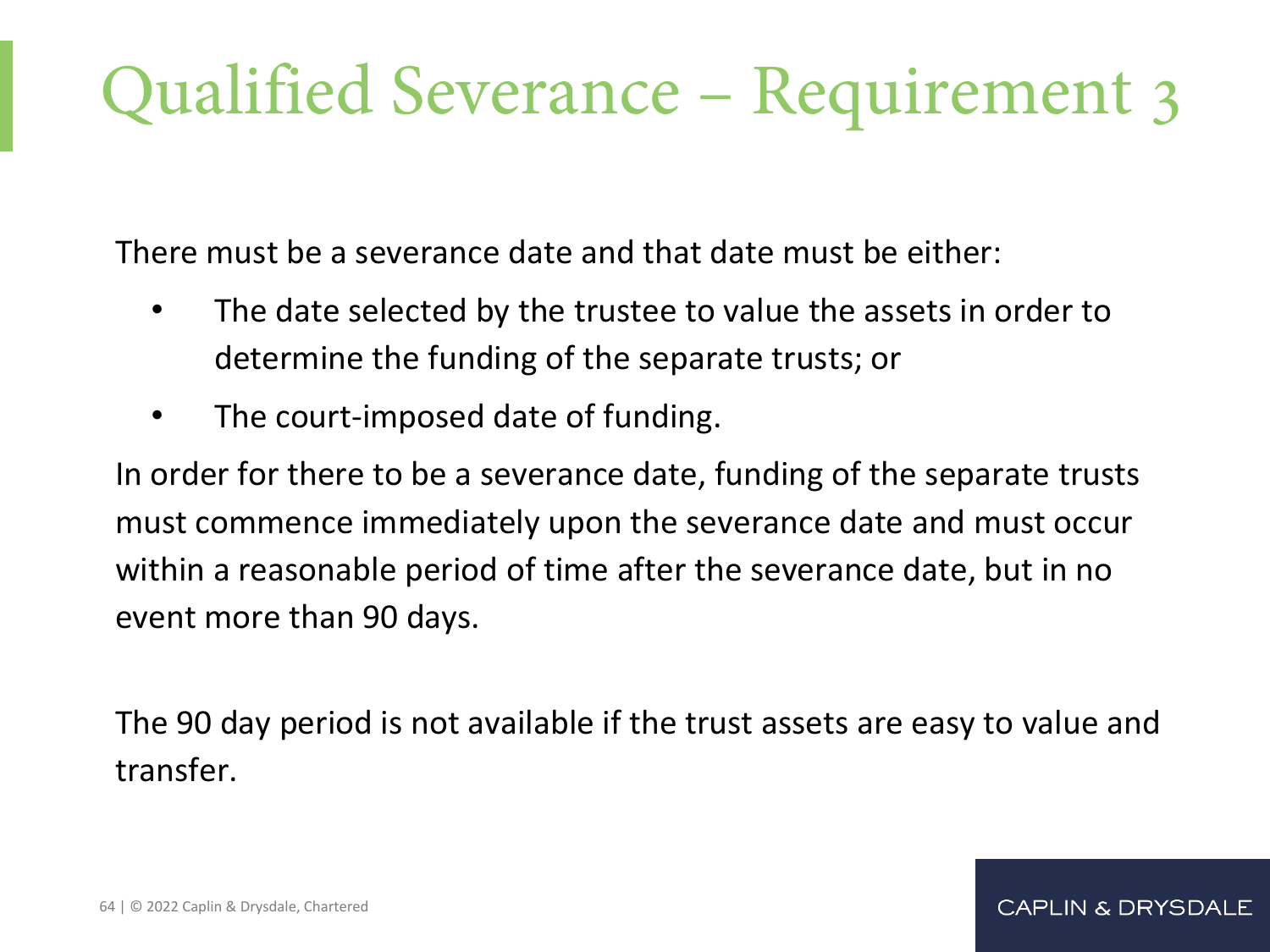# Qualified Severance – Requirement 4

- The trust must be severed on a fractional basis. The severance must not be based on a pecuniary amount.
- The fraction may be determined by means of a formula--for example, a fraction the numerator of which is the transferor's remaining GST exemption, and the denominator of which is the then value of all trust assets.
- If assets are divided on a non-pro rata basis, the assets must be allocated among the trusts based on the fair market value pre-severance without taking discounts to reflect marketability or minority discounts that arise because a resulting trust receives less than 100% of an asset held by the original trust.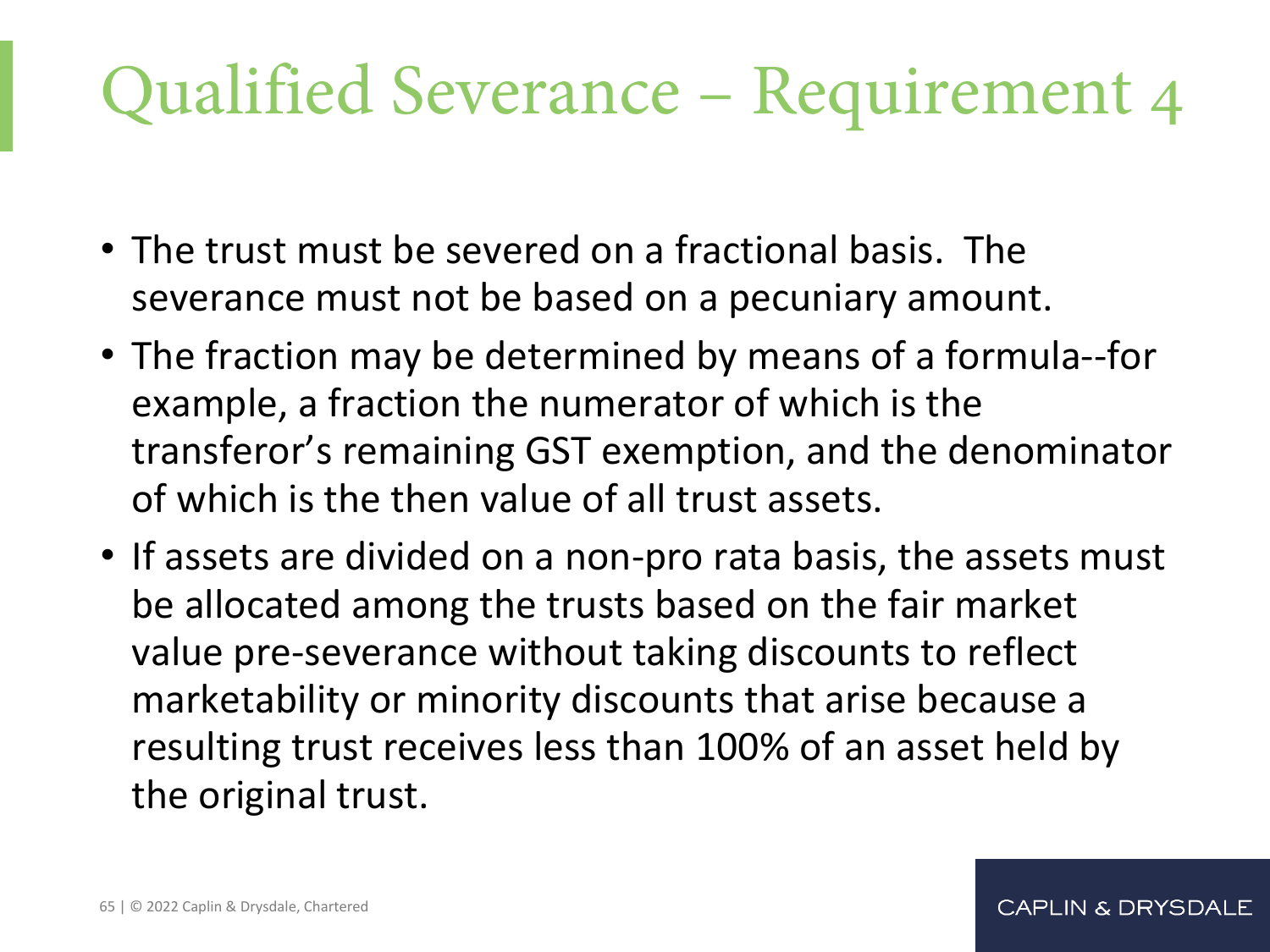# Qualified Severance – Requirement 5

**Reg. § 26.2642-6(b)**

The terms of the resulting trusts must provide, **in the aggregate**, for the same succession of interests of beneficiaries as are provided in the original trust. In the case of a discretionary trust, this requirement is satisfied if two or more trusts are created each with the same distribution terms but with different beneficiaries so long as the assets are divided equally among the trusts on a per capita beneficiary basis. For example, a discretionary trust for the benefit of A, B, and C and the descendants of each can be divided into three separate trusts one for each of A, B, and C and their respective descendants.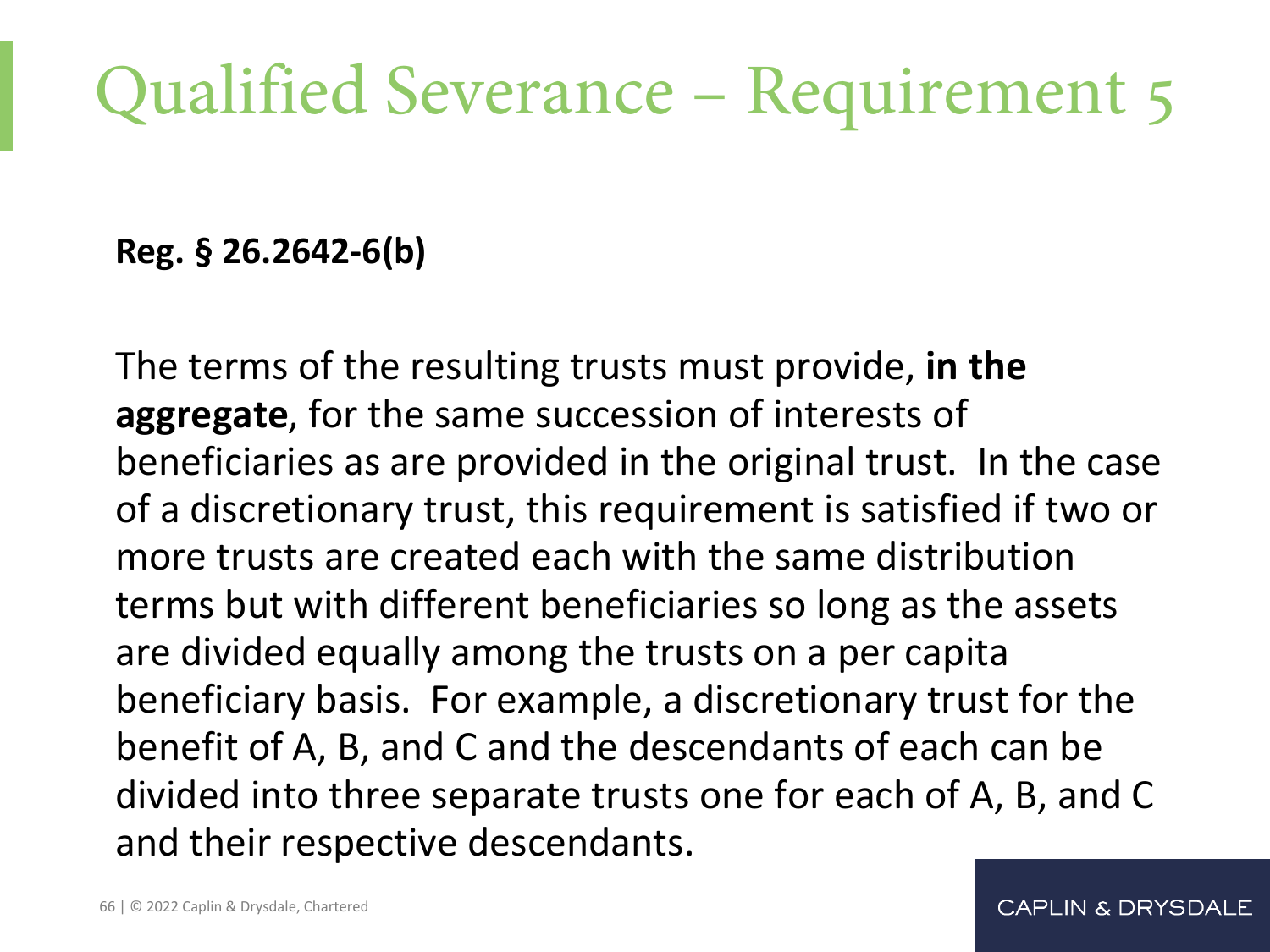## Qualified Severance – Requirements 6 & 7

- 6. In the case of a qualified severance of a trust with an inclusion ratio of **either one or zero**, each resulting trust will have an **inclusion ratio equal to the inclusion ratio of the original trust**.
- 7. If the trust to be severed has an **inclusion ratio of more than zero but less than one**, the trust must be severed initially into only **two resulting trusts** with one receiving a fraction of the value of the original trust equal to the applicable fraction and the other receiving the balance. The trust receiving the fractional share equal to the applicable fraction will have an inclusion ratio of zero; the other will have an inclusion ratio of one.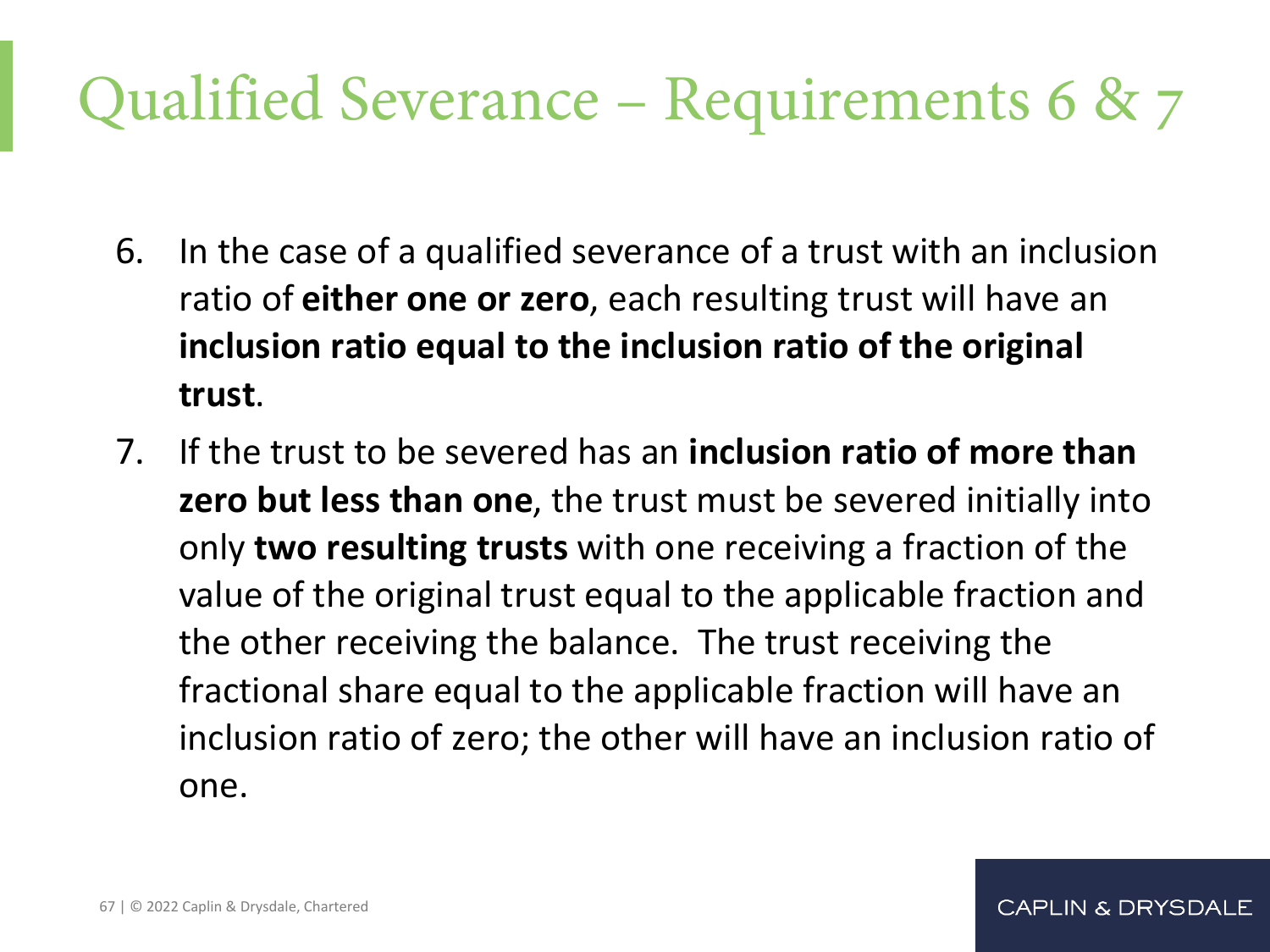# Severing a Trust to Avoid GST Tax

Trust has value of  $$2,000,000$ Trust has applicable fraction of  $\mathcal{V}_2$ Trust has inclusion ratio of **Example 2018** 50% Trustee wants to distribute \$100,000 to skip person

#### **Solution:**

Sever the trust into two separate trusts under the authority of §2642(a)(3). Trust #1 will be equal to value of trust  $\bar{x}$  applicable fraction = \$1,000,000 Trust  $#2$  will be equal to the balance:  $$1,000,000$ 

The inclusion ratio of Trust #1 will be zero.

Therefore, the distribution of \$100,000 to the skip person may be made from Trust #1 without the payment of any GST tax.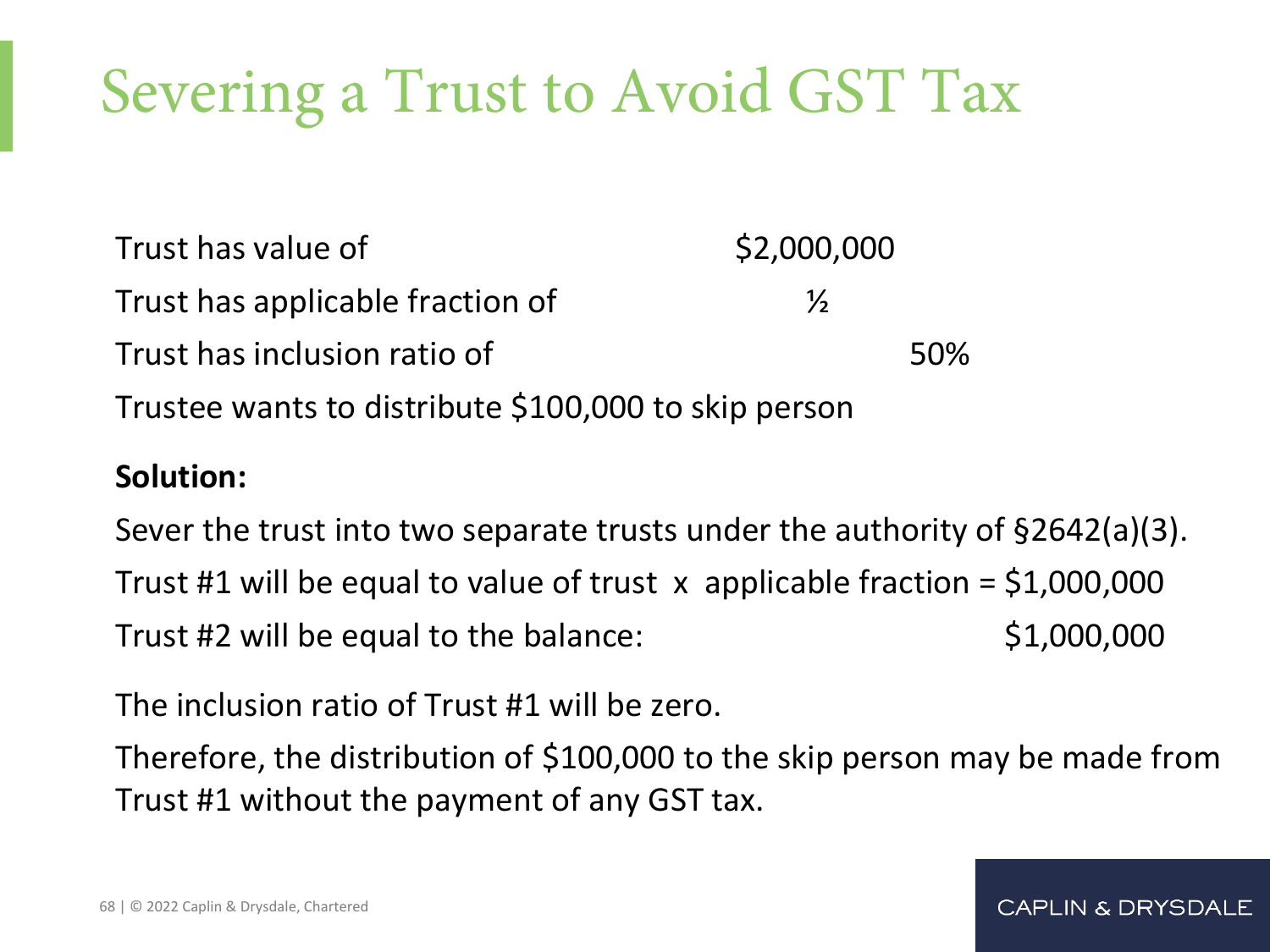# §2653(a): The Multiple Skip Rule

### **General Rule – The Move Down Rule**

- If property is held in trust immediately after the occurrence of a generation-skipping transfer with respect to the property, then
- The transferor of the trust will be treated as if he or she were assigned to the first generation above the highest generation of any person who has an interest in the trust immediately after the transfer.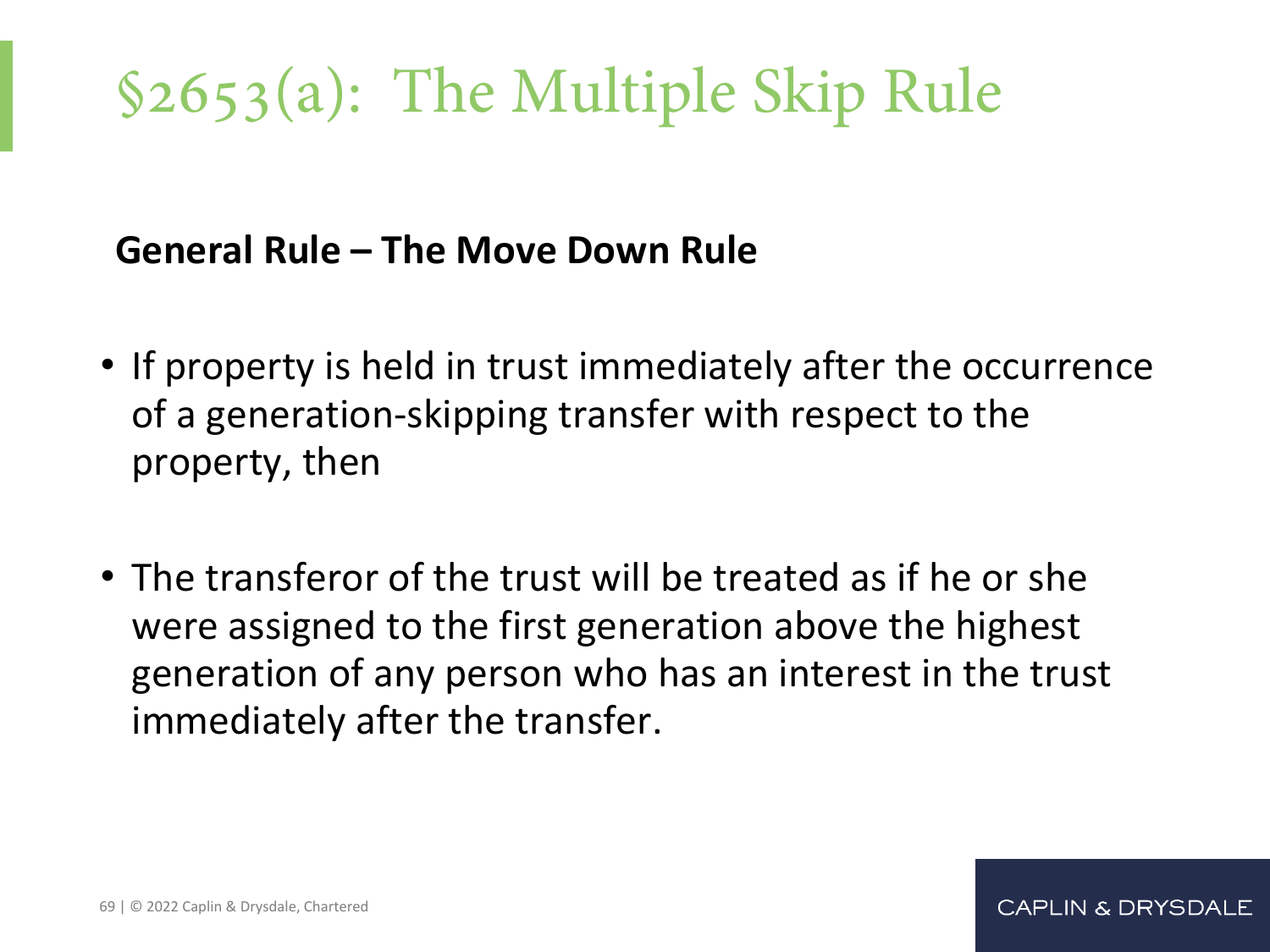# Predeceased Ancestor (or Parent) Exception

**General Rule –** If an individual is a descendant of a **parent** of a transferor and her parent who is descended from the transferor's parent is dead at the time a transfer subject to Chapter 11 or 12 occurs, the individual's generation assignment, for purposes of the transfer, shall move up to one generation below the lower of (1) transferor's generation or (2) the generation of the youngest living ancestor of the individual who is a descendant of the parent. §2651(e)(1)

**Expansion** – The rule also applies to the descendants of the parents of the transferor's spouse or former spouse.

**Limitation Applicable to Collaterals** – The rule is not available for individuals who are not descendants of the transferor (or the transferor's spouse or former spouse) if the transferor has living lineal descendants. §2651(e)(2)

**Limitation Applicable to Property Subject to Multiple Transfers** – If property is subject to a Chapter 11 or 12 tax with respect to the same transferor on more than one date, the determination as to whether an individual's ancestor is alive is made on the earliest such date.

**90 Day Rule** – In the case of transfers occurring at the death of a transferor, if an individual dies within 90 days of the death of the transferor, he or she will be deemed to have died before the transferor for purposes of the predeceased ancestor rule even if, in the case of a bequest to a trust, under the trust instrument he or she had been a trust beneficiary before death. Reg. §26.2651-1(a)(2)(iii)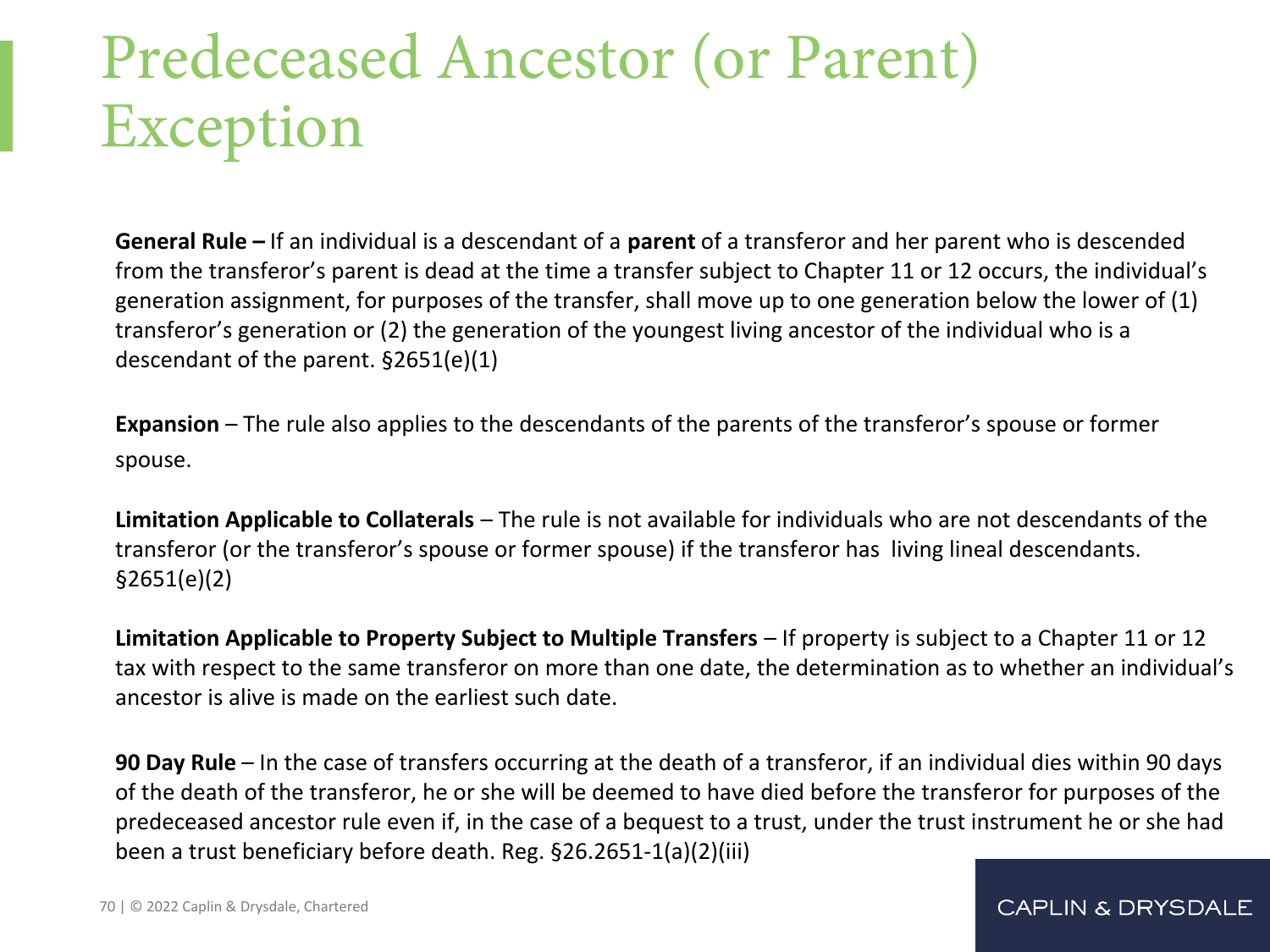Redetermining the Applicable Fraction and the Inclusion Ratio When Additional GST Exemption Is Allocated to the Trust

#### **General Rule**

- 1. The numerator of the Applicable Fraction will be an amount equal to the sum of the additional GST Exemption allocated **plus** the Nontax Portion of the trust.
- 2. The denominator of the Applicable Fraction will be the value of the trust property immediately after the allocation is made.

The "**nontax portion"** of the trust means an amount equal to the value of the trust assets multiplied by the amount of the Applicable Fraction immediately before the allocation is made.

Reg. §26.2642-4(a)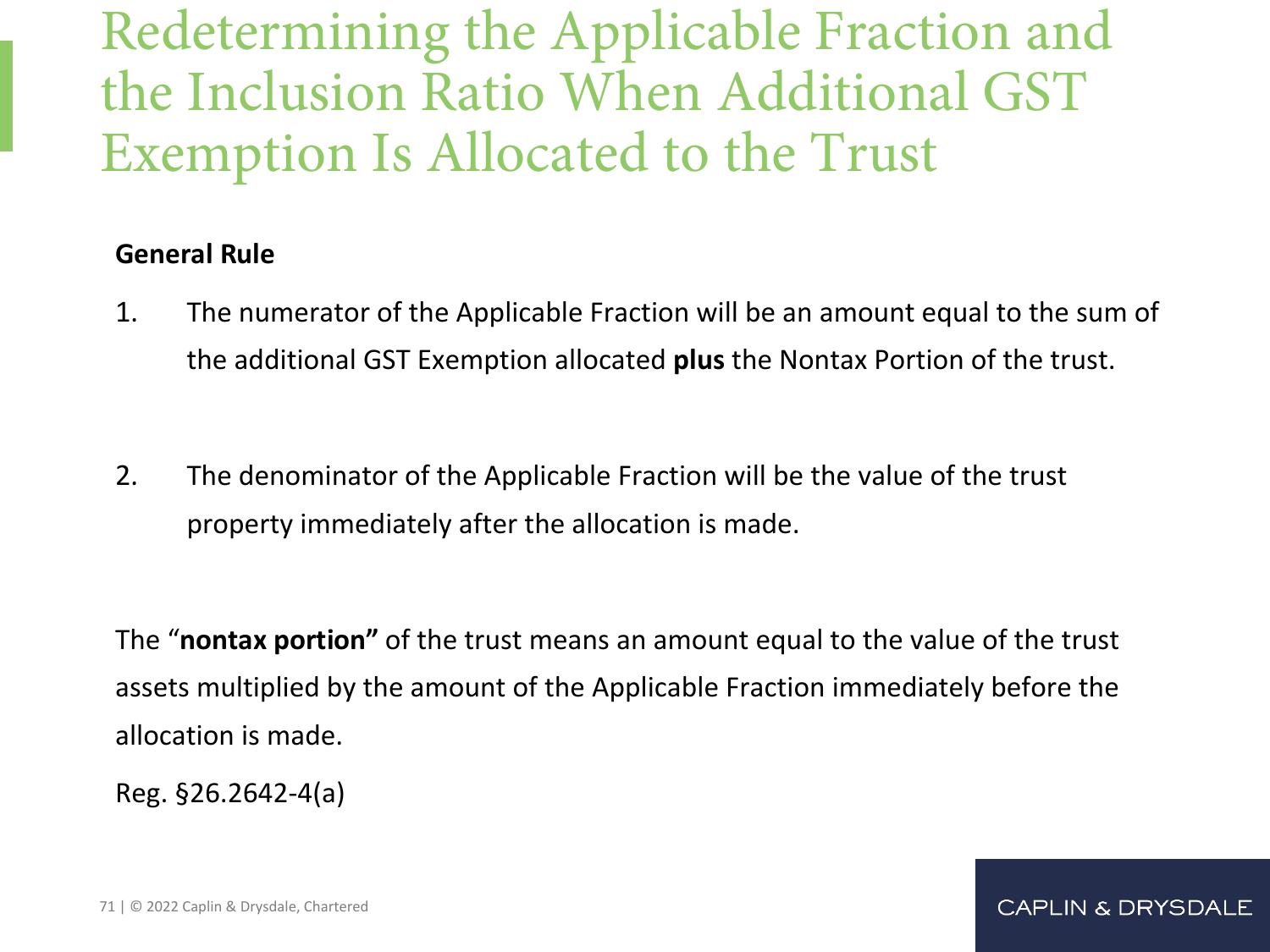# Adding Exemption Example

New Numerator = Additional GST Exemption Allocated + Nontax Portion of Trust  $Denominator =$  \$2,000,000

Nontax Portion of Trust  $=$  \$2,000,000  $\times$  Applicable Fraction pre-allocation

Applicable Fraction pre-allocation =  $$750,000$  =  $$3$  $$1,000,000$  4

Nontax Portion of Trust =  $$2,000,000 \times 4 = $1,500,000$ 

New Numerator = GST Exemption Allocated + \$1,500,000 Denominator = \$2,000,000

Therefore, a GST Exemption allocation of \$500,000 is required to produce an Applicable Fraction of 1 and an Inclusion Ratio of 0.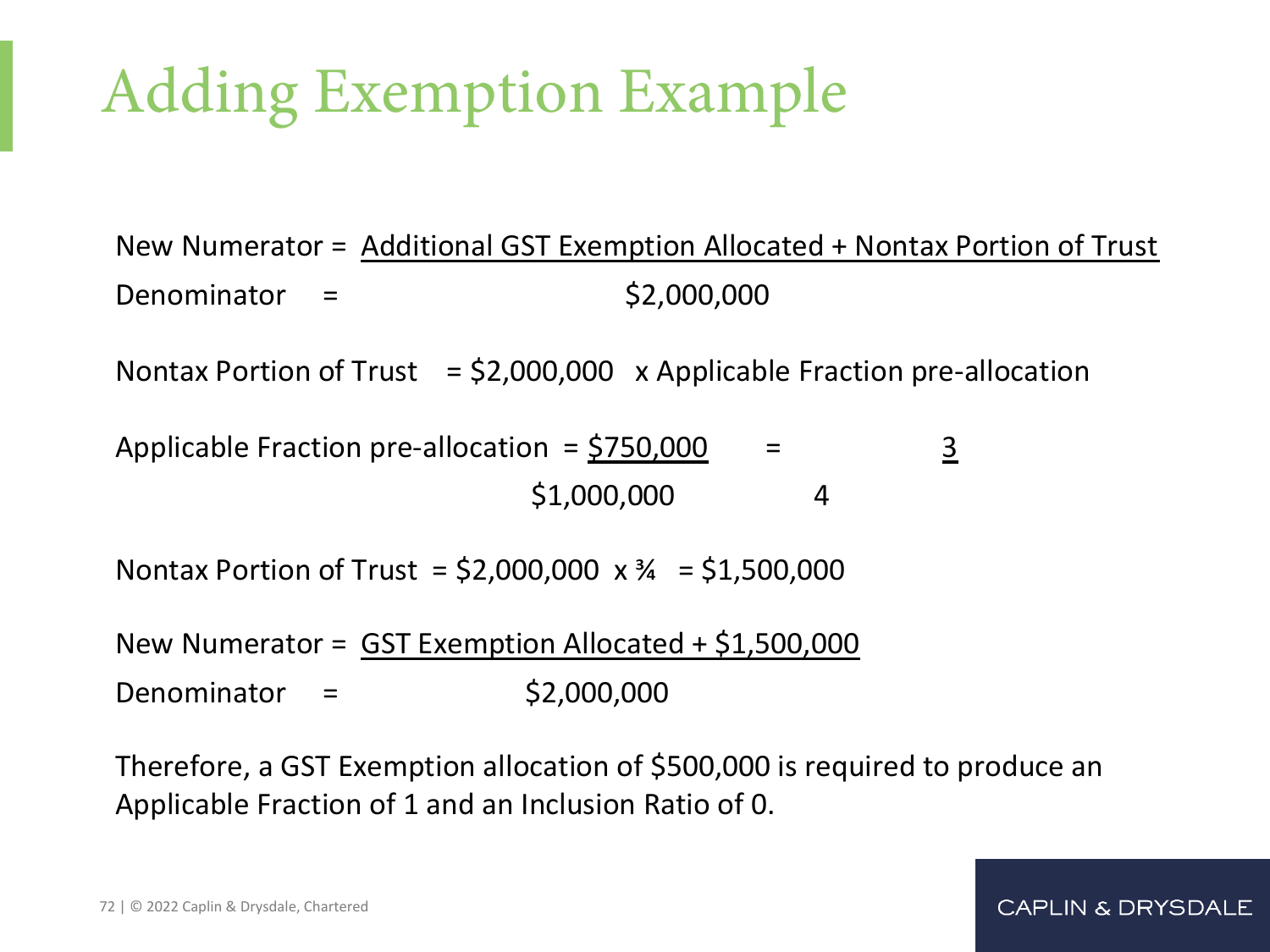Redetermining the Applicable Fraction and the Inclusion Ratio When Property Is Added to the Trust

### **General Rule**

- 1. The numerator of the Applicable Fraction will be an amount equal to the Nontax Portion of the trust.
- 2. The denominator of the Applicable Fraction will be the value of the trust property immediately after the addition is made to the trust.

The nontax portion of the trust means an amount equal to the value of the trust assets multiplied by the amount of the Applicable Fraction immediately before the allocation is made.

 $\S 2642$ (d) Reg.  $\S 26.2642 - 4(a)$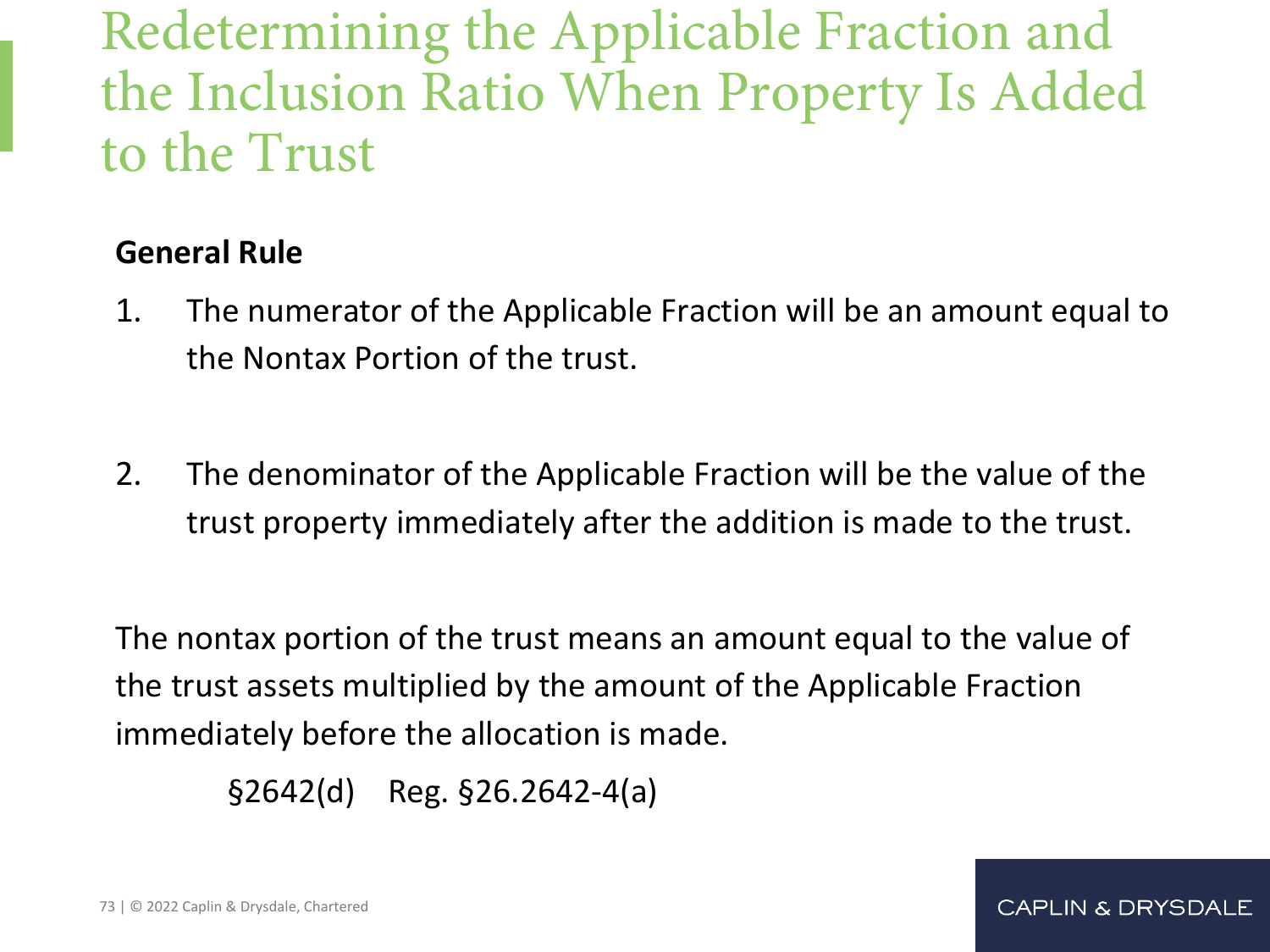## Additional Contribution to Trust Example

| New Numerator = Nontax Portion of Trust                                       |       |                 |     |          |       |
|-------------------------------------------------------------------------------|-------|-----------------|-----|----------|-------|
| Denominator = $$1,200,000 + $200,000$                                         |       |                 |     |          |       |
| Nontax Portion of Trust = $$1,200,000$ x Applicable Fraction pre-contribution |       |                 |     |          |       |
| \$800,000<br>Applicable Fraction $=$                                          |       |                 |     |          |       |
| \$1,000,000                                                                   |       |                 |     |          |       |
| Nontax Portion of Trust = $\frac{1}{2}$ , 200,000 x 800,000 = \$960,000       |       |                 |     |          |       |
|                                                                               |       | 1,000,000       |     |          |       |
| \$960,000<br>New Numerator $=$                                                |       | $=$             | .69 | $=$      | 24/35 |
| \$1,400,000<br>Denominator<br>$\mathbf{r} = \mathbf{r}$                       |       |                 |     |          |       |
| Inclusion Ratio $=$                                                           | $1 -$ | 0.69            |     | $= 0.31$ |       |
|                                                                               | 1     | $24/35 = 11/35$ |     |          |       |
|                                                                               |       |                 |     |          |       |

#### CAPLIN & DRYSDALE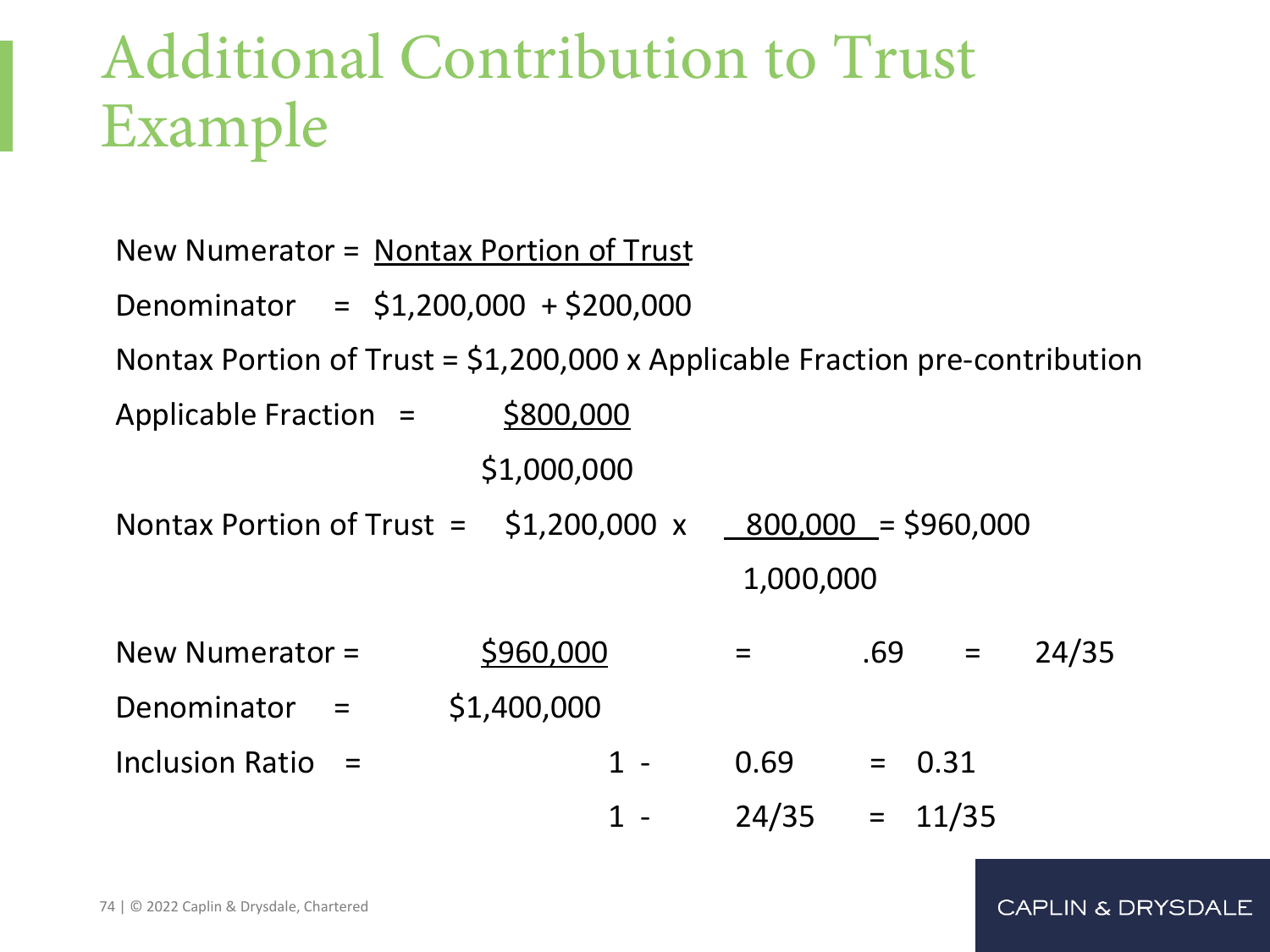

Because no GST Exemption was timely allocated to trust after addition, the Applicable Fraction before the late allocation is 0.69.

The Nontax Portion immediately before the late allocation is

 $0.69 \times $1,600,000 = $1,097,143$ 

Therefore, Tina would have to allocate \$502,857 worth of GST Exemption to achieve an Applicable Fraction of 1/1.

Numerator = \$502,857 + \$1,097,143 = \$1,600,000 Denominator =  $1,600,000$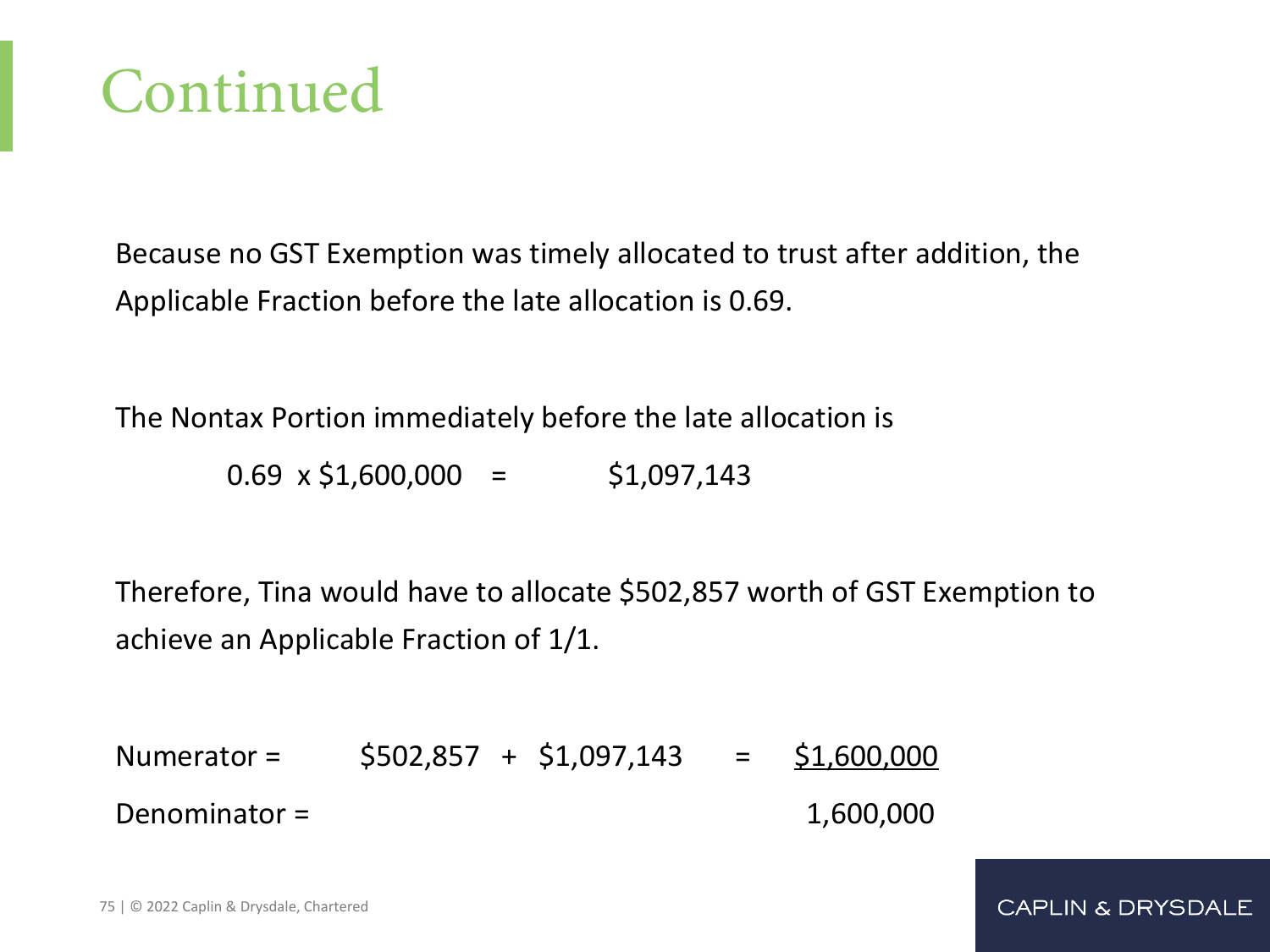### Retroactive Allocations

#### **General Rule –** §2632(d)

If a non-skip person assigned to the transferor's children's generation has an interest in a trust (including a future interest), is a descendant of a grandparent of the transferor, or of a grandparent of the transferor's spouse or former spouse, and dies before the death of the transferor, the transferor may allocate GST exemption to any previous transfer to the trust and, if the allocation is made on a timely filed gift tax return (determined as if the date of death was the date of the gift), the effective date of the allocation will be immediately before the death of the individual, the value of the property for purposes of establishing the denominator will be determined on the date of the original transfer and the amount of the transferor's unused GST exemption will be determined immediately before the death of the non-skip person.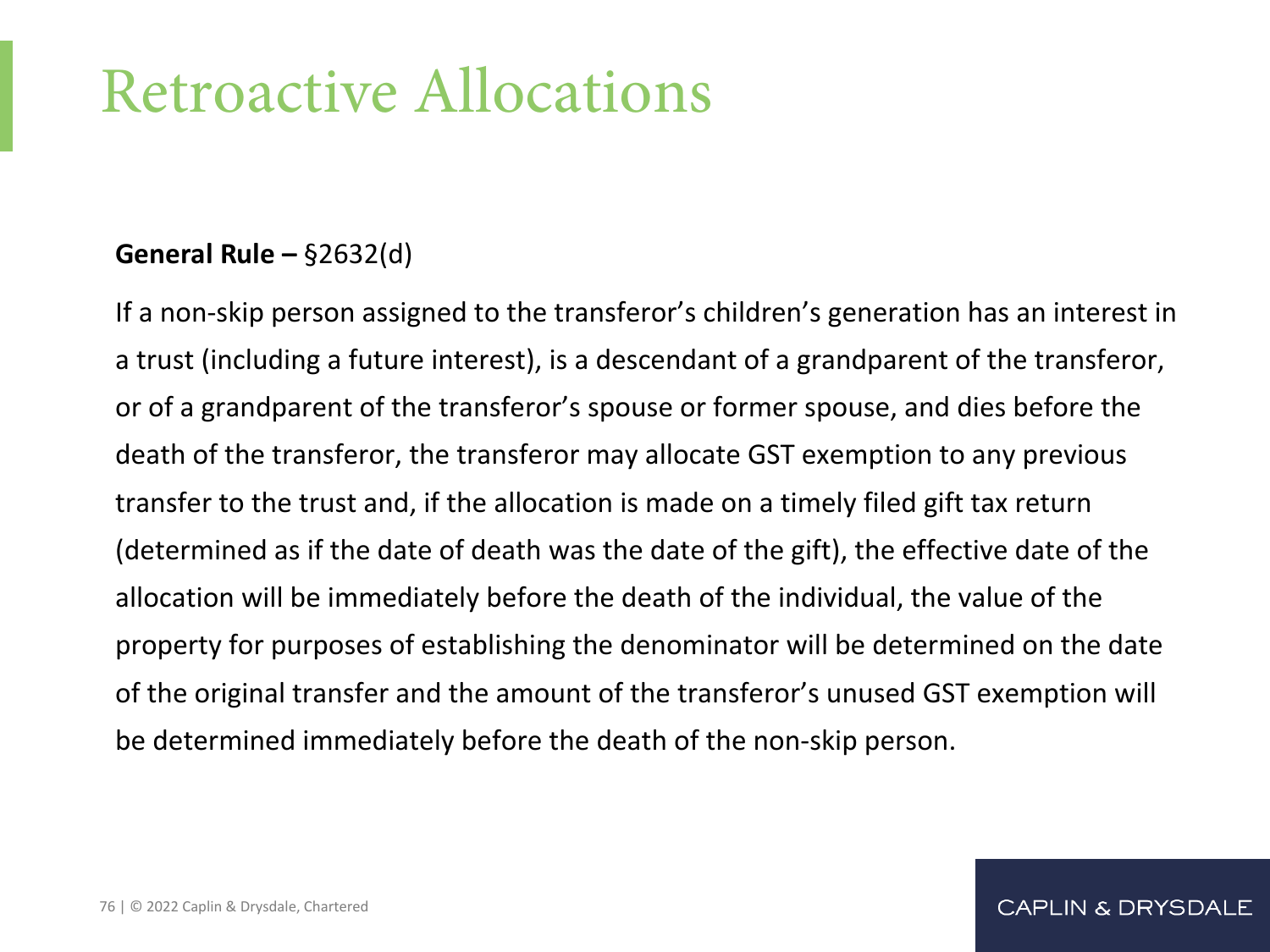# Late Allocation of GST Exemption

Numerator of Applicable Fraction 56,000,000 (amount of GST exemption available)

Denominator of Applicable Fraction \$10,000,000 (value on date of allocation, or the first day of the month of the month within which the allocation is made, at the election of donor)

Applicable Fraction 6/10 Inclusion Ratio 4/10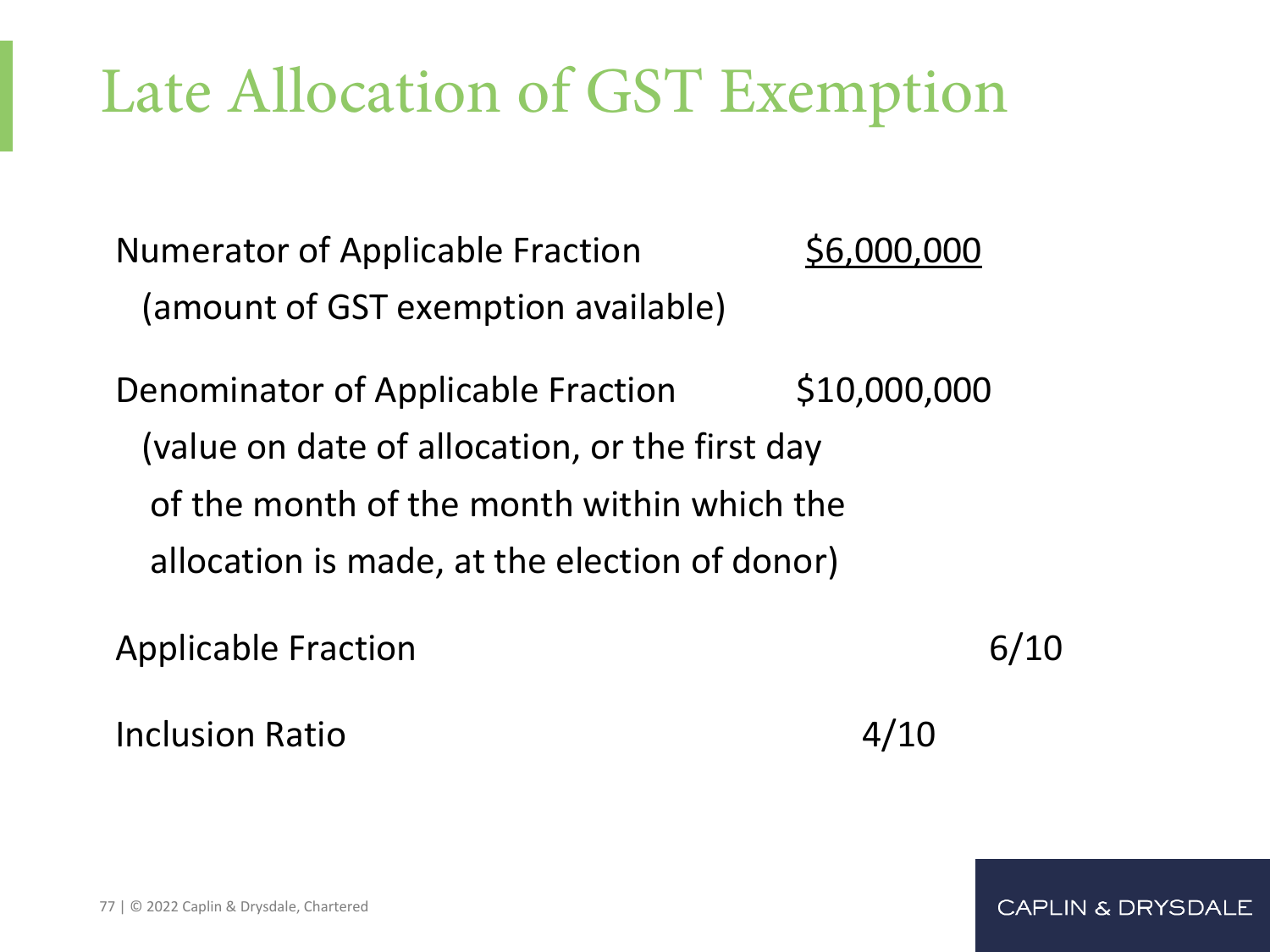## Relief Provisions

**§2642(g)** – Directs IRS to provide by regulation circumstances and procedures under which extensions of time will be granted to make:

- (i) an allocation of GST exemption under §2642(b)(1) (allocation to inter vivos gifts) or (b)(2) (allocation to transfers at death)
- (ii) an election under §2632(b)(3) (election to have automatic GST exemption rule not apply to a direct skip) or (c)(5) (election to have automatic GST exemption rule not apply to an indirect skip or to any transfers made to a trust and to treat a trust as a GST trust.

**Notice 2001-50 (August 20,2001)** - Taxpayers may use procedures applicable for requesting a private ruling under §301.9100 to seek relief under §2642(g).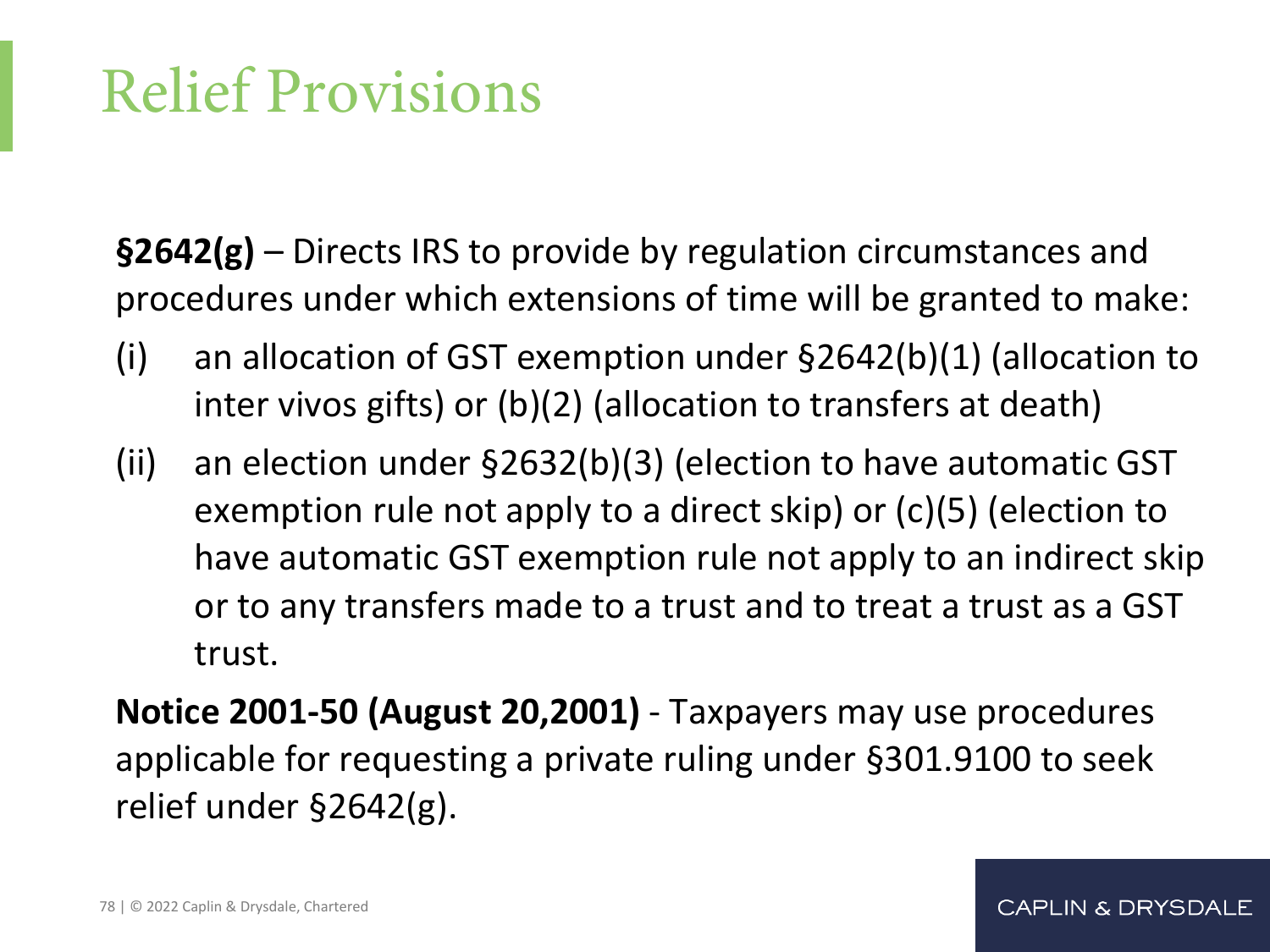# Relief Provisions (cont.)

#### **Rev. Proc. 2004-46**

Establishes a simplified procedure for making late GST exemption allocations to pre-2001 gifts that were protected by the annual exclusion.

#### **Prop. Reg. §26.2642-7 issued on April 17, 2008**

Establishes a procedure that will replace relief under 9100.

Identifies the standards that the IRS will apply in determining whether to grant extensions of time to allocate GST exemption and to make elections with respect to the automatic allocation rules.

Relief will be granted when the taxpayer establishes to the satisfaction of the IRS that the taxpayer acted reasonably and in good faith and that the grant of relief will not prejudice the interests of the Government.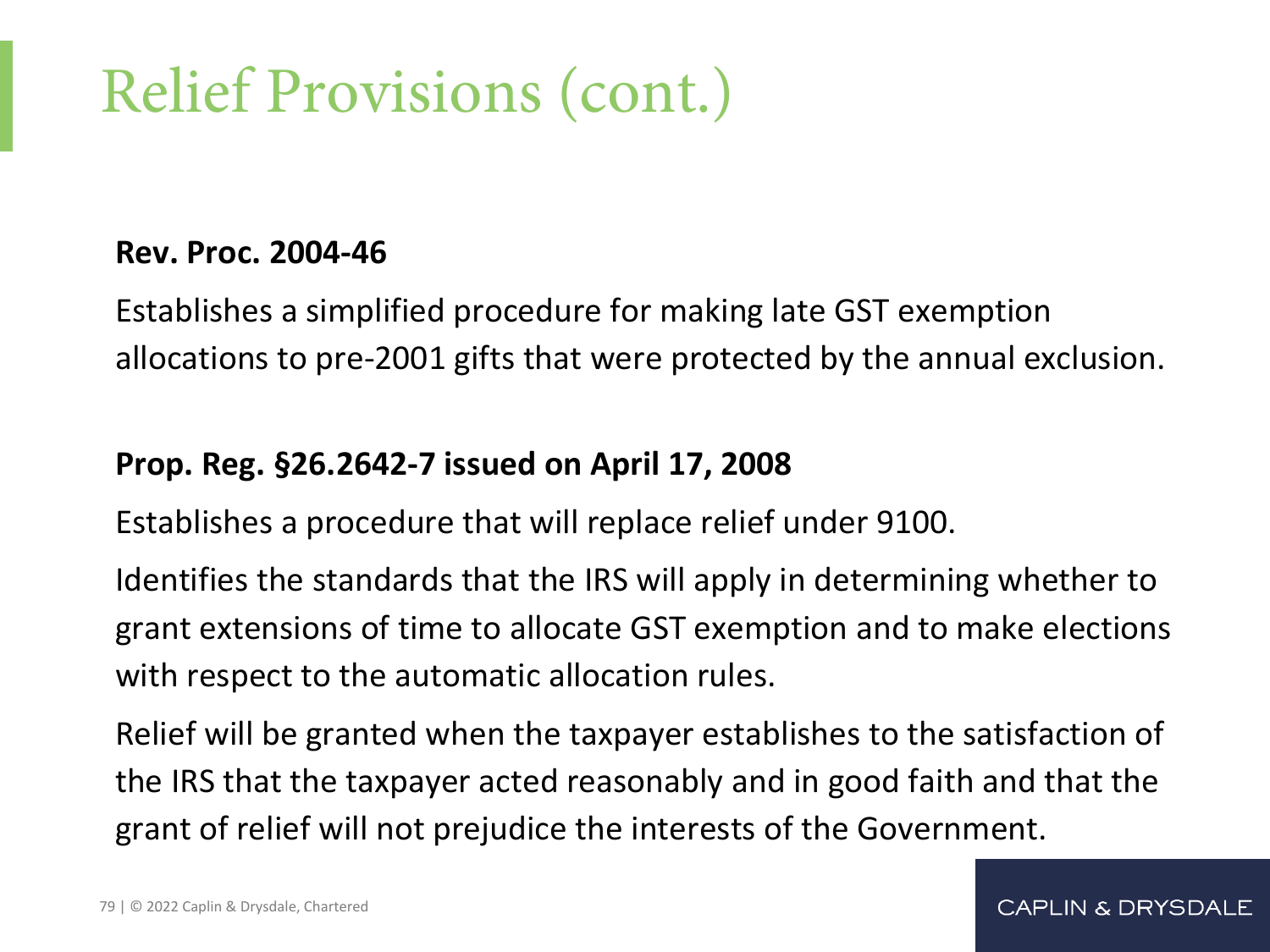### Effect of Modifications to Grandfathered Trusts

### **Reg. §26.2601-1(b)(4)**

The following will not cause a grandfathered trust to lose its GST exemption:

- (A) Exercise of discretionary powers
- (B) A court-approved settlement of a bona fide issue regarding trust administration or construction
- (C) A judicial construction to resolve an ambiguity or correct a scrivener's error
- (D) A modification that does not shift a beneficial interest to a lower generation beneficiary and does not extend the time for vesting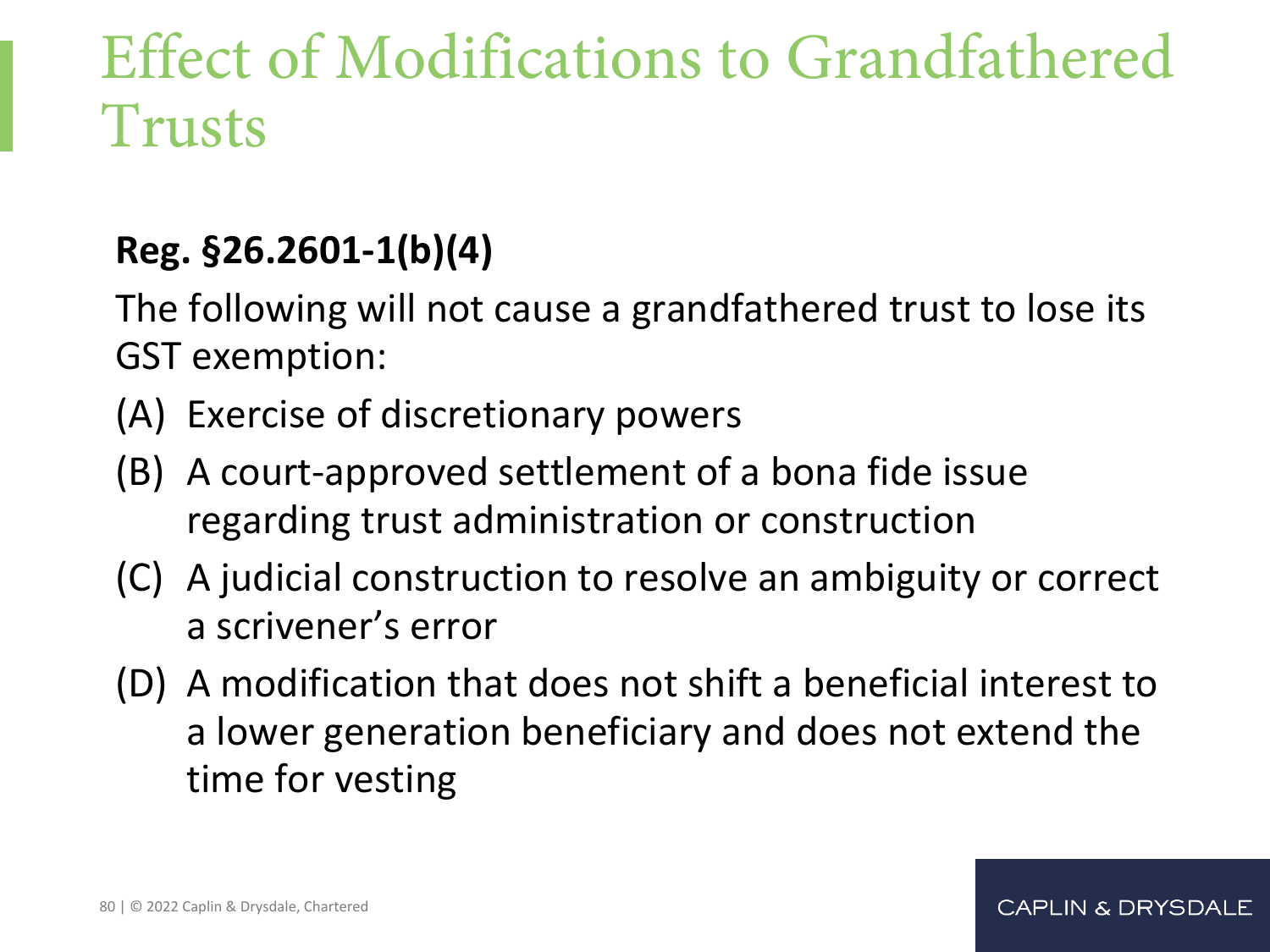### Effect of Amendments to Trusts With Zero Inclusion Ratios

No guidance has been issued concerning modifications that may affect the status of trusts that are exempt from GST tax because sufficient GST exemption has been allocated to the trusts to result in an inclusion ratio of zero. At a minimum, a modification that would not affect the GST status of a grandfathered trust should similarly not affect the exempt status of such a trust.

PLR 201418001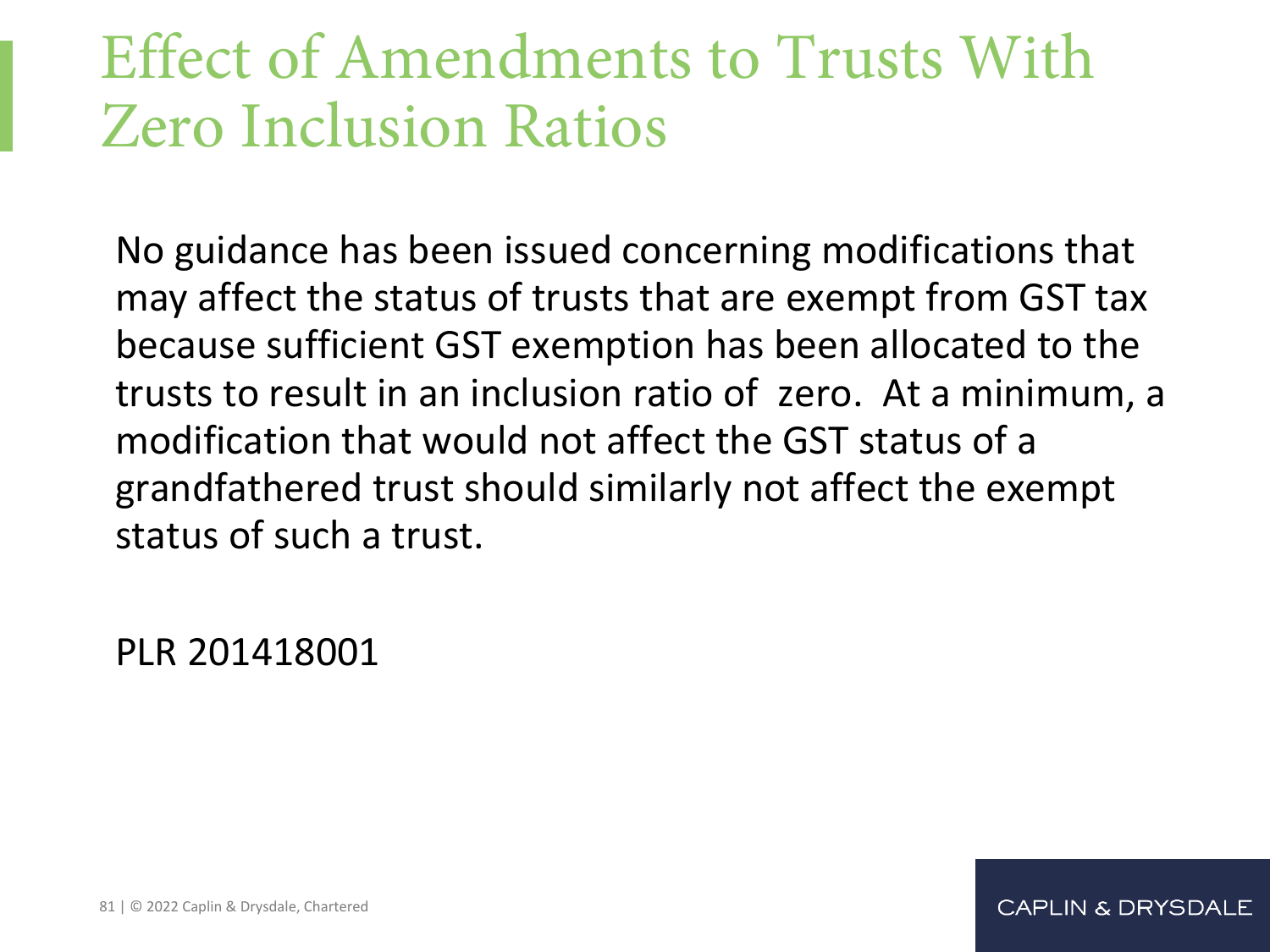## Gifts by NRAs

### **GST Tax on Gifts by Non-Resident Aliens** §26.2663-2(b)(2)

(1)DIRECT SKIPS – Chapter 13 applies to a direct skip to the extent that the transfer of property by a NRA transferor was subject to the Federal estate or gift tax within the meaning of §26.2652- 1(a)(2).

Note: NRAs are not subject to gift tax on gifts of intangible personal property.